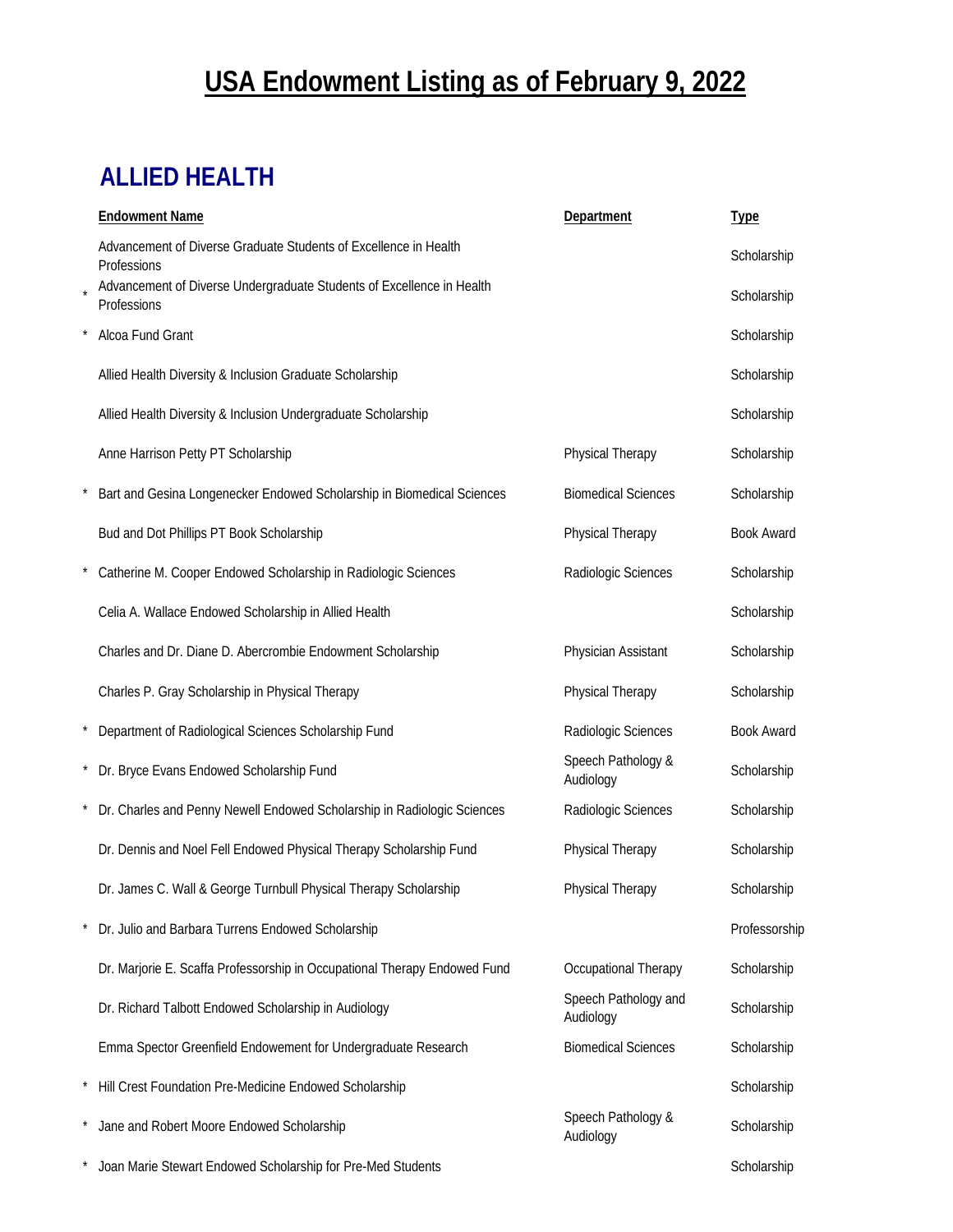| Klie Davis Faulkner Scholarship in Occupational Therapy                            | Occupational Therapy                 | Scholarship       |
|------------------------------------------------------------------------------------|--------------------------------------|-------------------|
| Leeman Harper Covey Scholars Program                                               |                                      | Scholarship       |
| Marjorie Faircloth Speech Pathology Scholarship                                    | Speech Pathology &<br>Audiology      | Scholarship       |
| Mary Ann Talley Memorial Endowment                                                 | <b>Emergency Medical</b><br>Training | Scholarship       |
| Mary Lou Littleton Endowed Scholarship                                             | Radiologic Sciences                  | Scholarship       |
| Mitchell Moulton Scholarship Initiative - Allied Health                            |                                      | Scholarship       |
| Occupational Therapy Alumni Endowed Scholarship                                    | Occupational Therapy                 | Scholarship       |
| Parker Family Physician Assistant Studies Endowed Scholarship                      | Physician Assistant                  | Scholarship       |
| Patsy Capps Covey Biomedical Sciences Scholarship                                  | <b>Biomedical Sciences</b>           | Scholarship       |
| Physical Therapy Alumni Endowed Scholarship                                        | Physical Therapy                     | Scholarship       |
| Radiation Therapy Endowed Scholarship                                              | Radiologic Sciences                  | Scholarship       |
| Respiratory Therapists Endowed Graduate Education Fund                             |                                      |                   |
| Richard and Rosemary Talbott Endowed Scholarship                                   | Speech Pathology and<br>Audiology    | Scholarship       |
| Rosemary Archambault Physical Therapy Scholarship                                  | Physical Therapy                     | Scholarship       |
| Sam P. Fleming Scholarship in Allied Health                                        |                                      | Scholarship       |
| Shirley & Eugene Panus Scholarship in Physical Therapy                             | Physical Therapy                     | Scholarship       |
| Speech Pathology and Audiology Endowment Fund                                      | Speech Pathology &<br>Audiology      | Scholarship       |
| Thomas and Norma Fell Endowed PT Scholarship                                       | Physical Therapy                     | Scholarship       |
| Tim Holston Audiology Endowed Scholarship                                          | Speech Pathology &<br>Audiology      | Scholarship       |
| USA Health System Employee Educational Endowed Scholarship                         |                                      | Scholarship       |
| USA Physician Assistant Endowed Scholarship                                        | Physician Assistant                  | Scholarship       |
| Walter R. Gault Scholarship in Physical Therapy                                    | Physical Therapy                     | Scholarship       |
| Watts and Marsh Family Endowed Scholarship Fund                                    | Speech Pathology &<br>Audiology      | Scholarship       |
| <b>ALUMNI ASSOCIATION</b>                                                          |                                      |                   |
| <b>Endowment Name</b>                                                              | Department                           | <b>Type</b>       |
| Allen J. Pearl USA National Alumni Association Book Scholarship                    |                                      | <b>Book Award</b> |
| Armbrecht-Briskman Endowed Scholarship for Southerners Fund                        |                                      | Scholarship       |
| Beth & Don Davis National Alumni Association Excellence in Advising Award          |                                      | Award-Staff       |
| Christie D. Miree USA NAA Outstanding Employee Service Awards Program<br>Endowment |                                      | Award-Staff       |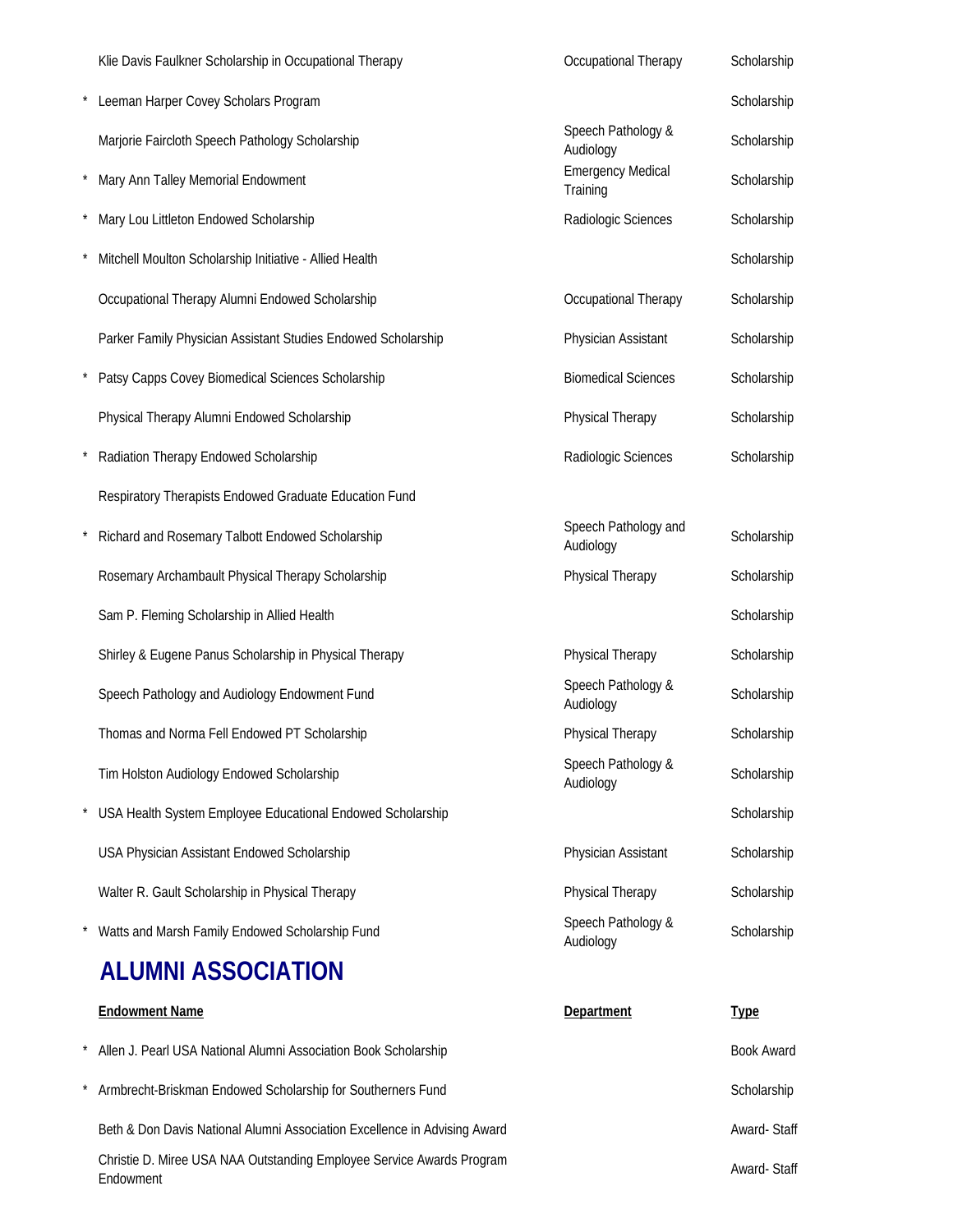|          | Denny Teaching Award                                                | Award-Staff       |
|----------|---------------------------------------------------------------------|-------------------|
|          | Lisa Bethea Kavanagh Outstanding Young Alumni Award                 | Other             |
|          | NAA Award for Outstanding Faculty Innovation                        | Award-Faculty     |
|          | NAA Board of Directors Endowed Scholarship                          | Scholarship       |
| $^\star$ | Patrick E. & Mary F. Hicks Book Scholarship                         | <b>Book Award</b> |
|          | * Steve & Carol Kittrell Endowed Scholarship for Southerners        | Scholarship       |
|          | * Students Today, Alumni Tomorrow Endowed Scholarship Fund          | Scholarship       |
|          | * USA Baldwin County Alumni Chapter Scholarship                     | Scholarship       |
|          | USA NAA Madge & Gladys Outlaw Endowed Freshman Leadership Award     | Scholarship       |
|          | USA Port City Alumni Chapter Scholarship Endowment                  | Scholarship       |
|          | William J. Sirmon, Jr. USA NAA Endowed Graduate Student Scholarship | Scholarship       |

### **ARCHIVES**

| <b>Endowment Name</b>                  | Department | <u>Type</u>    |
|----------------------------------------|------------|----------------|
| Julius E. Marx Photographic Collection |            | Research/Other |

### **ARTS & SCIENCES**

|         | <b>Endowment Name</b>                                                 | Department                | <b>Type</b>   |
|---------|-----------------------------------------------------------------------|---------------------------|---------------|
|         | * AED T. G. Jackson Scholarship Fund                                  | Chemistry                 | Scholarship   |
|         | AHEPA 310 Senior Housing Scholarship Endowment Fund                   |                           | Scholarship   |
|         | Alabama Broadcasters Association Endowed Scholarship                  | <b>Communication Arts</b> | Scholarship   |
|         | Alabama Lyric Theatre Scholarship for the Dramatic Arts               | Theatre                   | Scholarship   |
|         | Albert Schweitzer Endowed Scholarship                                 |                           | Scholarship   |
|         | Angelia & Steven H. Stokes Center for Creative Writing                | English                   | Building      |
|         | Angelia & Steven Stokes Endowed Chair in Environmental Resiliency     | Marine Sciences           | Faculty-Chair |
|         | Angelia & Steven H. Stokes Scholarship in English                     | English                   | Scholarship   |
|         | Angelia and Steve Stokes Undergraduate Creative Writing Scholarship   | English                   | Scholarship   |
|         | Angelia and Steve Stokes Undergraduate Scholarship in Marine Sciences | Marine Sciences           | Scholarship   |
| $\star$ | Ann Blackburn Faulkner Scholarship in Piano Performance               | Music                     | Scholarship   |
|         | Ann Greer Adams Scholarship in Piano Performance                      | <b>Music</b>              | Scholarship   |
|         | <b>Bobby Holmes Memorial Endowment</b>                                |                           | Scholarship   |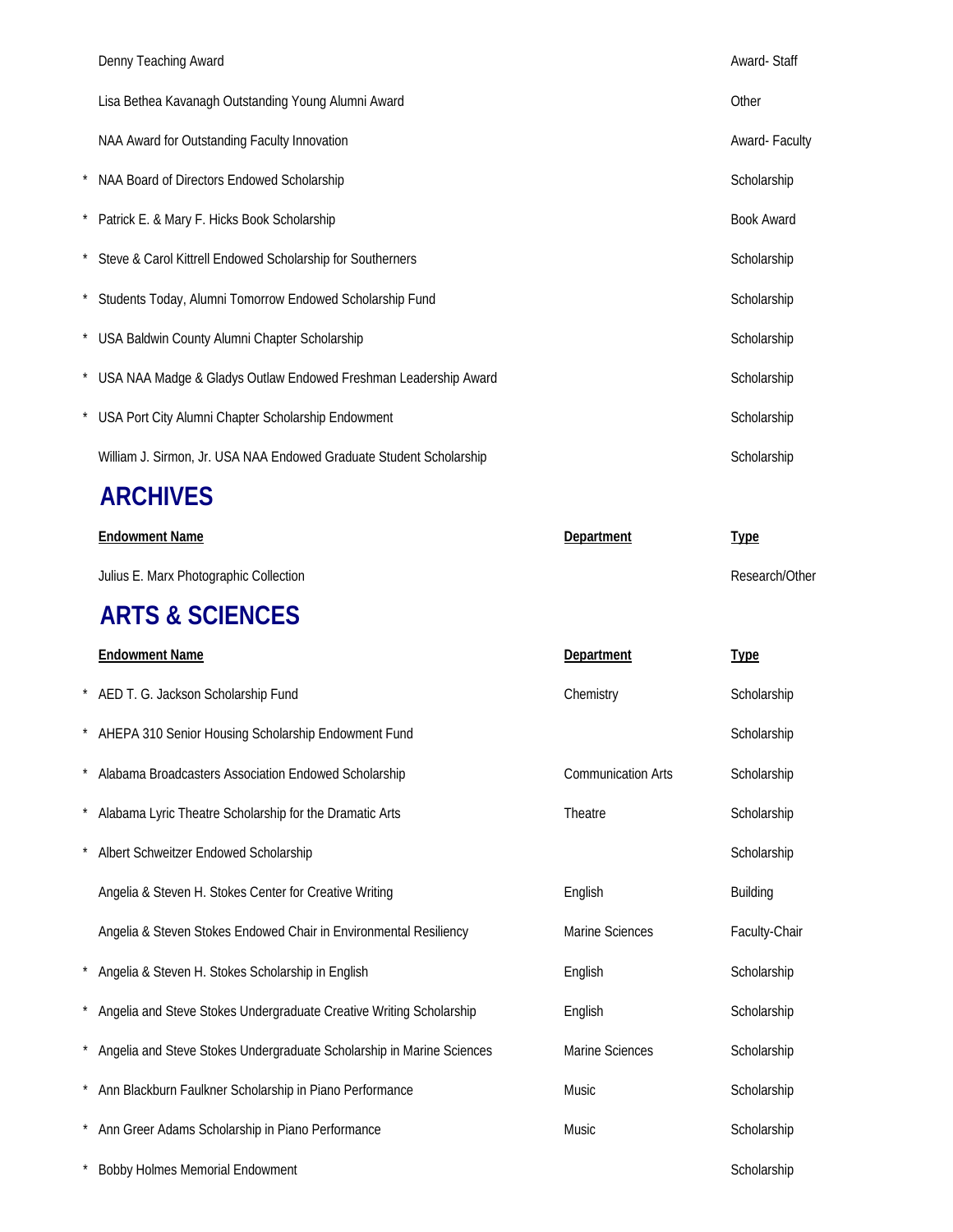| Brian Axsmith Memorial Scholarship in Biology                                | <b>Biological Sciences</b>                | Scholarship            |
|------------------------------------------------------------------------------|-------------------------------------------|------------------------|
| Brian Paul Fletcher, MD Chemistry Scholarship                                | Chemistry                                 | Scholarship            |
| Bruce & Patricia McCrory Endowed Scholarship in Arts & Sciences              |                                           | Scholarship            |
| Caldwell Endowed Scholarship                                                 |                                           | Scholarship            |
| Center for Archaeological Studies Endowed Support Fund                       | Archaeology                               | Operations/Maintenance |
| Charles R. & Olivia McGlothren Speakers Fund in Philosophy                   | Philosophy                                | Other                  |
| Charles R. & Olivia Rambo McGlothren Scholarship in Philosophy               | Philosophy                                | Scholarship            |
| Charles R. McGlothren, Jr. Memorial Endowed Scholarship                      | Philosophy                                | Scholarship            |
| Chemistry Endowed Scholarship                                                | Chemistry                                 | Scholarship            |
| Chemistry Professorship                                                      | Chemistry                                 | Faculty-Professorship  |
| Chief Calvin McGhee Endowed Professorship in Native American Studies<br>Fund |                                           | Professorship          |
| China Barber Memorial Scholarship                                            | English                                   | Scholarship            |
| Chris Nash Mathematics/Statistics Scholarship                                | Mathematics & Statistics                  | Scholarship            |
| Christine Kilgore Holley Student Paper Award                                 | Sociology, Anthropology, &<br>Social Work | Student-Award          |
| College of Arts and Sciences DLC Leadership Scholarship                      |                                           | Scholarship            |
| College of Arts & Sciences Endowment                                         |                                           | Operations/Maintenance |
| College of Arts & Sciences Guest Artist Endowment                            |                                           | Other                  |
| Criminal Justice & Political Science Endowed Scholarship                     | Criminal Justice & Political<br>Science   | Scholarship            |
| Danny Conway Memorial Theatre Scholarship                                    | Theatre                                   | Scholarship            |
| David L. Horton Memorial Prize - Political Science                           | <b>Political Science</b>                  | Scholarship            |
| Department of Marine Sciences Research Fund                                  | Marine Science                            | Scholarship            |
| Desk & Derrick Scholarship in Geology/Geography                              | <b>Earth Sciences</b>                     | Scholarship            |
| Dr. Andra Bohnet Endowed Flute Scholarship Fund                              | Music                                     | Scholarship            |
| * Dr. Bill Williams Meteorology Endowment                                    | Meteorology                               | Scholarship            |
| Dr. David Nelson Scholarship in Biology                                      | <b>Biological Sciences</b>                | Scholarship            |
| Dr. James W. Green Endowed Scholarship for Pre-Med Students                  | Pre-Med                                   | Scholarship            |
| Dr. John J. Papastefan Scholarship in Percussion                             | Music                                     | Scholarship            |
| Dr. Nathaniel Abston Memorial Scholarship                                    | Psychology                                | Scholarship            |
| Dr. Michael Meshad Scholarship For Pre-Med Students                          | Philosophy                                | Scholarship            |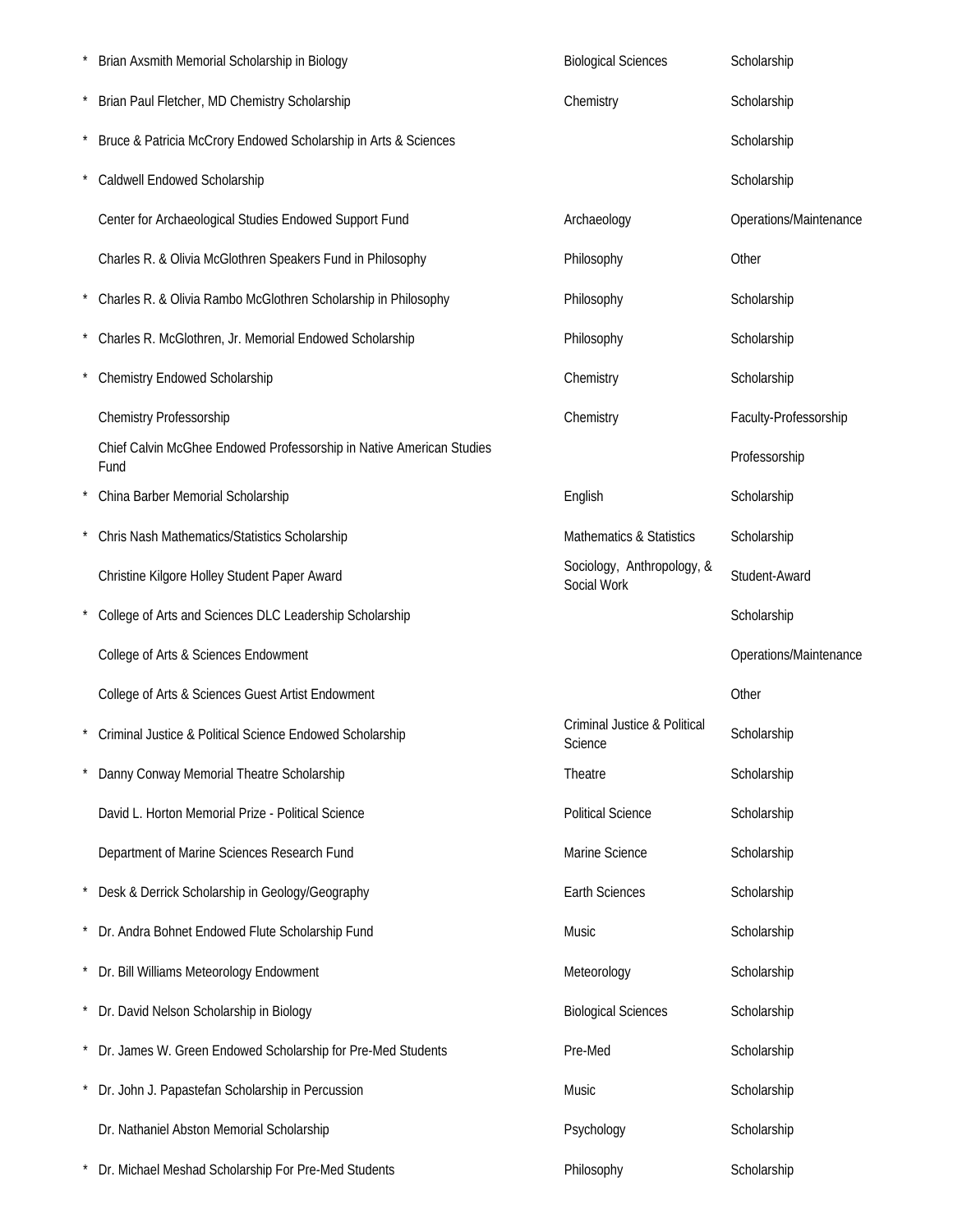| Dr. Patricia Stephens Memorial Scholarship in English                | English                               | Scholarship           |
|----------------------------------------------------------------------|---------------------------------------|-----------------------|
| Dr. Richmond Brown Memorial Scholarship                              | Foreign Language                      | Scholarship           |
| Dr. Ross and Charlene Loomis Endowed Scholarship in A&S              |                                       | Scholarship           |
| Earl P. Andrews Jr. Memorial Scholarship                             |                                       | Scholarship           |
| Earth Sciences Professorship                                         | Earth Science                         | Faculty-Professorship |
| Eddie Greene Scholarship in English                                  | English                               | Scholarship           |
| Elizabeth Mann Ruenitz Memorial Endowed Scholarship in Geology       |                                       | Scholarship           |
| Elizabeth S. McGowin Endowed Scholarship Fund for String Musicians   | Music                                 | Scholarship           |
| Endowed Scholarship in Art                                           | Art & Art History                     | Scholarship           |
| English Endowed Faculty Chair                                        | English                               | Faculty-Chair         |
| English Endowed Scholarship                                          | English                               | Scholarship           |
| Eugene Wilson Geography Scholarship Fund                             | Geography                             | Scholarship           |
| Eva Golson Film and Television Production Scholarship Endowment Fund | <b>Communication Arts</b>             | Scholarship           |
| Fanny and Bert Meisler Professorship in Jewish Studies Endow         |                                       | Professorship         |
| Father James F. Dorrill Endowed Scholarship                          | English                               | Scholarship           |
| * Fearn Undergraduate Research Scholarship in Geography              |                                       | Scholarship           |
| Foreign Language Scholarship                                         | Foreign Language-<br>Literature       | Scholarship           |
| Founders' Award in Political Science and Criminal Justice            | Political Science/Criminal<br>Justice | Scholarship           |
| Frederick P. Whiddon Scholarship in Liberal Arts                     |                                       | Scholarship           |
| Freida Maisel Endowed Scholarship in English                         | English                               | Scholarship           |
| Geology Endowed Scholarship                                          | Earth Science                         | Scholarship           |
| George Hite Wilson Memorial Scholarship                              | Communications                        | Scholarship           |
| George Lamb Scholarship in Earth Sciences                            | <b>Earth Sciences</b>                 | Scholarship           |
| George W. Barber Jr. Marine Sciences Scholarship                     | Marine Sciences                       | Scholarship           |
| Glass Art Endowed Scholarship                                        | Art                                   | Scholarship           |
| Glenn Sebastian Endowed Scholarship in Earth Sciences                | Earth Sciences                        | Scholarship           |
| Glenn Sebastian Nature Trail Endowed Preservation Fund               | <b>Earth Sciences</b>                 | Research/Other        |
| Glenn Sebastian/Joey Phillips Scholarship in Geography               | Geography                             | Scholarship           |
| Goessling Endowed Scholarship Fund in German                         | German                                | Scholarship           |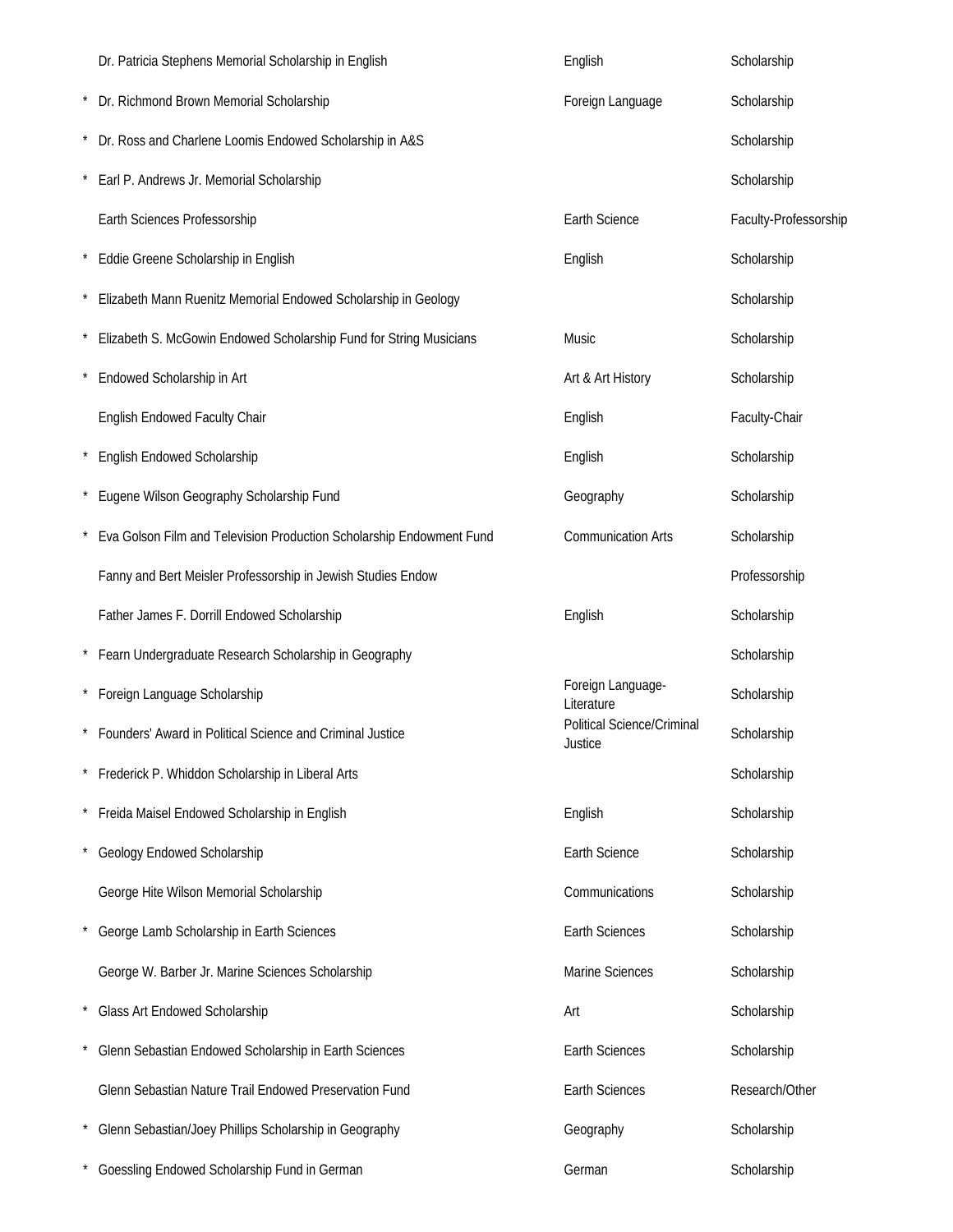| Gordon B. & Martha Kahn Endowed Scholarship in Art                                | Art & Art History                     | Scholarship           |
|-----------------------------------------------------------------------------------|---------------------------------------|-----------------------|
| * Graciella G. Blanco Spanish Language Scholarship                                | Foreign Language-<br>Literature       | Scholarship           |
| * Greg L. Gruner Trombone Scholarship in Music                                    | Music                                 | Scholarship           |
| GRHOP Langhinrichsen-Rohling Health Capacity Scholarship Fund                     | Psychology                            | Scholarship           |
| Harper Endowed Scholarship in Music                                               | Music                                 | Scholarship           |
| Helminger Endowment Fund in Physics                                               | Physics                               | Scholarship           |
| History Endowed Chair                                                             | History                               | Faculty-Chair         |
| <b>History Endowed Scholarship</b>                                                | History                               | Scholarship           |
| History Professorship                                                             | History                               | Faculty-Professorship |
| Jacqueline Quinn Gray Scholarship in French                                       | French                                | Scholarship           |
| James A. and Frances H. Yance Endowed Scholarship for Pre-Law Student<br>Athletes | Pre-Law                               | Scholarship           |
| James Boyd Memorial Fund - Political Science                                      | Political Science-Criminal<br>Justice | Other                 |
| James E. Denmark Memorial Scholarship - Geology & Geography                       | Geology & Geography                   | Scholarship           |
| Janet Mahan - Summer Humanities Scholarship for Teachers in History               | History                               | Scholarship           |
| Jared Adkins Physics Scholarship                                                  | Physics                               | Scholarship           |
| Jean F. & Julien E. Marx Endowed Scholarship in Philosophy                        | Philosophy                            | Scholarship           |
| Jean P. McIver Endowed Scholarship in English                                     | English                               | Scholarship           |
| Jim & Liz Connors Excellence in Hydrogeology Endowed Scholarship                  | Geology                               | Scholarship           |
| Joanne Wasserman Memorial Scholarship in Music Endowment                          | Music                                 | Scholarship           |
| John & Coralie Toomey Endowed Scholarship in Music                                | Music                                 | Scholarship           |
| John A. Freeman Biology Endowed Scholarship                                       | <b>Biological Sciences</b>            | Scholarship           |
| John A. and Barbara F. Peterson Scholarship Endowment Fun                         |                                       | Scholarship           |
| John Coker Endowed Scholarship in Philosophy                                      | Philosophy                            | Scholarship           |
| John D. Meredith Communications Scholarship                                       | Communications                        | Scholarship           |
| John Faggard Geology Scholarship Fund                                             | Geology                               | Scholarship           |
| John H. Chester Memorial Scholarship in Music                                     | Music                                 | Scholarship           |
| John T. Crowder Endowed Scholarship for Pre-Law Students                          | Philosophy                            | Scholarship           |
| John W. Laidlaw Endowed Scholarship in Music                                      | Music                                 | Scholarship           |
| John Zuhowski Opera Theatre Memorial Fund                                         | Music                                 | Scholarship           |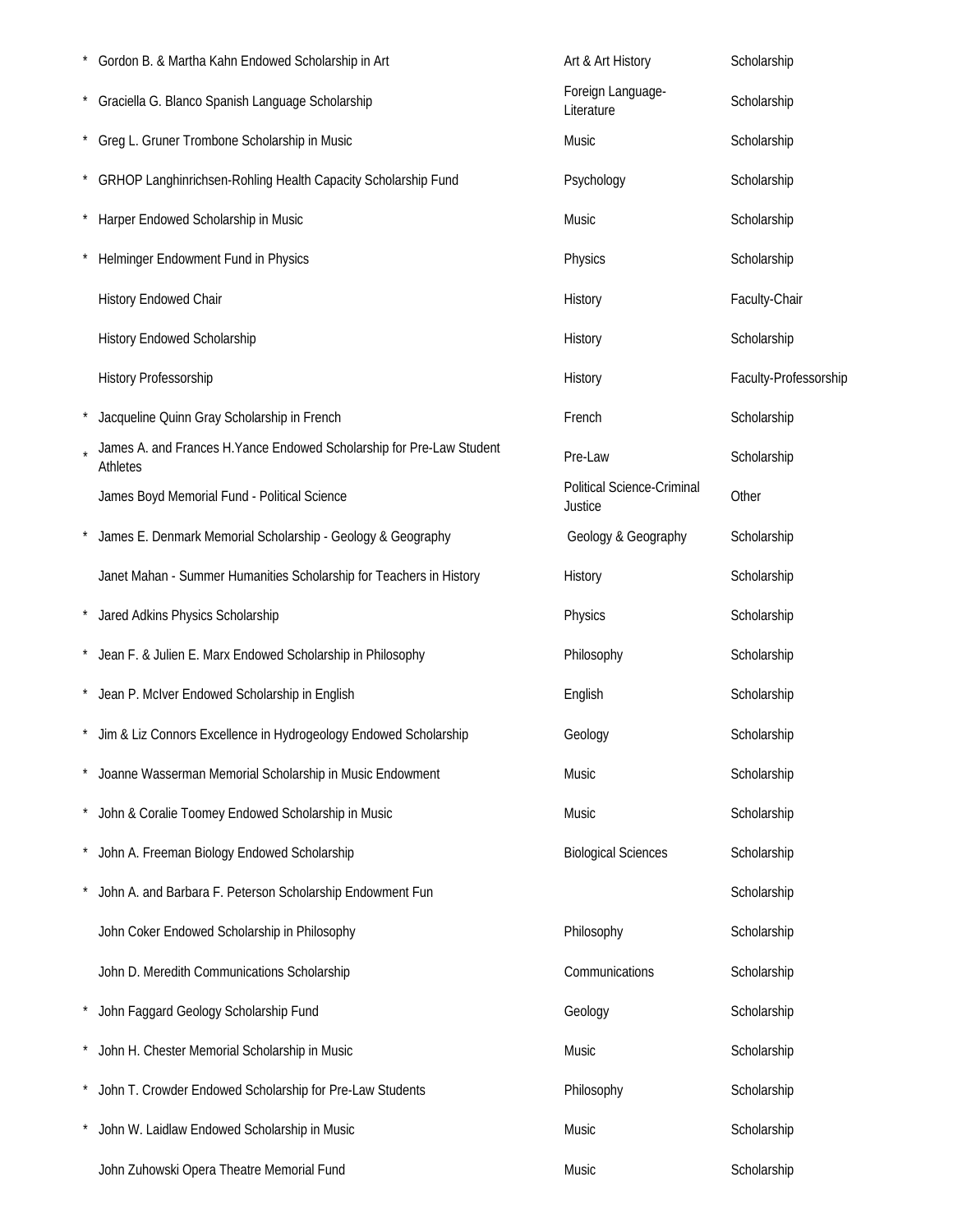|  | Joseph N. Langan Scholarship |
|--|------------------------------|
|  |                              |

Operations/Maintenance

| K. Elliot Hagler Memorial Award                                   | Earth Science                            | Scholarship           |
|-------------------------------------------------------------------|------------------------------------------|-----------------------|
| Kate Seawell Endowed Scholarship in Art Fund                      | Art & Art History                        | Scholarship           |
| Katherine L. Richardson Scholarship Fund                          | English                                  | Scholarship           |
| Kelly Estle Endowed Scholarship in Social Work Fund               | Sociology, Anthropology &<br>Social Work | Scholarship           |
| Laidlaw Fund - Drama Department                                   | Drama                                    |                       |
| John W. Laidlaw Endowed Scholarship in Music (Laidlaw Scholars)   | Music                                    |                       |
| Language Professorship                                            | Foreign Language                         | Faculty-Professorship |
| * Larry Hays Green Memorial Scholarship in Geology Endowment      | Geology                                  | Scholarship           |
| Leonard A. Maculuso Undergrad Scholarship                         |                                          | Scholarship           |
| Les Radcliff Memorial Scholarship in Philosophy                   | Philosophy                               | Scholarship           |
| Lindeman Memorial Scholarship in Art History                      | Art and Art History                      | Scholarship           |
| * Lloyd Dendinger Scholarship Fund in English                     | English                                  | Scholarship           |
| * Louise Austin McGrew Scholarship in Social Work Endowed Fund    | Social Work                              | Scholarship           |
| Macy Wims Reid Scholarship                                        | History                                  | Scholarship           |
| Madhuri S. Mulekar Scholarship in Mathematics and Statistics Fund | Mathematics and Statistics               | Scholarship           |
| Margaret Pol Foreign Language Scholarship                         | Foreign Language-<br>Literature          | Scholarship           |
| Marine Sciences Professorship                                     | Marine Science                           | Faculty-Professorship |
| Marx Endowed Scholarship in Philosophy                            | Philosophy                               | Scholarship           |
| Mary Noland Glass Art Endowment Fund                              | Art                                      | Scholarship           |
| Masters in Public Administration Health Policy Scholarship Fund   | <b>Political Science</b>                 | Scholarship           |
| Math & Statistics Professorship                                   | Mathematics & Statistics                 | Faculty-Professorship |
| Melton McLaurin Endowed Graduate Fellowship in History            | History                                  | Fellowship            |
| Michael Hanna Endowed Communication Scholarship                   | <b>Communication Arts</b>                | Scholarship           |
| Mike Bartels Music Scholarship Fund                               | Music                                    | Scholarship           |
| Mike deGruy Memorial Scholarship Endowment Fund                   |                                          | Scholarship           |
| Mishra Memorial Endowment in Mathematics & Statistics             | Mathematics & Statistics                 | Scholarship           |
| Mitchell Moulton Scholarship Initiative - Arts & Sciences         |                                          | Scholarship           |
| Mobile Bay Heritage Award                                         |                                          | Award-Project Support |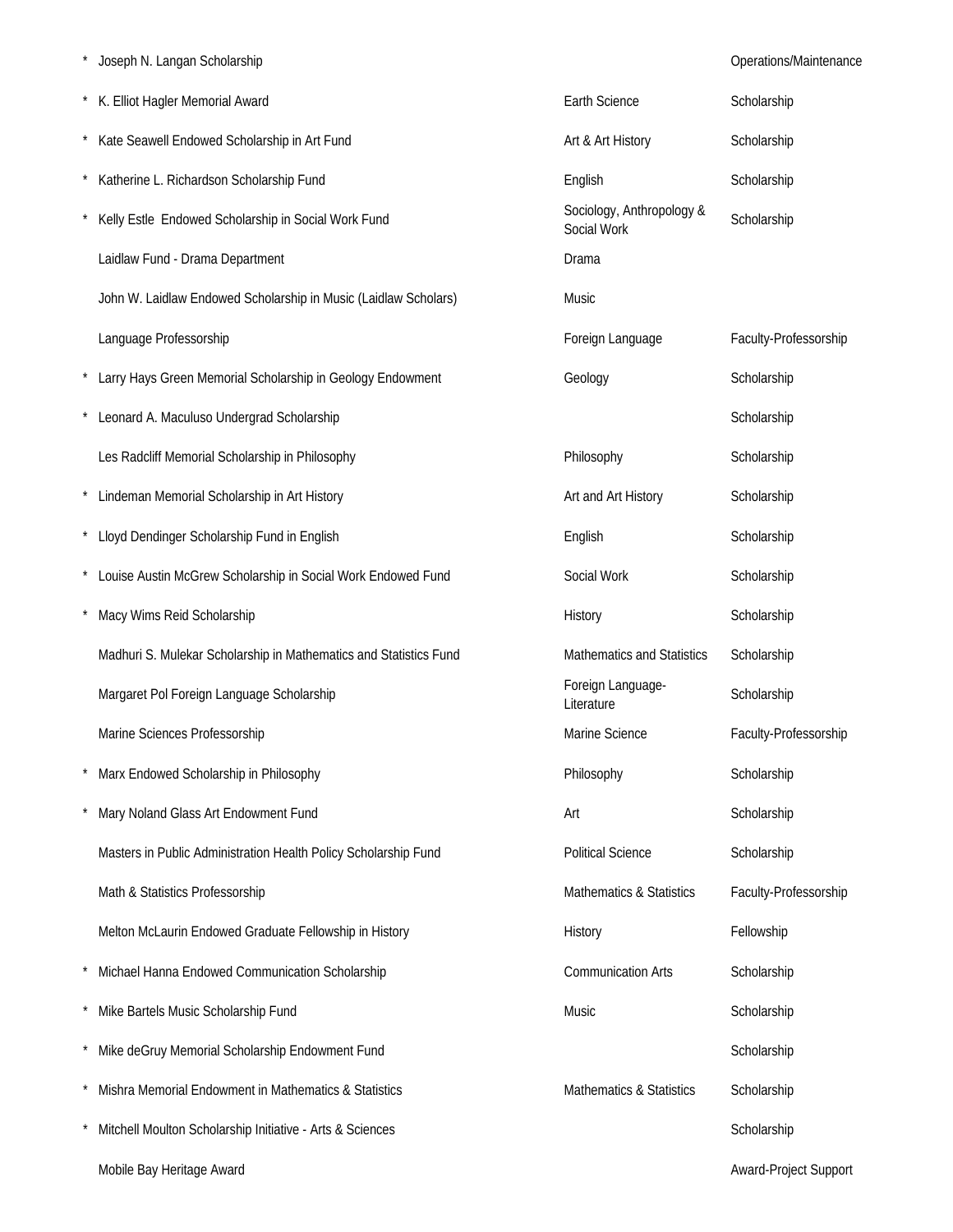| Mobile Rock & Gem Scholarship                                       |   | <b>Earth Sciences</b>                        | Scholarship           |
|---------------------------------------------------------------------|---|----------------------------------------------|-----------------------|
| Mozur Russian Language Scholarship                                  |   | Modern Language &<br>Literature              | Scholarship           |
| MPA Endowed Alumni Scholarship Fund                                 |   | <b>Political Sci-Criminal Justice</b>        | Scholarship           |
| Nafisa Iqbal Memorial Scholarship for Muslim Studies Endowment Fund |   |                                              | Scholarship           |
| National Association of Theater Owners of Alabama                   |   | Theatre and Dance                            | Scholarship           |
| Neely Scholarship                                                   |   |                                              | Scholarship           |
| Nita Sellers Endowed Scholarship in Music                           |   | Music                                        | Scholarship           |
| Nita Sellers Memorial Endowed Scholarship in Music                  |   | Music                                        | Scholarship           |
| Olivia Rambo McGlothren Outstanding Faculty Scholar Award           |   | Philosophy                                   | Faculty-Award         |
| Orland Thomas Scholarship for Music Education Fund                  |   | Music                                        | Scholarship           |
| Paideia Endowment - Hellenic Studies                                |   | Modern Language &<br>Literature              | Scholarship           |
| Patricia Lane Dyess Scholarship                                     |   | Modern Language &<br>Literature              | Scholarship           |
| Peggy Hansen and Jim Aucoin Journalism Scholarship                  |   |                                              | Scholarship           |
| Phi Sigma Iota Merit Scholarship Endowment Fund                     |   |                                              | Scholarship           |
| Physics Endowed Scholarship                                         |   | Physics                                      | Scholarship           |
| Physics Professorship                                               |   | Physics                                      | Faculty-Professorship |
| Pinnacle Endowed Scholarship                                        |   | Psychology                                   | Scholarship           |
| Political Science Endowed Scholarship                               |   | <b>Political Science-Criminal</b><br>Justice | Scholarship           |
| Political Science Professorship                                     |   | Political Science-Criminal<br>Justice        | Faculty-Other         |
| PowerSouth Energy Cooperative Endowed Scholarship in Meteorology    |   | Earth Sciences                               | Scholarship           |
| Psychology Endowed Scholarship                                      |   | Psychology                                   | Scholarship           |
| Reece & Rose Miller Musical Instrument Endowment                    |   | Music                                        | Other                 |
| Renee' McGlothren Memorial Scholarship                              |   | Philosophy                                   | Scholarship           |
| Robert Snell Scholarship in Art                                     |   | Art & Art History                            | Scholarship           |
| Ron Kiene Research Scholarship Endowment Fund                       |   | <b>Marine Sciences</b>                       | Scholarship           |
| Ronald & Dr. Sytske Kimball Meteorology Endowment                   | Α | Earth Science                                | Scholarship           |
| Rose Palmai-Tenser Endowed Vocal Scholarship                        |   | Music                                        | Scholarship           |
| Sandra McLaurin Graduate Fellowship in Mathematics                  |   | <b>Mathematics &amp; Statistics</b>          | Fellowship            |
| Shelley Memorial Scholarship for Creative Writing                   |   | English                                      | Scholarship           |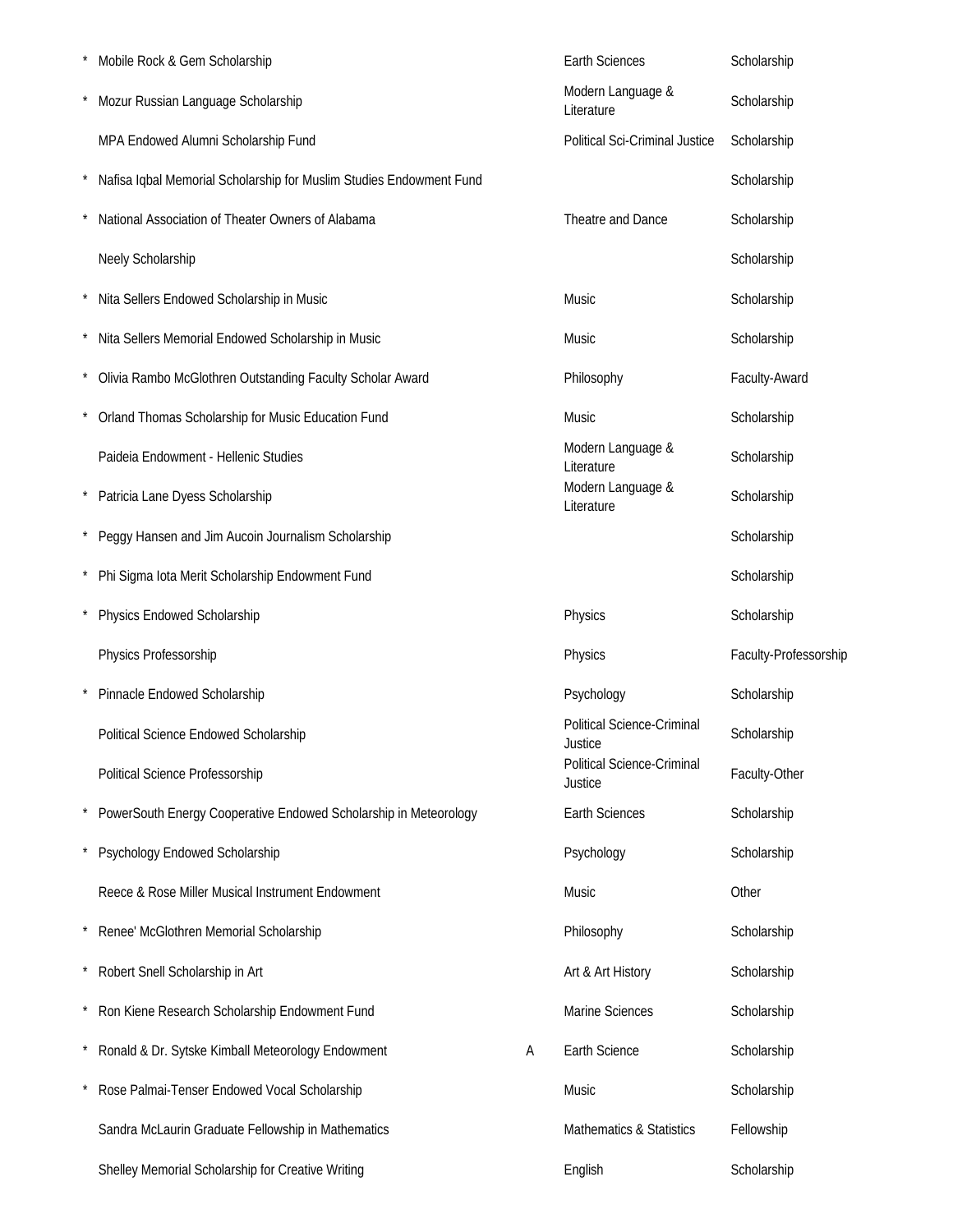| Sinnott Chair of Psychology                                                       |   | Psychology                               | Faculty-Chair          |
|-----------------------------------------------------------------------------------|---|------------------------------------------|------------------------|
| Sinnott Graduate Assistantship Endowed Fund in Psychology                         |   | Psychology                               | Graduate Assistantship |
| Sociology & Anthropology Professorship                                            |   | Sociology, Anthropology &<br>Social Work | Faculty-Professorship  |
| Sociology/Anthropology Endowed Scholarship                                        | Α | Sociology/Anthropology                   | Scholarship            |
| Spirit of Odyssey Endowed Scholarship                                             |   |                                          | Scholarship            |
| Stephanie Hardin-Floyd Memorial Scholarship in History                            |   | History                                  | Scholarship            |
| Steven and Angelia Stokes Endowed Scholarship in the School of Marine<br>Sciences |   | Marine Science                           | Scholarship            |
| Stokes Undergraduate Scholarship in Southern Writing                              |   | English                                  | Scholarship            |
| Stovall-Hanks Graduate Scholarship for Research on Aging Endowment Fund           |   | Sociology, Anthropology &<br>Social Work | Scholarship            |
| Stovall Endowed Student Research Competition Award                                |   |                                          | Scholarship            |
| Sue Ellen Gerrels/R. Eugene Jackson Scholarship in Drama                          |   | Drama                                    | Scholarship            |
| Sue Houston Hanlein Endowed Scholarship for Piano Students                        |   | Music                                    | Scholarship            |
| T. G. Jackson Endowed Scholarship                                                 |   |                                          | Scholarship            |
| Trimm-Koch Theater USA Endowment Fund                                             |   | Theatre and Dance                        | Operations             |
| * V. Gordon Moulton Memorial Scholarship in Glass Art                             |   | Art and Art History                      | Scholarship            |
| * Victoria L. Rivizzigno Endowed Scholarship in Geography                         |   | Geography                                | Scholarship            |
| Victorino S. Blanco Mathematics Scholarship                                       |   | <b>Mathematics &amp; Statistics</b>      | Scholarship            |
| W. Robert Houston Military Hilstory Award                                         |   |                                          | Scholarship            |
| Weise Speakers Fund for Marine Science                                            |   | Marine Sciences                          | Faculty-Other          |
| Wierzbicki-Salter Chemistry Scholarship Endowment                                 |   | Chemistry                                | Scholarship            |
| Wiggs Paleontology Award                                                          |   |                                          | Scholarship            |
| William & Susan Youngblood Endowed Fund in Philosophy                             |   | Philosophy                               | Scholarship            |
| William S. McKnight Scholarship                                                   |   |                                          | Scholarship            |
| Williams-Phillips-Van Hook Endowment                                              |   | Chemistry                                | Scholarship            |
| <b>ATHLETICS</b>                                                                  |   |                                          |                        |
| <b>Endowment Name</b>                                                             |   | Department                               | <b>Type</b>            |
| <b>Athletics Endowment</b>                                                        |   | <b>Athletics</b>                         | Operations/Maintenance |
| Bobby and Gerry Marks Endowed Scholarship for Student Managers                    |   |                                          | Scholarship            |
| Clifton Inge Endowed Book Award                                                   |   |                                          | <b>Book Award</b>      |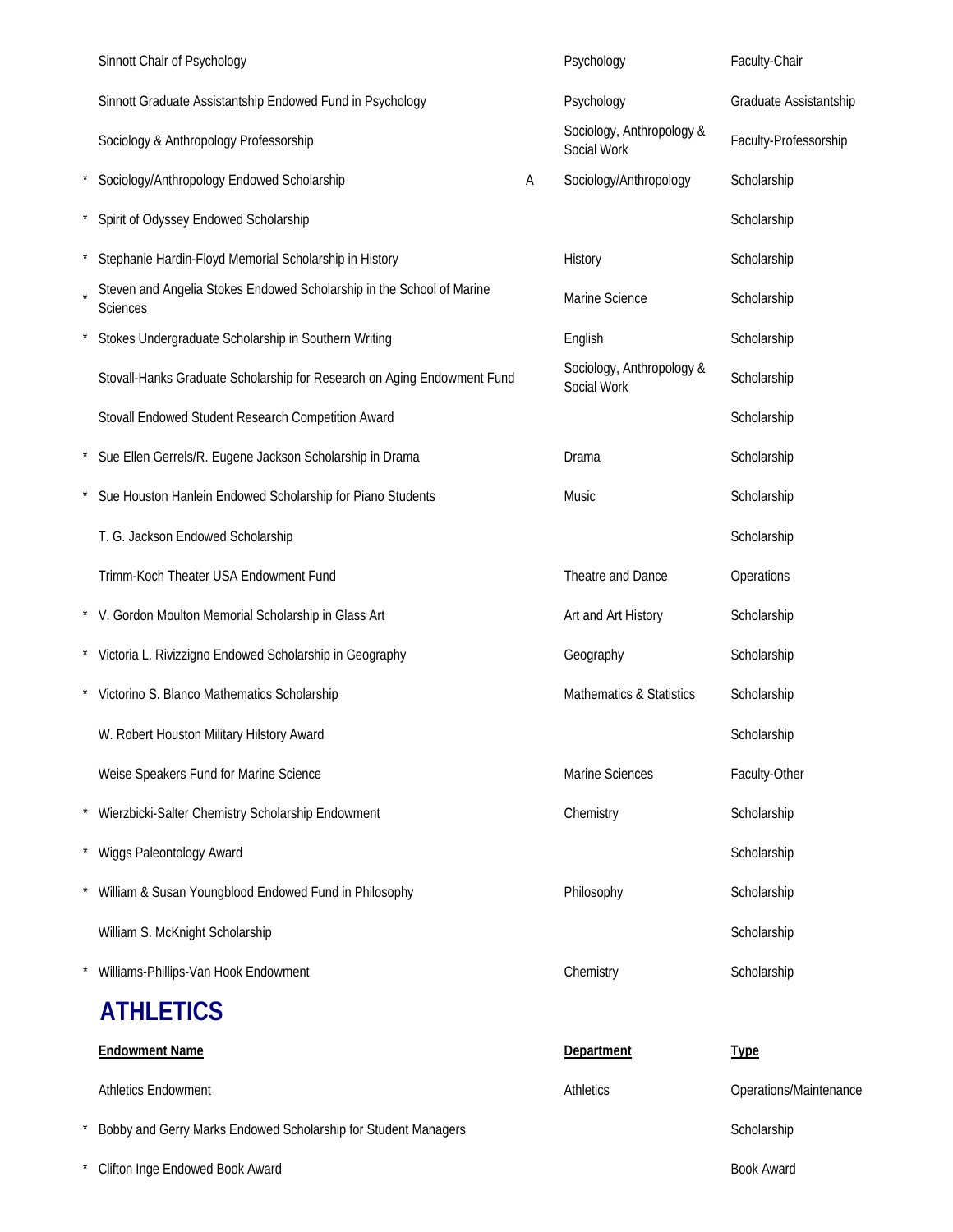| Denny-Gottfried Athletic Endowed Scholarship                    |            | Scholarship            |
|-----------------------------------------------------------------|------------|------------------------|
| Football Fund for Excellence Endowment                          |            | Operations/Maintenance |
| Forrest W. & Beverly B. Crowder Endowed Scholarship in Baseball |            | Scholarship            |
| George Smith Memorial Endowed Scholarship                       |            | Scholarship            |
| Ginni & Mike Boyd Endowment for USA Jag Basketball Program      |            | Operations/Maintenance |
| JAG Gals Leadership Academy Fund                                |            | Operations             |
| James A. & Frances H. Yance Football Field House Endowment      |            | Operations/Maintenance |
| James Taylor Scholarship                                        |            | Scholarship            |
| Jim and Carol Statter Endowment Fund                            |            | Scholarship            |
| Lubel Fund-Tennis                                               |            | Operations/Maintenance |
| Mayer Mitchell Quarterback Endowment Fund                       |            | Scholarship            |
| McKinney Family Endowed Scholarship Fund for Track Students     |            | Scholarship            |
| New Horizons Credit Union Athletic Academic Endowment Fund      |            | Operations/Maintenance |
| Pete Tolbert Night of Champions Endowment Fund                  |            | Operations/Maintenance |
| Shirley Holt Memorial Scholarship Fund                          |            | Scholarship            |
| Stan Wasiak Memorial Scholarship in Athletics                   |            | Scholarship            |
| Steve & Shelly Baker Finance Scholarship for Student Athletes   |            | Scholarship            |
| Steelwood Country Club College Scholarship                      |            | Scholarship            |
| Thomas & Barbara Corcoran Scholar Athlete Endowed Scholarship   |            | Scholarship            |
| Wilson Durgin Memorial Scholarship                              |            | Scholarship            |
| <b>BALDWIN COUNTY</b>                                           |            |                        |
| <b>Endowment Name</b>                                           | Department | <b>Type</b>            |
| <b>Baldwin County Students Scholarship</b>                      |            | Scholarship            |
|                                                                 |            |                        |

\* Bob Lager Endowed Scholarship Scholarship Scholarship Scholarship Scholarship

Mitchell Moulton Scholarship Initiative - Baldwin County Scholarship Scholarship Scholarship

USA Baldwin County Endowed Award Fund Award-Other Award-Other

### **BUSINESS**

| <b>Endowment Name</b>                 | Department | <u>Type</u> |
|---------------------------------------|------------|-------------|
| <b>Accounting Endowed Scholarship</b> | Accounting | Scholarship |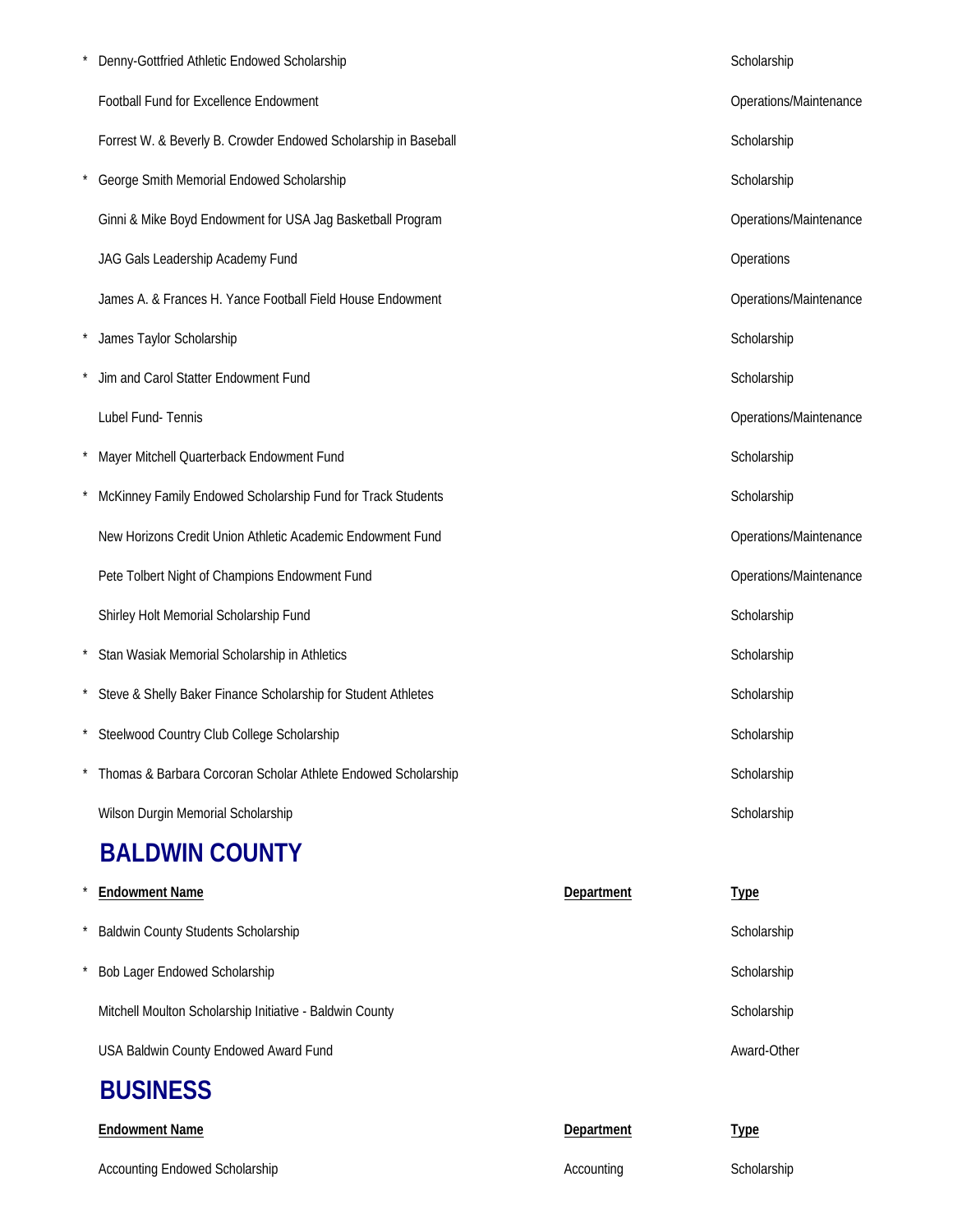|         | Aden "Jack" Cooper Endowed Scholarship Fund                                                         |                   | Scholarship       |
|---------|-----------------------------------------------------------------------------------------------------|-------------------|-------------------|
|         | Alabama Bankers Association Endowed Scholarship                                                     | Finance           | Scholarship       |
|         | Alabama Young Bankers Association Scholarship                                                       |                   | Scholarship       |
|         | Allen, Allen & Foster, CPAs Endowed Scholarship                                                     | Accounting        | Scholarship       |
|         | Aloyis Sonneborn Endowed Scholarship                                                                |                   | Scholarship       |
|         | Alton R., III & Toni Goubil Brown Endowed Fund in Real Estate                                       |                   | Scholarship       |
|         | Alvin J. Williams Endowed Scholarship for Study Abroad in Marketing                                 |                   | Scholarship       |
|         | Andrew P. Baldes Endowed Scholarship in Accounting                                                  | Accounting        | Scholarship       |
|         | BBVA Compass Endowed Scholarship in the Mitchell College of Business                                |                   | Scholarship       |
|         | Ben May Chair of Entrepreneurship                                                                   |                   | Faculty-Chair     |
|         | Bobette & Lowell J. Friedman Scholarship                                                            |                   | Scholarship       |
|         | Brian L. McGuire Endowed Scholarship in Accounting                                                  | Accounting        | Scholarship       |
|         | Carl N. & Jewel O. Melton Endowed Entrepreneurship Scholarship                                      |                   | Scholarship       |
|         | Carr Riggs & Ingram CPAs and Advisors formerly Thompson Butler & Houston<br>LLP Endowed Scholarship | Accounting        | Scholarship       |
|         | Chris and Elizabeth Melton Endowed Scholarship                                                      |                   | Scholarship       |
|         | Christopher J. Weigel Finance Scholarship Endowment Fund                                            | Finance           | Scholarship       |
|         | Chuck and Ann Williams Endowed Scholarship in Business                                              |                   | Scholarship       |
|         | Clarence M. Frenkel, Jr. Endowed Scholarship                                                        |                   |                   |
|         | Cleverdon Scholarship                                                                               |                   | Scholarship       |
|         | College of Business & Management Endowed Scholarship                                                | Management        | Scholarship       |
|         | Department of Management Faculty Development Fund                                                   | Management        | Other             |
|         | Diversity, Equity & Inclusion Endowed Scholarship in Business                                       |                   | Scholarship       |
|         | Don & Sandra McCrory Book Award                                                                     |                   | <b>Book Award</b> |
|         | Donald L. Moak Endowed Banking Scholarship Fund                                                     |                   | Scholarship       |
| $\star$ | Douglas L. Whitmore Endowed Scholarship in Finance                                                  | Economics-Finance | Scholarship       |
|         | Dr. Carl C. Moore Endowed Scholarship in the MCOB                                                   |                   | Scholarship       |
|         | Dr. Donald C. Mosley, Sr. Endowed Scholarship in Business                                           |                   | Scholarship       |
|         | Dr. Edward L. Harrison Memorial Scholarship Endowment Fund                                          | Management        | Scholarship       |
|         | Dr. Matthew J. Wiser Endowed Memorial Scholarship in Economics                                      | Economics-Finance | Scholarship       |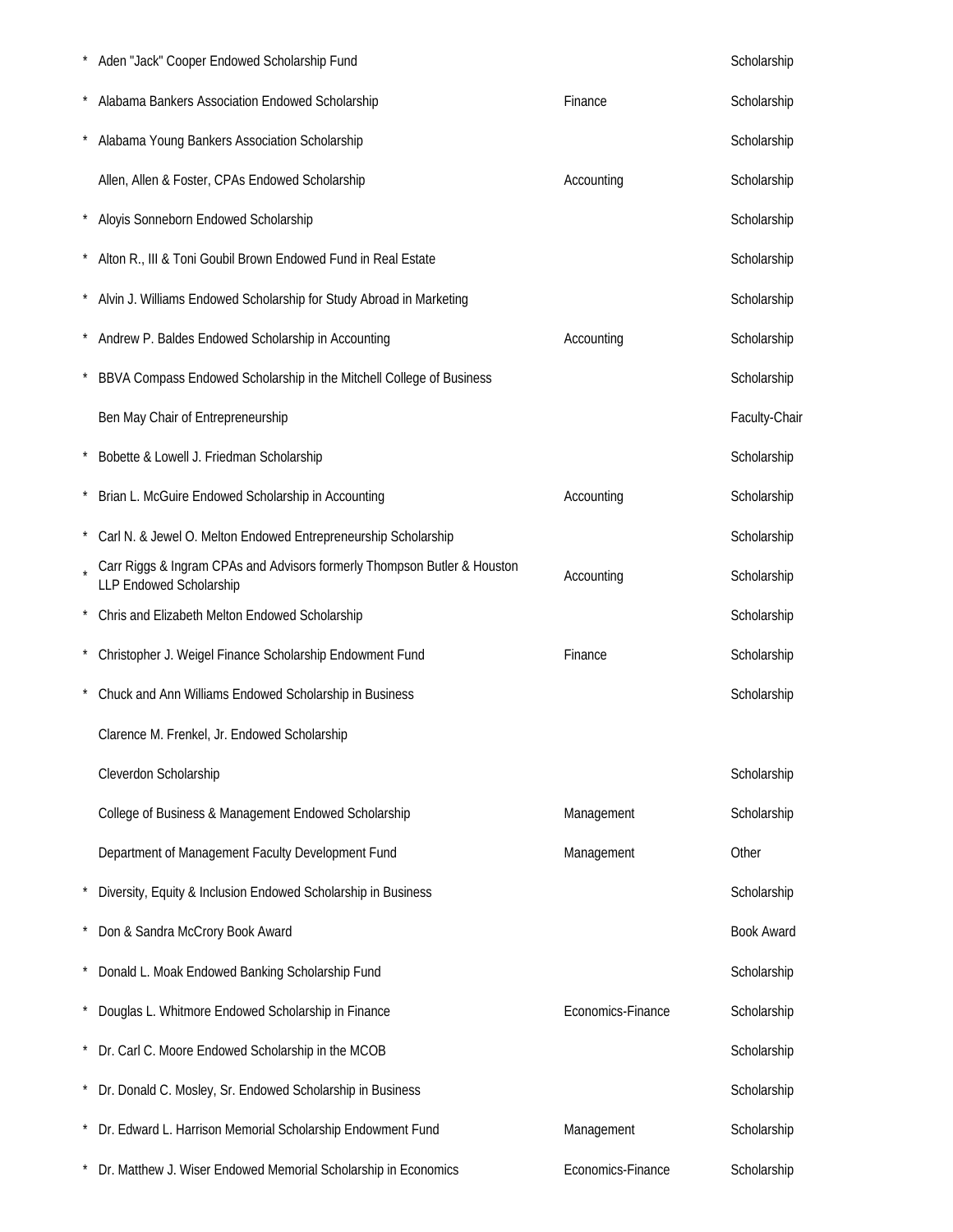| Dr. Michelle L. Slagle Management Scholarship Endowment Fund                                  | Management                        | Scholarship   |
|-----------------------------------------------------------------------------------------------|-----------------------------------|---------------|
| Dr. Paul Pietri Endowed Scholarship in Management                                             | Management                        | Scholarship   |
| Dunn and Fetters Master of Accounting Scholarship                                             | Accounting                        | Scholarship   |
| <b>Endowed Chair in Banking</b>                                                               |                                   | Faculty-Chair |
| Endowed Scholarship for the Outstanding Student in Marketing & Quantitative<br><b>Methods</b> | Marketing/Quantitative<br>Methods | Scholarship   |
| Elaine and John "J.D." Baxter Endowed Scholarship in Accounting                               | Accounting                        | Scholarship   |
| Ernest G. Cleverdon Chair                                                                     |                                   | Faculty-Chair |
| Excellence in Innovation and Entrepreneurship Scholarship                                     | Management                        | Scholarship   |
| Frank R. Urbancic Faculty Fellow Award                                                        |                                   | Faculty-Chair |
| * Frank R. Urbancic Scholarship in Accounting                                                 | Accounting                        | Scholarship   |
| * Grant Miller Davis Endowed Scholarship in Marketing                                         | Marketing/Quantitative<br>Methods | Scholarship   |
| Hardin Eaves Endowed Accounting Scholarship                                                   | Accounting                        | Scholarship   |
| Hartmann, Blackmon & Kilgore, P.C. Endowed Scholarship Fund                                   |                                   | Scholarship   |
| * Helen & Robert Sellers Scholarship in Business                                              | <b>Business-General</b>           | Scholarship   |
| * Hollis & Carmel Shumock Endowed Scholarship in Business                                     | General                           | Scholarship   |
| J. Gavin Bender Endowed Assistance Fund                                                       |                                   | Award         |
| Jack R. Brunson Memorial Scholarship for Excellence                                           | General                           | Scholarship   |
| Jaquar Investment Fund                                                                        |                                   | Other         |
| Jaguar Realty Endowed Scholarship                                                             |                                   | Scholarship   |
| Jake & Pat Gosa Endowed Scholarships in the Mitchell College of Business                      |                                   | Scholarship   |
| John Donavan Scholarship                                                                      |                                   | Scholarship   |
| John L. and Mary Frances Sullivan Endowed Scholarship in Accounting                           | Accounting                        | Scholarship   |
| Kimberly Moore Eblen Endowed Scholarship in Marketing                                         | Marketing/Quantitative<br>Methods | Scholarship   |
| Kish Du Family Endowed Student Assistance Award                                               |                                   | Scholarship   |
| Lang Family Endowment Fund                                                                    | Accounting                        | Scholarship   |
| Laura & Wayne Davis Accounting Scholarship                                                    | Accounting                        | Scholarship   |
| * Leonardi Family Endowed Scholarship in Business                                             |                                   | Scholarship   |
| Luther E. Clements Scholarship in Accounting Endowment Fund                                   | Accounting                        | Scholarship   |
| Management Advisory Board Endowed Scholarship                                                 | Management                        | Scholarship   |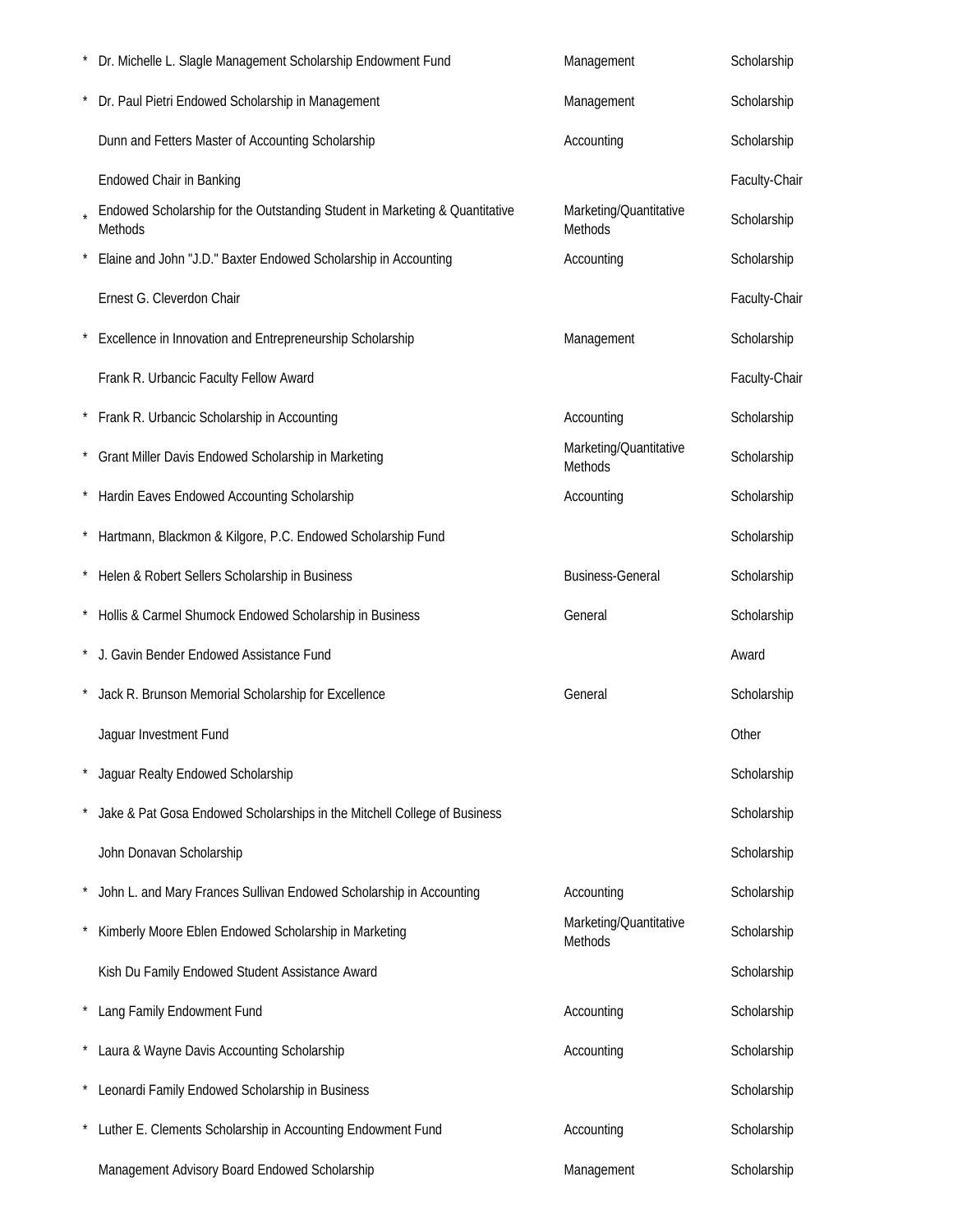| Management Faculty Development Fund                                                        | Management                        | Faculty-Other |
|--------------------------------------------------------------------------------------------|-----------------------------------|---------------|
| Margie Malone Tuckson Endowed Scholarship in Marketing                                     | Marketing/Quantitative<br>Methods | Scholarship   |
| Mark Weaver Endowed Entrepreneurial Scholarship                                            |                                   | Scholarship   |
| Mehul Parikh Memorial Scholarship for MBA Students                                         |                                   | Scholarship   |
| Melton Center for Innovation and Entrepreneurship Endowed Fund                             |                                   | Other         |
| Michael B. Neely Endowed Scholarship in Supply Chain Management                            | Management                        | Scholarship   |
| Michael C. & Patsy B. Dow Endowed Scholarship                                              |                                   | Scholarship   |
| Mitchell College of Business Endowment--Unrestricted                                       |                                   | Other         |
| Mitchell College of Business Executive Advisory Council Leadership<br>Scholarship          |                                   | Scholarship   |
| Mitchell Endowment                                                                         |                                   | Other         |
| Mitchell Moulton Scholarship Initiative -MCOB                                              |                                   | Scholarship   |
| Mitchell Scholars Pay It Forward Scholarship                                               |                                   | Scholarship   |
| Mostellar & Shreve LLP Endowed Scholarship in Accounting                                   | Accounting                        | Scholarship   |
| MSHRM Endowed Scholarship                                                                  | Human Resources                   | Scholarship   |
| New Horizons Credit Union Undergraduate Scholarship                                        |                                   | Scholarship   |
| Norma and Jesse Icenogle Endowed Scholarship in Professional Sales                         |                                   | Scholarship   |
| Parker Endowed Scholarship                                                                 |                                   | Scholarship   |
| Peggy & John Seibert Family Scholarship Endowment                                          |                                   | Scholarship   |
| Pfilip and Luella Hunt Endowed Scholarship in Business                                     |                                   | Scholarship   |
| PNC Bank Scholarship Endowment Fund in Finance                                             |                                   | Scholarship   |
| Putcha Family Outstanding Accounting Student Endowed Award                                 | Accounting                        | Award         |
| Regions Bank Endowed Undergraduate Scholars Program                                        |                                   | Scholarship   |
| Rick & Julie Harvey Endowed Scholarship Fund in the Mitchell College of<br><b>Business</b> |                                   | Scholarship   |
| Robert & Joseph Hunsader Memorial Scholarship Fund                                         | Economics-Finance                 | Scholarship   |
| Russell and Cam Still Scholarship Endowment Fund                                           |                                   | Scholarship   |
| Ryder Family Endowed Scholarship in Business                                               |                                   | Scholarship   |
| Scholarship - Department of Management                                                     |                                   |               |
| Stimpson Brothers Leadership Scholarship in Business                                       | General                           | Scholarship   |
| Terry S. Barkin Memorial Shoe Station Endowed Scholarship in Business                      |                                   | Scholarship   |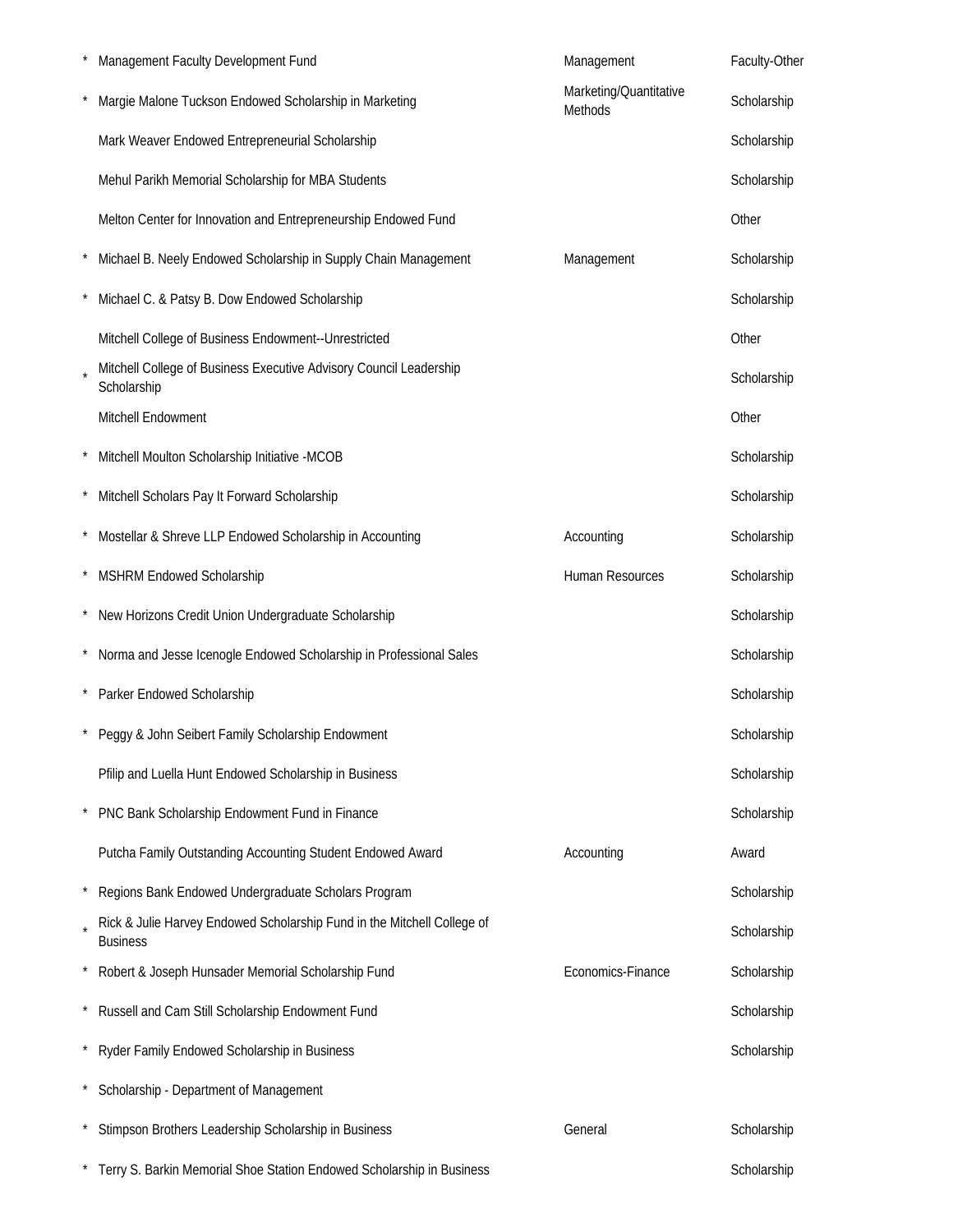| The First: A National Banking Association Endowed Book Scholarship in<br>Finance                     | Economics-Finance                 | <b>Book Award</b>      |
|------------------------------------------------------------------------------------------------------|-----------------------------------|------------------------|
| Thomas Corcoran Endowed Scholarship for Adult Students in the Mitchell<br><b>College of Business</b> |                                   | Scholarship            |
| Tommy and Kathy Zoghby Endowed Scholarship in Finance and Accounting                                 |                                   | Scholarship            |
| * Tracy M. Coleman Endowed Scholarship in Marketing                                                  | Marketing/Quantitative<br>Methods | Scholarship            |
| <b>Transportation Research Institute</b>                                                             |                                   | Other                  |
| Turner Supply Endowed Book Scholarship                                                               |                                   | <b>Book Award</b>      |
| Turnipseed Research Assistance Award                                                                 |                                   | Award-Faculty          |
| * Vera Reed Accounting Scholarship Endowment                                                         | Accounting                        | Scholarship            |
| * Vivian Vann Chateau Undergraduate Endowed Scholarship in Accounting                                | Accounting                        | Scholarship            |
| * Warren and Kathy Nicholson Endowed Entrepreneurship Scholarship                                    |                                   | Scholarship            |
| White Spunner & Associates Inc. Scholarship in Real Estate                                           |                                   | Scholarship            |
| Willis and Kay Baldwin Endowed Scholarship in Accounting Fund                                        | Accounting                        | Scholarship            |
| Winthrop M Hallett III Free Enterprise Scholarship Endowment                                         |                                   |                        |
| <b>COMPUTING</b>                                                                                     |                                   |                        |
| <b>Endowment Name</b>                                                                                | Department                        | <b>Type</b>            |
| <b>ACM Endowed Support Fund</b>                                                                      |                                   | Operations/Maintenance |
| AT&T Aspiring Leaders in IT Scholarship                                                              |                                   | Scholarship            |
| Anthony Monge Endowed Scholarship Fund                                                               |                                   | Scholarship            |
| * Aspiring Women in Technolgoy Endowed Scholarship                                                   |                                   | Scholarship            |
| * Association of Computing Machinery Scholarship                                                     |                                   | Scholarship            |
| Bart and Gesina Longenecker Endowed Scholarship in INformation Systems                               |                                   | Scholarship            |
| BBVA Compass Endowed Scholarship Fund for Cyber Security                                             |                                   | Scholarship            |
| CGI Empowerment Scholarship                                                                          |                                   | Scholarship            |
| CIS Faculty Development Fund                                                                         |                                   | Faculty-Other          |
| CIS Innovative Equipment & Software Fund                                                             |                                   | Faculty-Other          |
| Cisco and Venture Technologies Endowed Scholarship                                                   |                                   | Scholarship            |
| Computer Science Endowed Scholarship                                                                 |                                   | Scholarship            |
| <b>Computing Excellence Fund</b>                                                                     |                                   | Award                  |
| Davidson Family Reboot Into Computing Endowed Graduate Scholarship Fund                              |                                   | Scholarship            |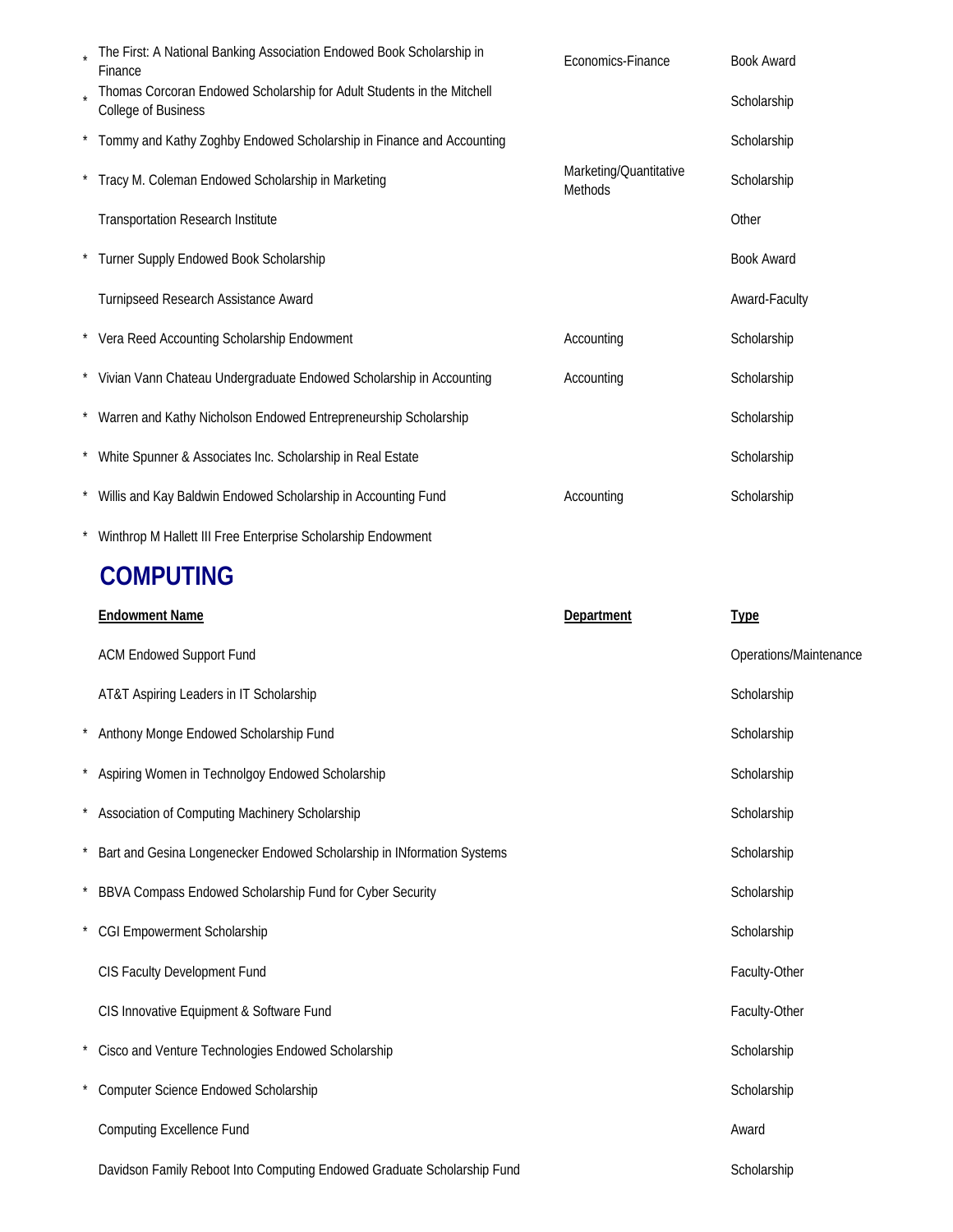|          | Debra and Allen Chapman School of Computing Graduate Director Endowed<br>Scholarship Fund                       | Scholarship          |
|----------|-----------------------------------------------------------------------------------------------------------------|----------------------|
|          | Denny & Marianne Wilkins School of Computing Award                                                              | Scholarship-Freshman |
|          | Doug and Casey Porter Endowed Scholarship Fund                                                                  | Scholarship          |
|          | Drs. Matt and Amy Campbell Scholarship Endowment Fund                                                           | Scholarship          |
|          | Dr. Michael V. Doran Memorial Endowed Scholarship                                                               | Scholarship          |
|          | Dr. Rajani Ranade Endowed Scholarship for Academic Excellence                                                   | Scholarship          |
| $\star$  | Dr. Roy J. Daigle & Kathryn A Gradle in Information Systems                                                     | Scholarship          |
|          | * Gordon & Geri Moulton Endowed Scholarship in the School of Computing                                          | Scholarship          |
| $^\star$ | Jyothi and Venkat Thumula Endowed Scholarship Fund                                                              | Scholarship          |
|          | Les & Alleen Barnett Endowed Scholarship Fund                                                                   | Scholarship          |
|          | Lilley Family Endowed Scholarship Fund                                                                          | Scholarship          |
|          | Mike and Kim Jones Endowed Scholarship                                                                          | Scholarship          |
|          | Mitchell Moulton Scholarship Initiative-School of Computing                                                     | Scholarship          |
|          | Mr. and Mrs. William Paul Cobb Scholarship Endowment Fund                                                       | Scholarship          |
|          | Neil & Laura Henderson Scholarship                                                                              | Scholarship          |
|          | Pardue-Landry Information Systems Scholarship Endowment                                                         | Scholarship          |
|          | Robert A. Robertson School of Computing Entrepreneur Scholarship                                                | Scholarship          |
|          | Robert Ryder Scholarship in Computer and Information Science                                                    | Scholarship          |
|          | Sandy and Jean Stimpson Scholarship in Computing Fund                                                           | Scholarship          |
|          | SoC Advisory Board Endowed Scholarship                                                                          | Scholarship          |
|          | V. Gordon Moulton Memorial Scholarship in the School of Computing                                               | Scholarship          |
|          | Warren and Kathy Nicholson Endowed Graduate Scholarship in Computing<br>Fund                                    | Scholarship          |
|          | Warren and Kathy Nicholson Endowed Scholarsip in Computing Fund                                                 | Scholarship          |
|          | Warren and Kathy Nicholson Restricted Expendable Graduate Endowment<br>Fund                                     | Scholarship          |
|          | Wei & David Feinstein Endowed Scholarship for Rising Sophomore in<br><b>Computer &amp; Information Sciences</b> | Scholarship          |
|          |                                                                                                                 |                      |

# **EDUCATION and PROFESSIONAL STUDIES**

| <b>Endowment Name</b>                                                    | Department | <u>Type</u> |
|--------------------------------------------------------------------------|------------|-------------|
| Akridge-DeVan Family Endowed Scholarship in Education                    |            | Scholarship |
| Alane & Mark Hoffman Special Education Certification Endowed Scholarship |            | Scholarship |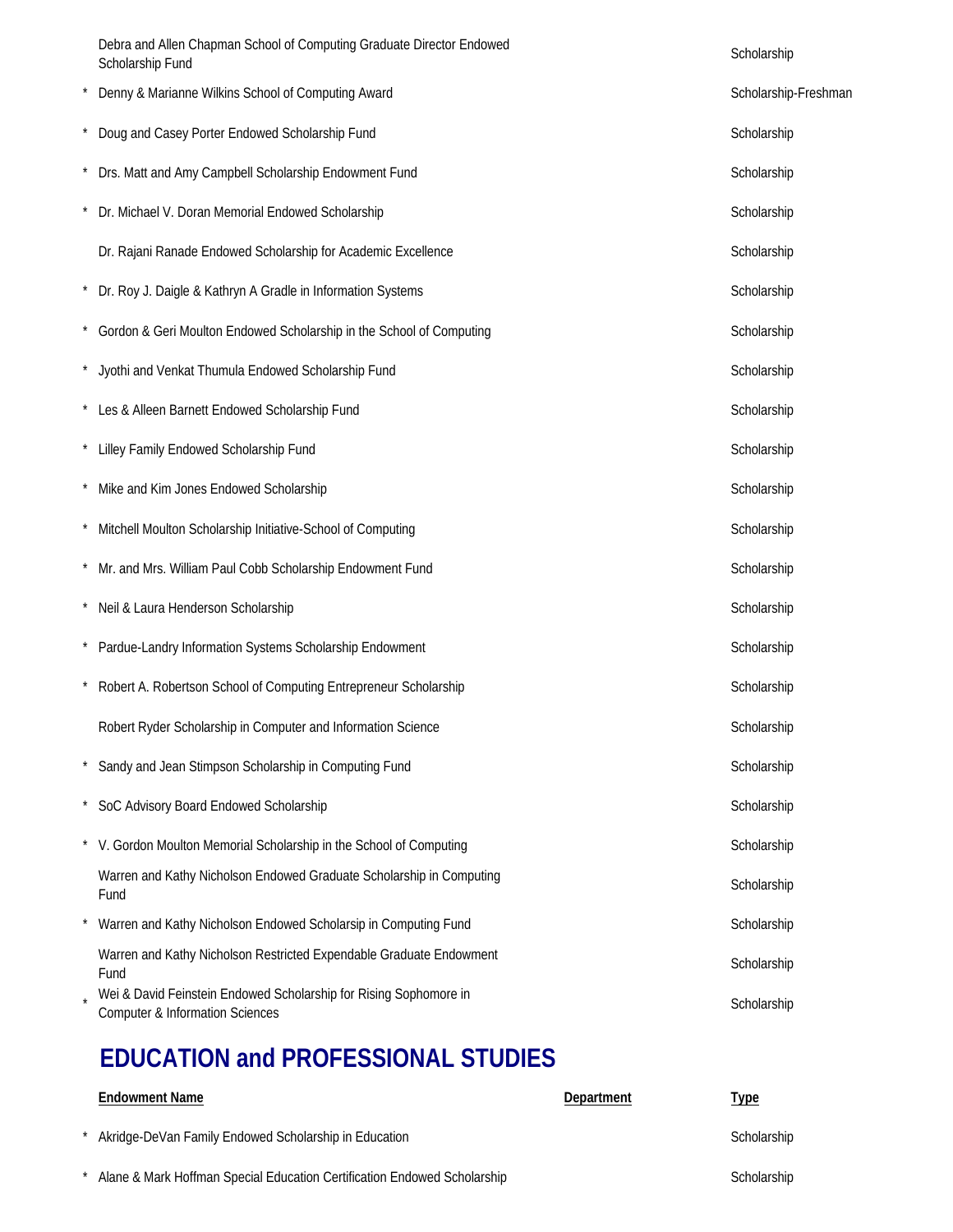|         | Alexis Atkins Interdisciplinary Studies Scholarship                                 | Interdisciplinary Studies    | Scholarship |
|---------|-------------------------------------------------------------------------------------|------------------------------|-------------|
|         | Barbara Phillips Endowed Award for Special Education Teacher                        | <b>Special Education</b>     | Scholarship |
|         | Betty & Richard Wold Education Administration Endowed Scholarship                   |                              | Scholarship |
|         | Bob Lager Endowed Scholarship Fund                                                  | <b>Baldwin County Campus</b> | Scholarship |
|         | Bobbie & Steve Hancock Endowed Scholarship in Interdisciplinary Studies             | Interdisciplinary Studies    | Scholarship |
|         | Bruce McCall Paralegal Scholarship                                                  | Paralegal Studies            | Scholarship |
|         | Captain George A. Manders Endowed Fund in Interdisciplinary Studies                 | Interdisciplinary Studies    | Scholarship |
|         | Carol and Jim Statter Endowed Scholarsihp for Literacy Education                    |                              | Scholarship |
|         | C. E. Hooten Scholarship                                                            |                              | Scholarship |
|         | Charlean and Chandra Brown Academic Success Scholarship Endowment<br>Fund           |                              | Scholarship |
|         | Charles and Virginia Thompson Endowed Scholarship in Hospitality                    | Hospitality and Tourism      | Scholarship |
|         | College of Education Deferred Scholarship Gifts                                     |                              |             |
|         | College of Education Endowment                                                      |                              | Scholarship |
|         | Daniel Foundation of Alabama Endowed Scholarship for Teachers                       |                              | Scholarship |
|         | Developmental Studies Endowed Award                                                 | Developmental Studies        | Scholarship |
|         | Don Winterton Endowed Scholarship for Science Education                             |                              | Scholarship |
|         | Dr. Burette Stinson Tillinghast, Jr. Endowed Scholarship                            |                              | Scholarship |
|         | Dr. Chandru Hiremath Memorial Endowed Award in Instructional Design<br>Development  |                              | Scholarship |
|         | Dr. Evelyn Kwan Green Scholarship in Hospitality and Tourism Endowment              | Hospitality and Tourism      | Scholarship |
|         | Dr. George E. Uhlig Endowed Award Fund                                              | General                      | Scholarship |
|         | Dr. John E. Kovaleski Future Faculty Scholarship                                    |                              | Scholarship |
|         | Dr. Kelly Fields Memorial Endowed Scholarship                                       | <b>Doctoral Student</b>      | Scholarship |
|         | Dr. Richard L. Hayes Endowed Scholarship in School Counseling                       | <b>School Counseling</b>     | Scholarship |
|         | Dr. Vaughn Millner Endowed Scholarship in Counseling                                |                              | Scholarship |
|         | Ed Bunnell AIS Scholarship                                                          |                              | Scholarship |
|         | Harold Bickel Memorial Scholarship in Education Endowment                           |                              | Scholarship |
| $\star$ | Harvel A. Owens Endowed Scholarship in Education                                    |                              | Scholarship |
|         | Heather Pfefferkorn Memorial Scholarship in Hospitality and Tourism                 |                              | Scholarship |
|         | Helping Hands for the Children Fellowship for Helping Hospitalized Children<br>Fund |                              | Scholarship |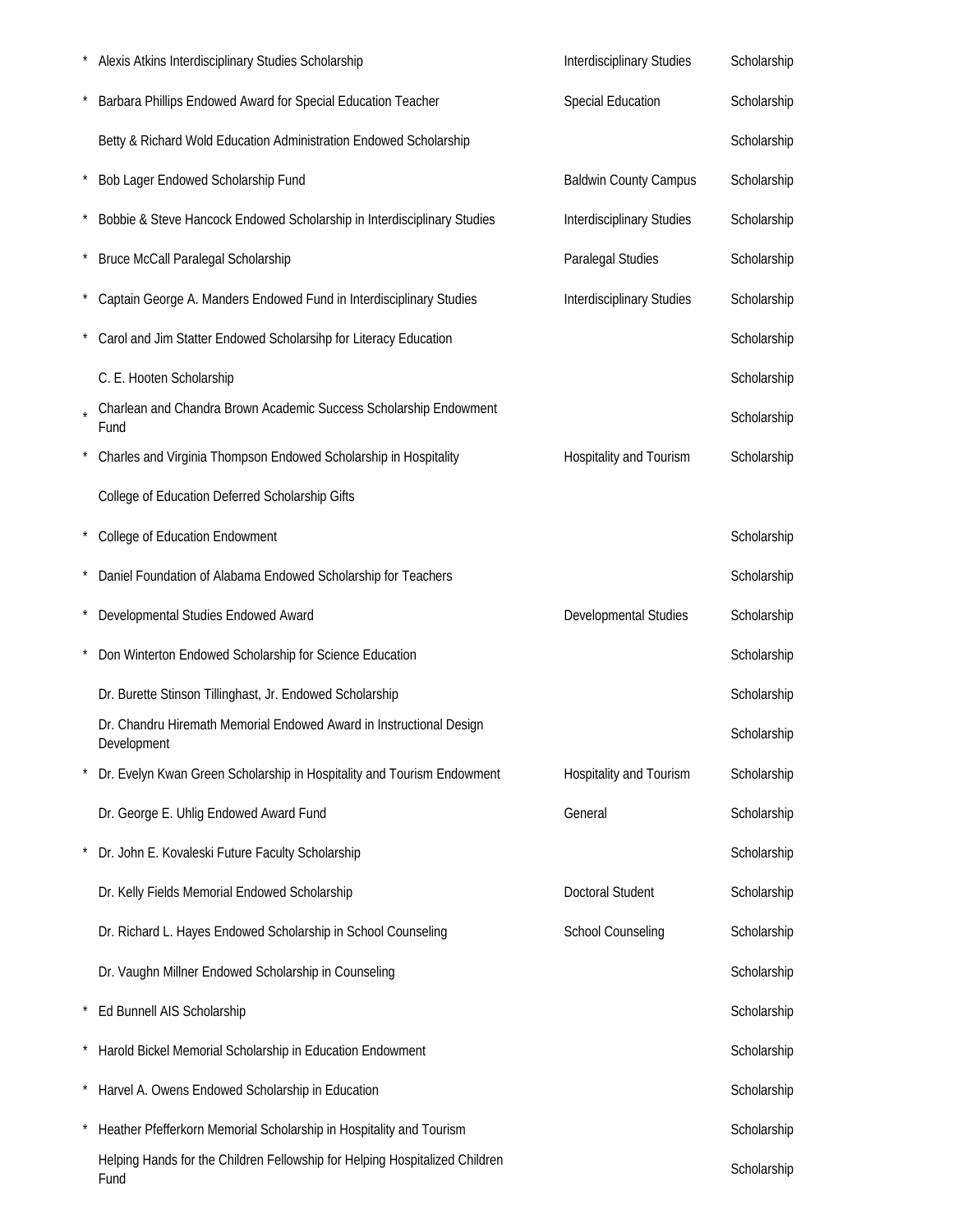| Hospitality Advisory Board Leadership Scholarship Endowed Scholarship | Hospitality and Tourism   | Scholarship       |
|-----------------------------------------------------------------------|---------------------------|-------------------|
| J. Howe & Annie Bell Hadley Memorial Scholarship                      |                           | Scholarship       |
| Jeanne M. Sanderford Endowed Scholarship in the College of Education  |                           | Scholarship       |
| Jim and Liz Connors Hospitality Management Scholarship Endowment      |                           | Scholarship       |
| John Hadley Strange Scholarship Endowment                             |                           | Scholarship       |
| Josephine Wood Tillinghast Endowed Scholarship in Education Fund      |                           | Scholarship       |
| Joycelyn Franklin Finley Trailblazer Scholarship Endowment            | Interdisciplinary Studies | Scholarship       |
| Kathy Gruner Memorial Scholarship for Future Educators                |                           | Scholarship       |
| Kent and Green Families Breaking Barries in Education Endowment Fund  |                           | Scholarship       |
| Lavonne Simon Endowed Book Award                                      |                           | <b>Book Award</b> |
| * Lavord and Doris Crook Endowed Scholarship                          |                           | Scholarship       |
| Linda Reaves Endowment for Educators in Math and Science              |                           | Scholarship       |
| Lisa Mitchell Bukstein Developing Faculty Endowment                   | Math & Science            | Faculty-Other     |
| Lisa Mitchell Bukstein Developing Students Scholarship Endowment      |                           | Scholarship       |
| McKibbon Hospitality Leadership Scholarship                           | Hospitality and Tourism   | Scholarship       |
| Mitchell Moulton Scholarship Initiative-Continuing Education          |                           | Scholarship       |
| Mitchell Moulton Scholarship Initiative - Education                   |                           | Scholarship       |
| Mobile Area Lodging Association Scholarship Endowment Fund            | Hospitality and Tourism   | Scholarship       |
| Moore Family Endowed Scholarship in Education                         | Education                 | Scholarship       |
| Nancy Gaillard Love of Teaching Scholarship                           |                           | Scholarship       |
| Pamela Lynne Patterson Endowed Scholarship in Education               |                           | Scholarship       |
| Patricia Kelly Lofton Endowed Scholarship for Teachers                |                           | Scholarship       |
| Paula Lawkis-Bruton Memorial Endowed Scholarship                      |                           | Scholarship       |
| Pitts Family Scholarship in Education                                 |                           | Scholarship       |
| PNC Bank Scholarship Endowment Fund in Early Childhood Education      |                           | Scholarship       |
| Ralph Jones Memorial Scholarship                                      |                           | Scholarship       |
| Robert Hopkins Memorial Endowed Scholarship in Education              |                           | Scholarship       |
| Ronald A. Styron, Sr. Memorial Scholarship Endowment Fund             |                           | Scholarship       |
| Rotary Club of Mobile Scholarship Endowment Fund                      |                           | Scholarship       |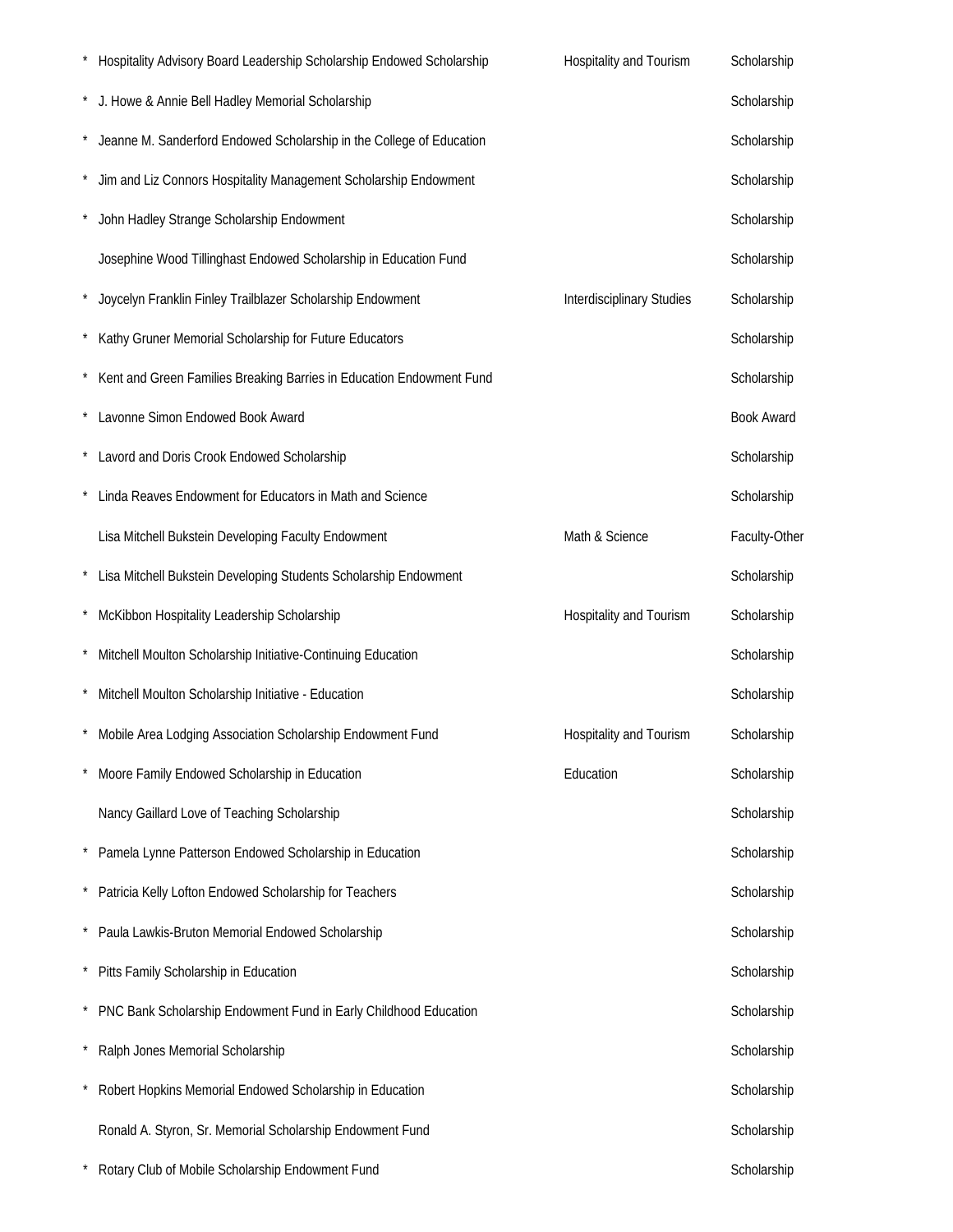|         | Ruth M. Gwinn-Heitman Endowed Scholarship                                                | Health-Phys Education-<br>Leisure Studies | Scholarship       |
|---------|------------------------------------------------------------------------------------------|-------------------------------------------|-------------------|
|         | Spectrum Resorts Scholarship Endowment Fund                                              |                                           | Scholarship       |
| $\star$ | Spirit of Odyssey Endowed Scholarship                                                    |                                           | Scholarship       |
|         | Student Leaders in Education Scholarship Endowment Fund                                  |                                           | Scholarship       |
|         | Taylor Martino Endowed Scholarship in Paralegal Studies                                  | Paralegal Studies                         | Scholarship       |
|         | Thomas Corcoran Endowed Scholarship in Interdisciplinary Studies Adult<br>Degree Program | <b>Interdisciplinary Studies</b>          | Scholarship       |
|         | Tiffany K. Whitfield Endowment for Education Students                                    |                                           | Scholarship       |
|         | * Tom Wood Tillinghast Endowed Scholarship in Education                                  |                                           | Scholarship       |
|         | * Tour De Force Scholarship                                                              |                                           | Scholarship       |
|         | * Travis M. Bedsole, Jr and Susan Bedsole Endowed Scholarship in Education               |                                           | Scholarship       |
|         | USA PAWS Around the World Endowed Scholarship for Study Abroad                           |                                           | Scholarship       |
|         | Valerie R. Morgan Memorial Scholarship in Graduate Education                             |                                           | Scholarship       |
|         | * Valerie Wood Simmerman Scholarship in Education                                        |                                           | Scholarship       |
|         | White-Spunner Endowed Scholarship in Education Fund                                      |                                           | Scholarship       |
|         | Whitmore Family Endowed Scholarship                                                      |                                           | Scholarship       |
|         | William Chamberlain Technology Teaching Award Fund                                       |                                           | Award             |
|         | William "Willie" Peck Memorial Scholarship in Education                                  |                                           | Scholarship       |
|         | Williams Charitable Foundation Book Award Fund                                           |                                           | <b>Book Award</b> |
|         | Wind Creek Hospitality Endowed Scholarship in Hospitality and Tourism                    | Hospitality and Tourism                   | Scholarship       |
|         | <b>ENGINEERING</b>                                                                       |                                           |                   |
|         | <b>Endowment Name</b>                                                                    | Department                                | <b>Type</b>       |
|         | Airbus Americas Engineering, Inc. Endowed Scholarship                                    |                                           | Scholarship       |
|         | Alabama Power College of Engineering Endowed Scholarship                                 |                                           | Scholarship       |
|         | Alabama Power College of Engineering Endowed Scholarship II                              |                                           | Scholarship       |
|         | Alabama Power Scholars in Engineering                                                    |                                           | Scholarship       |
|         | B. Keith Harrison Scholarship in Chemical Engineering                                    | Chemical-Biomolecular<br>Engineering      | Scholarship       |
|         | BASF Endowed Scholarship in Chemical Engineering and Chemistry                           |                                           | Scholarship       |
|         | Boise Cascade Endowed Engineering Scholarship                                            |                                           | Scholarship       |
|         | Burnsed Graduate Endowment in Engineering                                                |                                           |                   |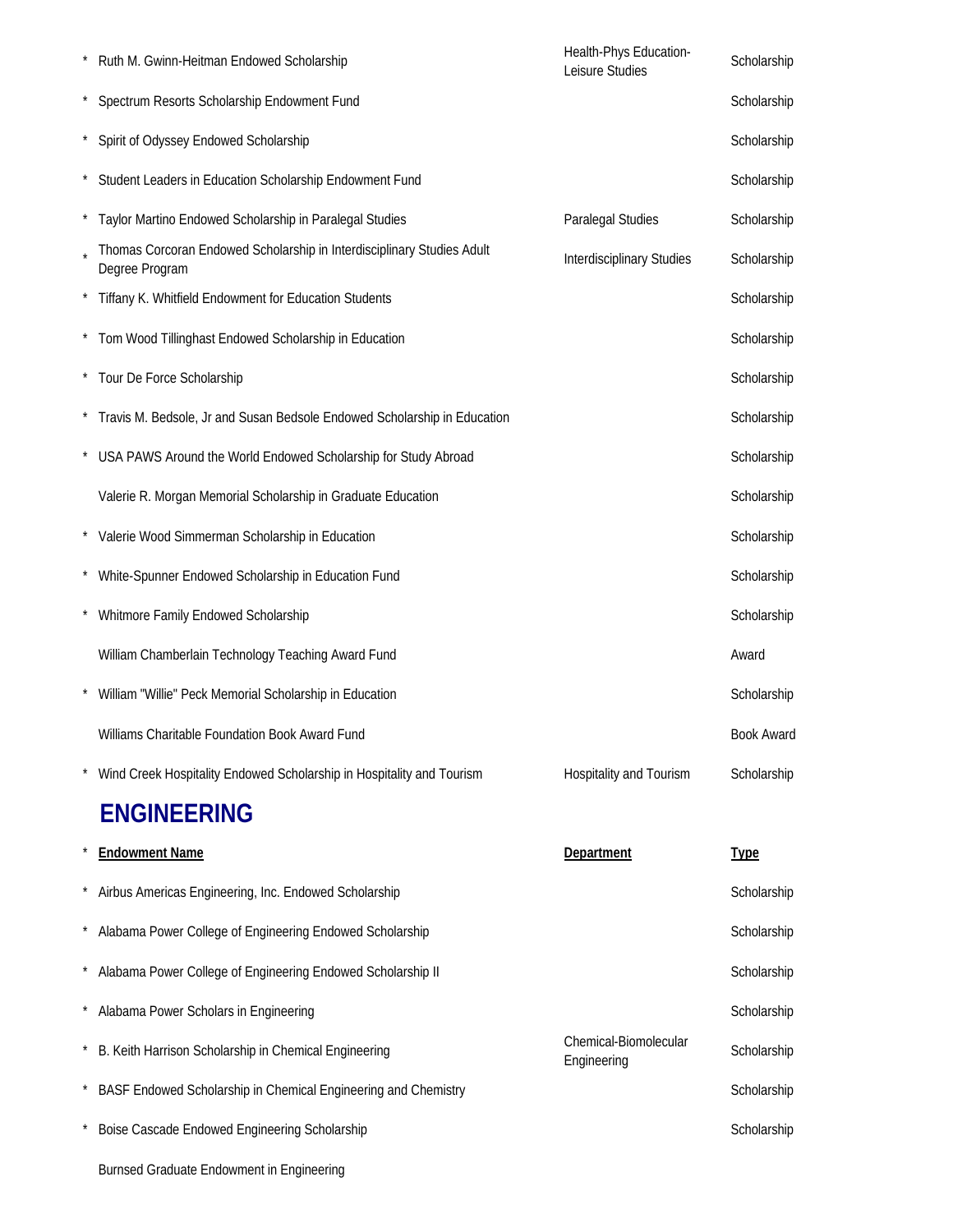|          | Canoe Crew of 1988 Scholarship                                                 |                                      | Scholarship       |
|----------|--------------------------------------------------------------------------------|--------------------------------------|-------------------|
|          | Carol Walters Butler Memorial Endowed Scholarship in Mechanical<br>Engineering | Mechanical Engineering               | Scholarship       |
|          | Chemical Engineering Endowed Scholarship                                       | Chemical-Biomolecular<br>Engineering | Scholarship       |
|          | Chemical Engineeing Scholarship                                                | Chemical-Biomolecular<br>Engineering | Scholarship       |
|          | Civil Engineering Endowed Scholarship                                          | Civil Engineering                    | Scholarship       |
|          | College of Engineering Scholarships                                            |                                      | Scholarship       |
|          | Contractor's Licensing Board Scholarship                                       | Civil Engineering                    | Scholarship       |
|          | David R. Dunlap. Jr. Scholarship Endowment Fund                                |                                      | Scholarship       |
|          | Denny & Marianne Wilkins College of Engineering Youth Scholarship Program      |                                      | Scholarship-Youth |
| $^\star$ | Douglas Engineering Scholarship                                                |                                      | Scholarship       |
|          | Drs. Barbara and Julio Turrens Scholarship in Mechanical Engineering           | Mechanical Engineering               | Scholarship       |
| $\star$  | Dr. Jagdish C. Dhawan Memorial Endowed Book Award                              | Chemical-Biomolecular<br>Engineering | <b>Book Award</b> |
|          | Dr. Joseph M. Olsen Endowed Scholarship in Civil Engineering                   | Civil Engineering                    | Scholarship       |
|          | Dr. Robert J. Cloutier Scholarship in Systems Engineering Endowment Fund       | <b>Systems Engineering</b>           | Scholarship       |
|          | * Dr. Ted Huddleston Memorial Endowed Scholarship in Chemical Engineering      | Chemical-Biomolecular<br>Engineering | Scholarship       |
|          | Dr. William Crews Askew Memorial Scholarship in Chemical Engineering           | Chemical-Biomolecular<br>Engineering | Scholarship       |
|          | ECE Graduate Student Excellence Endowed Scholarship Fund                       | Electrical-Computer<br>Engineering   | Scholarship       |
|          | Eleanor & Jere Woolsey HBAA Civil Engineering Endowed Scholarship              | Civil Engineering                    | Scholarship       |
|          | <b>Electrical Engineering Endowed Scholarship</b>                              | Electrical-Computer<br>Engineering   | Scholarship       |
|          | Engineering Alumni Society Endowed Scholarship                                 |                                      | Scholarship       |
|          | <b>Engineering Excellence Fund</b>                                             |                                      | Award             |
|          | Evonik Industries Endowed Scholarship in Engineering Fund                      |                                      | Scholarship       |
|          | Hargrove Foundation Scholarship in Engineering Endowment                       |                                      | Scholarship       |
| $\star$  | Henry Hays Green Memorial Endowed Scholarship in Civil Engineering             | Civil Engineering                    | Scholarship       |
| $\star$  | Howard Philips Scholarship Trust Fund                                          |                                      | Scholarship       |
|          | Jake Gibbs Memorial Endowed Scholarship in Civil Engineering                   |                                      | Scholarship       |
|          | John & Sally Steadman IAB Endowed Scholaship                                   |                                      | Scholarship       |
|          | Jim & Diana Laier Endowed Scholarship                                          | Civil Engineering                    | Scholarship       |
|          | Jim and Dianne Moore Endowed Scholarship in Engineering Fund                   |                                      | Scholarship       |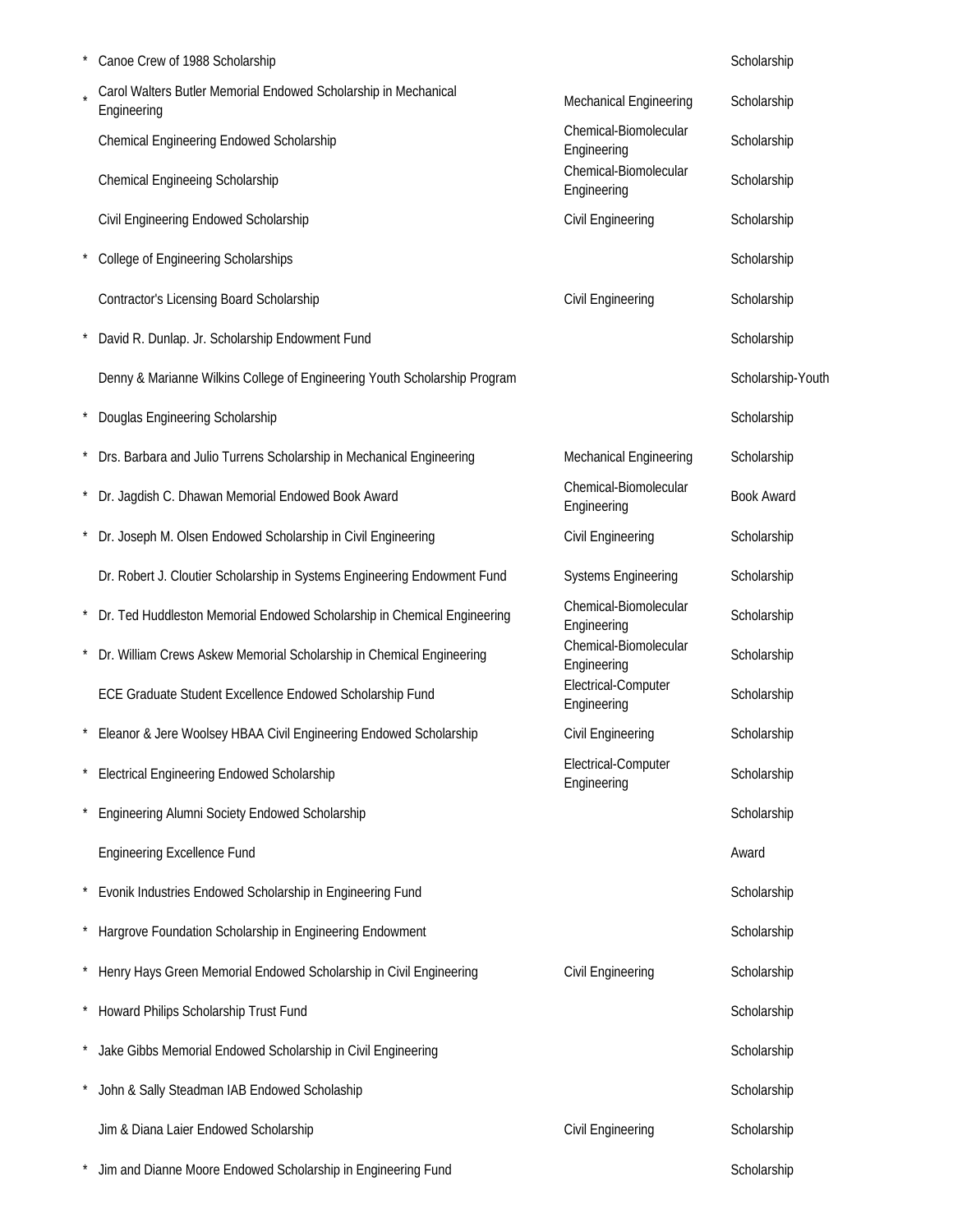| * Laura Christine Prine Memorial Endowed Scholarship                                                     | Chemical-Biomolecular<br>Engineering | Scholarship            |
|----------------------------------------------------------------------------------------------------------|--------------------------------------|------------------------|
| Laura Lee Pattillo Norquist Foundation Endowed Scholarship                                               | Chemical-Biomolecular<br>Engineering | Schol                  |
| MACE/Rayburn Engineering Scholarship                                                                     |                                      | Scholarship            |
| Michael W. Esfeller, Sr. Memorial Mobile Oilmen's Association Scholarship<br><b>Endowment Fund</b>       |                                      | Scholarship            |
| Mechanical Engineering Endowed Scholarship                                                               |                                      | Scholarship            |
| Mitchell Moulton Scholarship Initiative - Engineering                                                    |                                      | Scholarship            |
| Mitsubishi Polysilicon Undergraduate Scholarship in Engineering                                          |                                      | Scholarship            |
| Mobile County Road Builders Association Endowed Scholarship                                              | Civil Engineering                    | Scholarship            |
| National Association of Women in Construction Scholarship                                                |                                      | Scholarship            |
| Norman Gholson Endowed Scholarship in Electrical Engineering                                             | Electrical-Computer<br>Engineering   | Scholarship            |
| Parish Scholarship Fund                                                                                  |                                      | Scholarship            |
| PCA-Jackson Mill Endowed Scholarship in Engineering                                                      |                                      | Scholarship            |
| Putcha Family Senior Design Project Endowed Award                                                        | Chemical-Biomolecular<br>Engineering | Award                  |
| Reece & Rose Miller Endowed Engineering Staff Award                                                      |                                      | Staff-Award            |
| Reece & Rose Miller Endowed Scholarship in Engineering                                                   |                                      | Scholarship            |
| Rene Pinckard Veterans Scholarship                                                                       |                                      | Scholarship            |
| Richard C. Messmer Endowed Scholarship in Engineering                                                    |                                      | Scholarship            |
| Richard C. Messmer Endowment for Student Athletics in the College of<br>Engineering                      |                                      | Scholarship            |
| Stallworth Chemical Engineering Scholarship                                                              |                                      | Scholarship            |
| SSAB Scholarship Endowment Fund                                                                          |                                      | Scholarship            |
| Sevim and Bekir Kirkici Graduate Scholarship                                                             | Electrical-Computer<br>Engineering   | Scholarship            |
| Tanya Fratto Blair Engineering Scholarship                                                               |                                      | Scholarship            |
| The Kay and Johnny Pinckard Endowed Scholarship in Civil Engineering                                     | Civil Engineering                    | Scholarship            |
| Volkert Endowed Scholarship in Civil Engineering                                                         | Civil Engineering                    | Scholarship            |
| Warren and Kathy Nicholson Endowed Graduate Assistantship Fund                                           | Electrical-Computer<br>Engineering   | Graduate Assistantship |
| Warren and Kathy Nicholson Endowed Professorship in Electrical & Computer<br>Engineering                 | Electrical-Computer<br>Engineering   | Faculty-Professorship  |
| Warren and Kathy Nicholson Endowed Scholarship in Electrical & Computer<br>Engineering                   | Electrical-Computer<br>Engineering   | Scholarship            |
| Warren and Kathy Nicholson Endowed Scholarship for Graduate Students in<br><b>Electrical Engineering</b> | Electrical-Computer<br>Engineering   | Scholarship            |
| Warren and Kathy Nicholson Endowed Scholarship for Undergraduate<br><b>Students</b>                      |                                      | Scholarship            |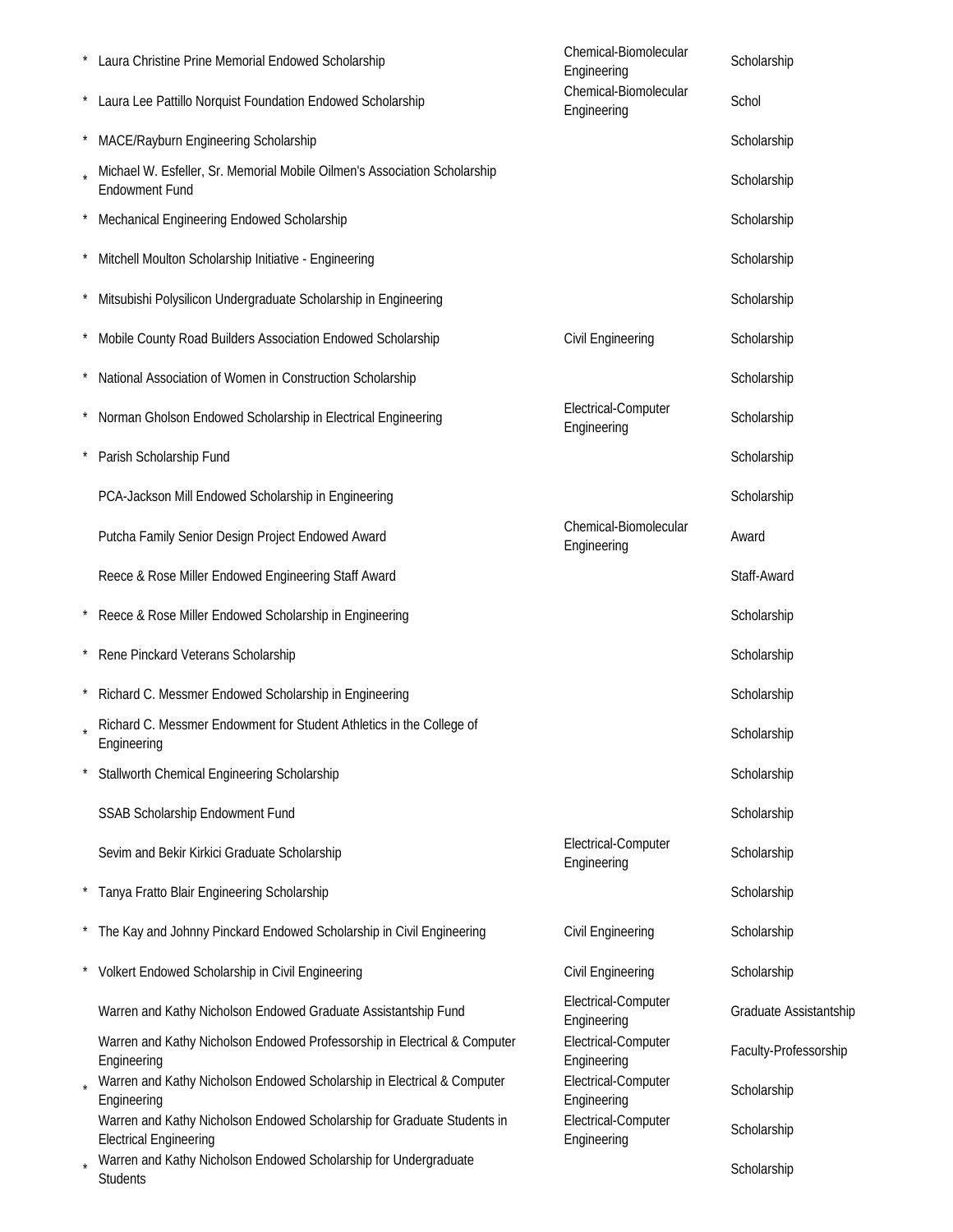|          | William B. Burnsed and Amy Burnsed Barter Engineering Scholarship<br><b>Endowment Fund</b> |                               | Scholarship            |
|----------|--------------------------------------------------------------------------------------------|-------------------------------|------------------------|
|          | William B. Burnsed, Jr. Department of Mechanical Engineering Endowment<br>Fund             | <b>Mechanical Engineering</b> | Other                  |
|          | Wynne & Katherine Fuller Scholarship in Civil Engineering                                  | Civil Engineering             | Scholarship            |
|          | <b>ENROLLMENT SERVICES</b>                                                                 |                               |                        |
|          | <b>Endowment Name</b>                                                                      | Department                    | <b>Type</b>            |
|          | Alumni Leadership Scholarship                                                              |                               | Scholarship            |
| $\star$  | American Legion Anna Reynolds Auxiliary Scholarship                                        |                               | Scholarship-Freshman   |
| $\star$  | Aubrey D. & Ellen Green Scholarship                                                        |                               | Scholarship-Freshman   |
| $\star$  | Barry Brunson Memorial Scholarship                                                         |                               | Scholarship-Freshman   |
|          | BBVA Compass Endowed Undergraduate Scholarship                                             |                               | Scholarship-Freshman   |
|          | <b>Blount-Bark Endowed Scholarship</b>                                                     |                               | Scholarship-Freshman   |
| $\star$  | Brannon Scholarship                                                                        |                               | Scholarship-Freshman   |
|          | Captain Allen U. Graham Memorial Scholarship                                               |                               | Scholarship-Freshman   |
|          | * Catherine Murphy Naylor Cooper Endowed Scholarship Fund                                  |                               | Scholarship-Freshman   |
| $\star$  | Children of Employees Endowed Scholarship                                                  |                               | Scholarship-Freshman   |
|          | Choctaw Scholarship Fund                                                                   |                               | Scholarship-Freshman   |
|          | Cimino Co-op Scholarship                                                                   |                               | Scholarship-Freshman   |
|          | Commemorative License Tag Scholarship Fund                                                 |                               | Scholarship            |
|          | Dan and Judy Grafton Scholarship Endowment Fund                                            |                               | Scholarship            |
| $^\star$ | Delay Family Family Endowed Scholarship                                                    |                               | Scholarship            |
|          | Donna Ayers Scholarship in Elementary Education                                            | General                       | Scholarship-Freshman   |
|          | Drs. Tony and Julee Waldrop Endowed Scholarship                                            |                               | Scholarship-Freshman   |
|          | Ethel W. Kroker Scholarship                                                                |                               | Scholarship-Freshman   |
|          | * Faculty & Staff Leadership Scholarship                                                   |                               | Scholarship-Freshman   |
|          | * Fanny R. & Herbert A. Meisler Student Services Building Endowment                        |                               | Operations/Maintenance |
|          | Frank and Warrene Bolen Barbaree Scholarship Fund                                          |                               | Scholarship            |
|          | Flora Henderson Knight Scholarship                                                         |                               | Scholarship-Freshman   |
|          | * G. David Johnson and Cecelia Murphy Endowed Scholarship                                  |                               | Scholarship            |
|          | Handicapped Students Endowed Scholarship                                                   |                               | Scholarship-Freshman   |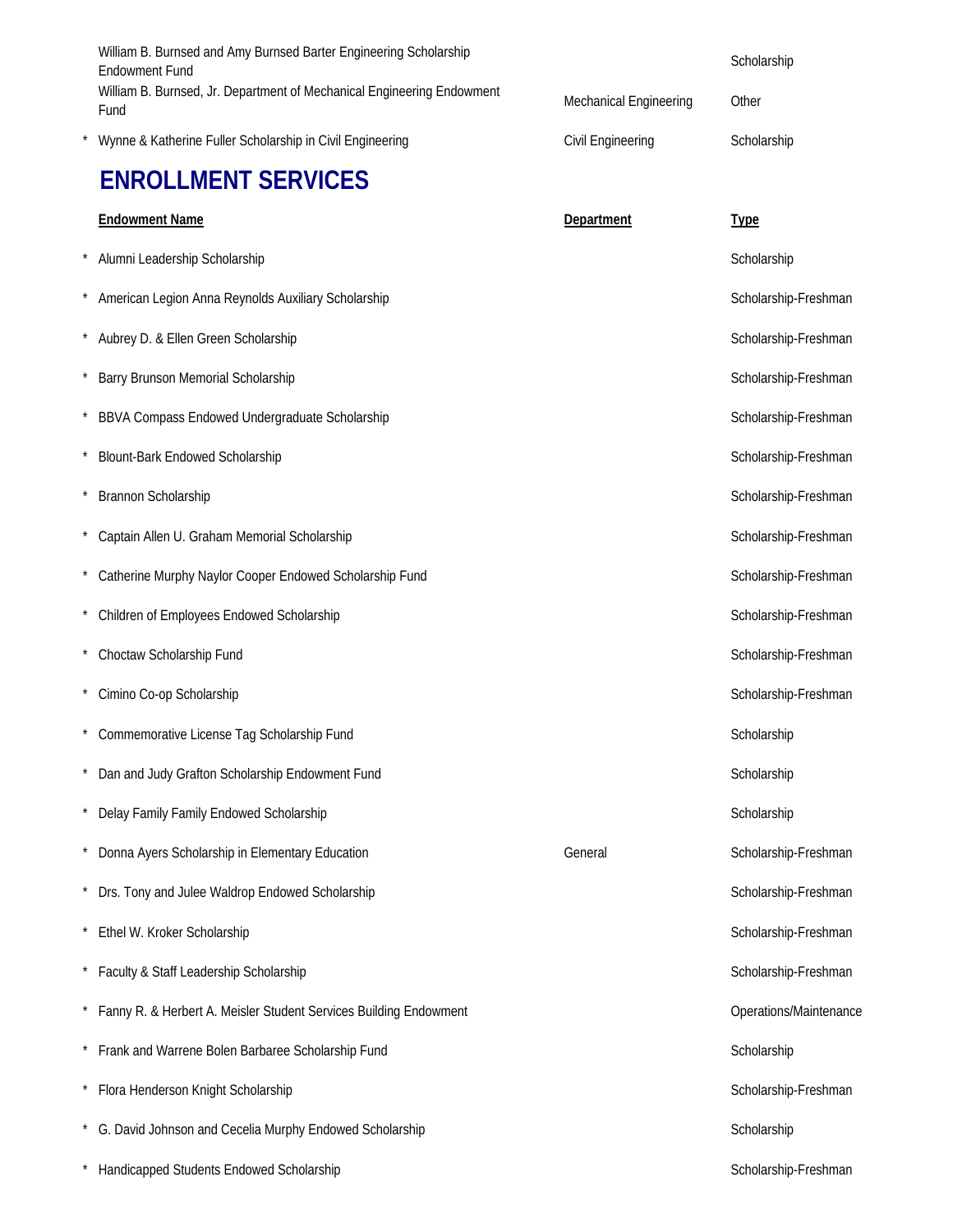| Hazel R. Ivison Scholarship                                                                          | Scholarship-Freshman |                      |
|------------------------------------------------------------------------------------------------------|----------------------|----------------------|
| Helen M. Nelson Charitable Trust Fund                                                                | Scholarship-Freshman |                      |
| Hinson International Student Endowed Scholarship                                                     |                      | Scholarship-Freshman |
| Honors Program Scholarship (1990)                                                                    |                      | Scholarship-Freshman |
| Hooker-Kubik Scholarship                                                                             |                      | Scholarship-Freshman |
| Howard M. Phillips Scholarship Trust Fund                                                            |                      | Scholarship-Freshman |
| Hunter and Edna Waldrop and Vic and Betsy Briscoe Scholarship Endowment<br>Fund                      |                      | Scholarship-Freshman |
| International Students Endowed Scholarship                                                           |                      | Scholarship-Freshman |
| J. L. Bedsole Foundation Scholarship Endowment Fund                                                  |                      | Scholarship-Freshman |
| Jan Bolton Scholarship Fund                                                                          |                      | Scholarship-Freshman |
| Jeremy Steven Blanton Scholarship                                                                    |                      | Scholarship-Freshman |
| Joe and Audrey Shewmake Endowed Scholarship Fund                                                     |                      | Scholarship          |
| John C. Sipple Endowed Undergraduate Scholarship                                                     |                      | Scholarship-Freshman |
| John Counts Memorial Scholarship Endowment Fund                                                      |                      | Scholarship-Freshman |
| John F. Gray Memorial Scholarship                                                                    | Scholarship          |                      |
| Joseph and Kathleen Denton Endowed Scholarship                                                       | Scholarship          |                      |
| Julien E. Marx Memorial Endowed Scholarship                                                          | Scholarship          |                      |
| Khimenko Family Endowed Scholarship                                                                  | Scholarship          |                      |
| LaDora Farley-Howard Black Faculty and Staff Association Scholarship                                 | Scholarship          |                      |
| Margie Malone Tuckson LeFlore High School Endowed Scholarship Fund                                   |                      | Scholarship-Freshman |
| Margie Malone Tuckson Murphy High School Endowed Scholarship Fund                                    |                      | Scholarship-Freshman |
| Marshall J. Walton Memorial Scholarship Endowment Fund                                               |                      | Scholarship-Freshman |
| Mitchell Scholars Program                                                                            |                      | Scholarship          |
| Mobile County Foundation for Public Higher Education Scholarships for<br><b>Excellence Endowment</b> | General              | Scholarship-Freshman |
| Outokumpu Scholarship in Engineering Endowment Fund                                                  | Engineering          | Scholarship-Freshman |
| PNC Bank Scholarship Endowment Fund                                                                  |                      | Scholarship          |
| Rick and Julie Harvey Scholarship for Graduates of Ben C Rain High School                            | Scholarship          |                      |
| Robert Sands & Margaret Nicholson Murrary Endowed Scholarship                                        | Scholarship          |                      |
| Rotary Club of Mobile-Sunrise Scholarship Endowment Fund                                             |                      | Scholarship-Freshman |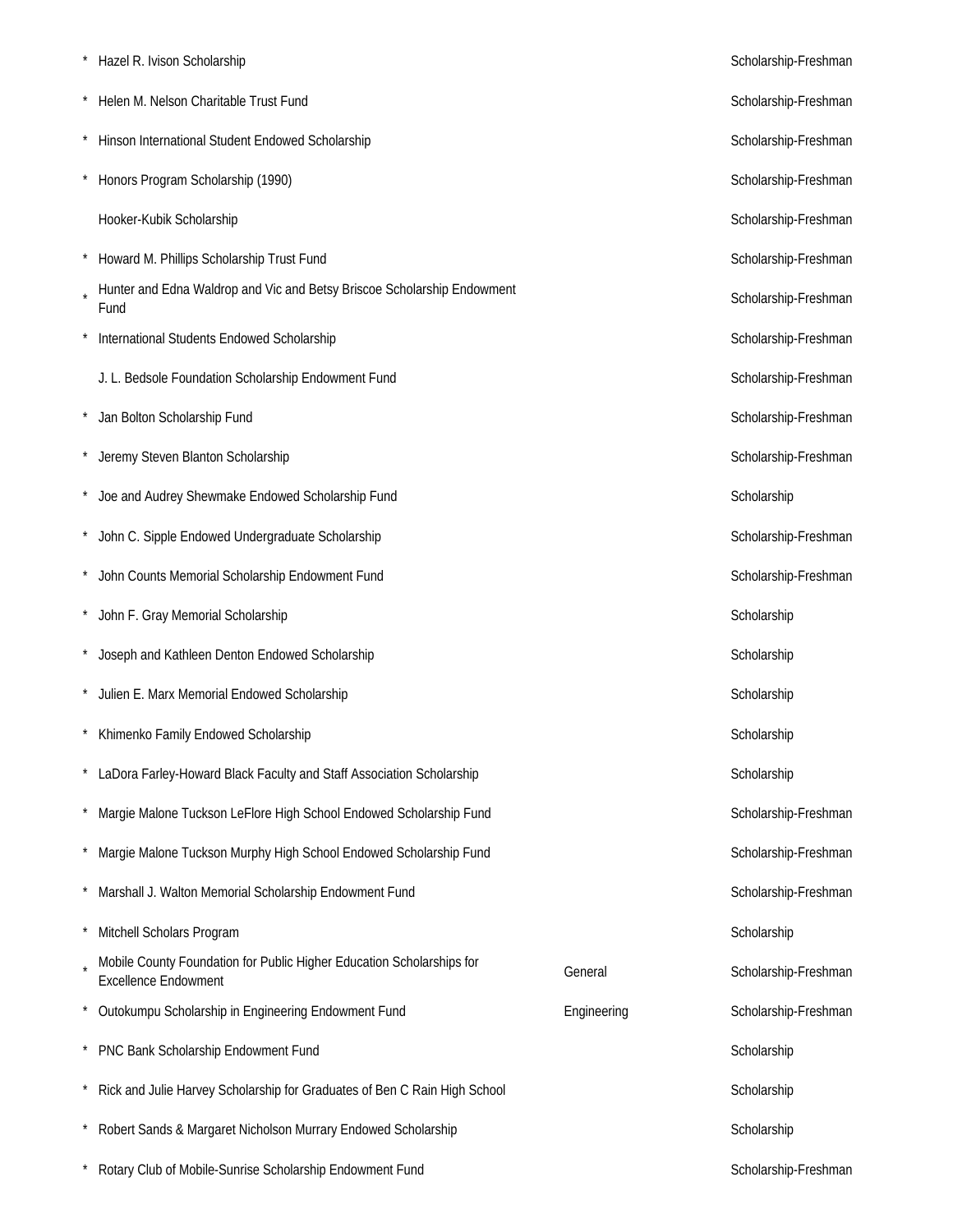| SAASOA Endowed Scholarship Fund                                        |                                         | Scholarship-Freshman |
|------------------------------------------------------------------------|-----------------------------------------|----------------------|
| Smith and Williams Families Endowed Scholarship                        |                                         | Scholarship          |
| Stallworth Scholarship & Lectureship                                   |                                         | Scholarship-Freshman |
| SunTrust Foundation Endowed Scholarship                                |                                         | Scholarship          |
| Tim & Sandy Schultz Russell Endowed Scholarship                        |                                         | Scholarship-Freshman |
| Timothy K. Driggers Endowed Scholarship I                              | Accounting                              | Scholarship-Freshman |
| Timothy K. Driggers Endowed Scholarship II                             | Accounting                              | Scholarship-Freshman |
| * TKE Phillips Scholarship                                             |                                         | Scholarship-Freshman |
| * USA Board of Trustees Endowed Scholarship                            |                                         | Scholarship-Freshman |
| * USA Medical Center Auxiliary Children of Employee Scholarship        |                                         | Scholarship          |
| * W. C. Blackburn Endowed Scholarship                                  |                                         | Scholarship          |
| Wachovia Endowed Scholarship                                           | <b>Business-General</b>                 | Scholarship-Freshman |
| * Wei & David Feinstein Endowed Scholarship in the School of Computing | Computer-Information<br><b>Sciences</b> | Scholarship-Freshman |
| * Weldon-Taylor Endowed Scholarship Fund                               |                                         | Scholarship          |
| * Wells Fargo Endowed Scholarship                                      |                                         | Scholarship-Freshman |
| * William C. Gorgas Trust Fund                                         |                                         | Scholarship-Freshman |
| William D. & Irene Russell Ward Endowed Scholarship                    | General                                 | Scholarship-Freshman |
| William H. Stimpson Premier Endowed Scholarship                        | <b>Business-General</b>                 | Scholarship-Freshman |
| Zoghby and Dipp Family Endowed Scholarship                             |                                         | Scholarship-Freshman |

### **GLOBAL USA**

| <b>Endowment Name</b>                                                 | Department | <b>Type</b> |
|-----------------------------------------------------------------------|------------|-------------|
| Theodore and Brenda Pitsios Endowed Scholarship                       |            | Scholarship |
| Dr. Richard and Angela Carter Global USA Endowed Scholarship          |            | Scholarship |
| Dr. Saty and Anna Putcha Leadership Endowed Scholarship in Global USA |            | Scholarship |
| Eric M. Nager Endowed Scholarship for Bladwin County                  |            | Scholarship |
| Optimist Club of Daphne Endowed Scholarship                           |            | Scholarship |
| <b>HONORS COLLEGE</b>                                                 |            |             |

| <b>Endowment Name</b> | Department | ype |
|-----------------------|------------|-----|
|                       |            |     |

\* Dr. Michael Doran Award in the USA Honors College Scholarship Scholarship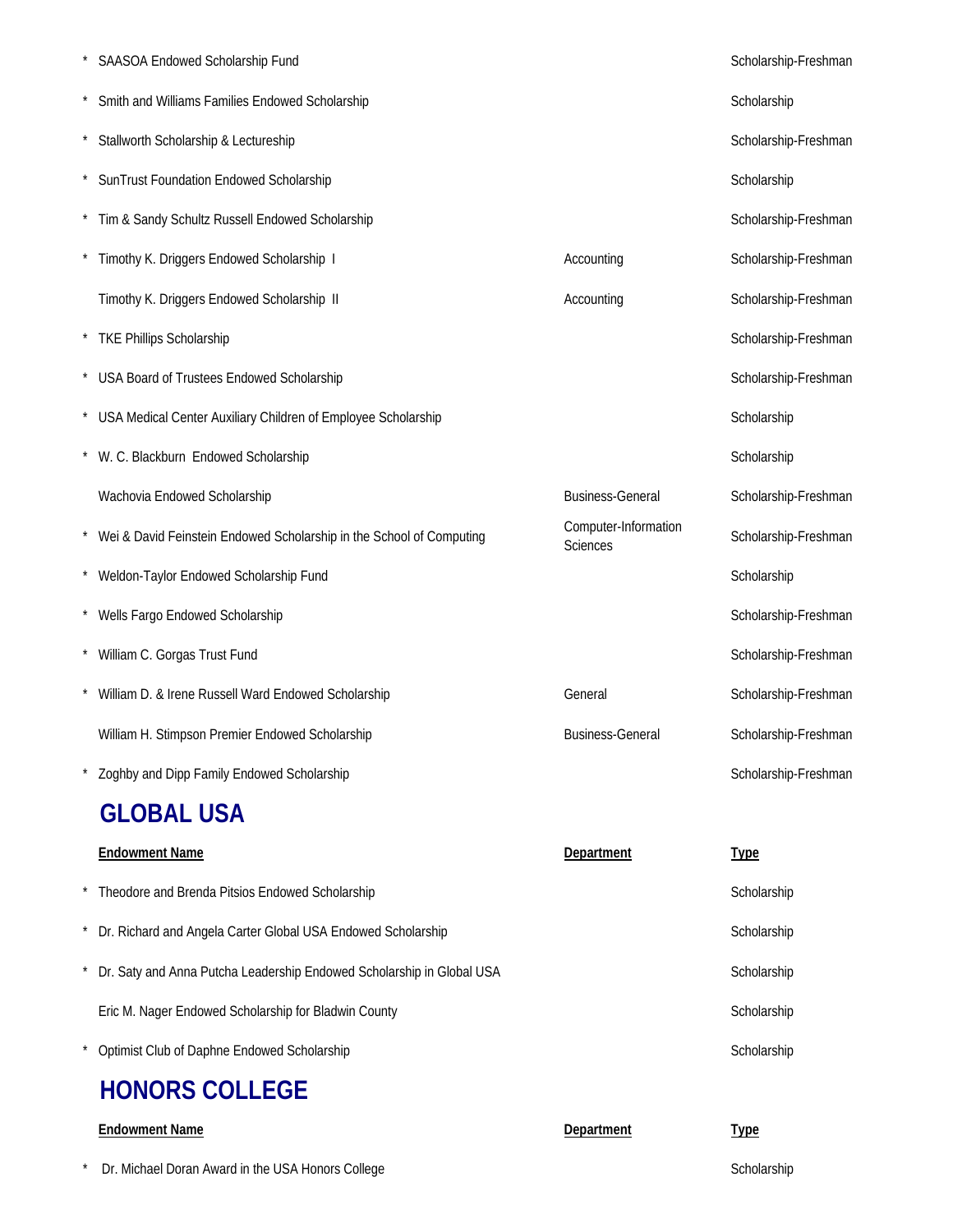### **LIBRARY**

| <b>Endowment Name</b>                                                                | Department | <b>Type</b> |
|--------------------------------------------------------------------------------------|------------|-------------|
| Albert Schweitzer Center & Group Study Room                                          |            | Other       |
| Brenda & Stan Hammack Endowment for the Library                                      |            | Other       |
| John Goodroe Endowed Library Book Fund for Ellwood (Woody) Hannum &<br>Joseph Nigota |            | Other       |
| Marx Family Library Endowment Fund                                                   |            |             |
| Mary Elizabeth & Charles B Rodning Gallery of Art Endowment                          |            | Other       |
| Sloan Endowment to Honor Albert Einstein Fund                                        |            | Other       |
| Sloan Endowment to Honor Mark Twain Fund                                             |            | Other       |
| The Vi Harper Reference Area Endowed Fund                                            |            | Other       |
| University Libraries Endowment                                                       |            | Other       |

### **MEDICINE**

| <b>Endowment Name</b>                                                         | Department        | <b>Type</b>         |
|-------------------------------------------------------------------------------|-------------------|---------------------|
| Abraham Mitchell Chair of Internal Medicine                                   | Internal Medicine | Faculty-Chair       |
| Adele Mantiply & Dr. Gerard Galle Pediatric Endowed Scholarship Fund          |                   | Scholarship         |
| Allison Education Endowment Fund in Internal Medicine                         | Internal Medicine | Endowment           |
| Alpha Omega Alpha Scholarship                                                 |                   | Scholarship         |
| Annie M. Ripps & Harry Meisler Endowment                                      |                   | Other               |
| Ritha Baliga Memorial Medical Scholarship                                     |                   | Research/Other      |
| Barbara Corcoran Endowed Book Award                                           |                   | <b>Book Award</b>   |
| <b>Black Physician Scholarship</b>                                            |                   | Scholarship         |
| C. F. Scott Endowed Chair                                                     |                   | Faculty-Chair       |
| Center for Healthy Communities Endowment Fund                                 |                   | Other               |
| Charles Bernard and Mary Elizabeth Rodning Endowed Surgical Education<br>Fund | Surgery           | Endowment           |
| Charles M. Baugh Lectureship                                                  |                   | Faculty-Lectureship |
| Charles W. Urschel Memorial Scholarship Fund                                  |                   | Scholarship         |
| Charlotte H. & Samuel Eichold Scholarship                                     |                   | Scholarship         |
| Christopher Fund                                                              |                   | Other               |
| Class of 1976 Medical Alumni Endowed Scholarship Fund                         |                   | Scholarship         |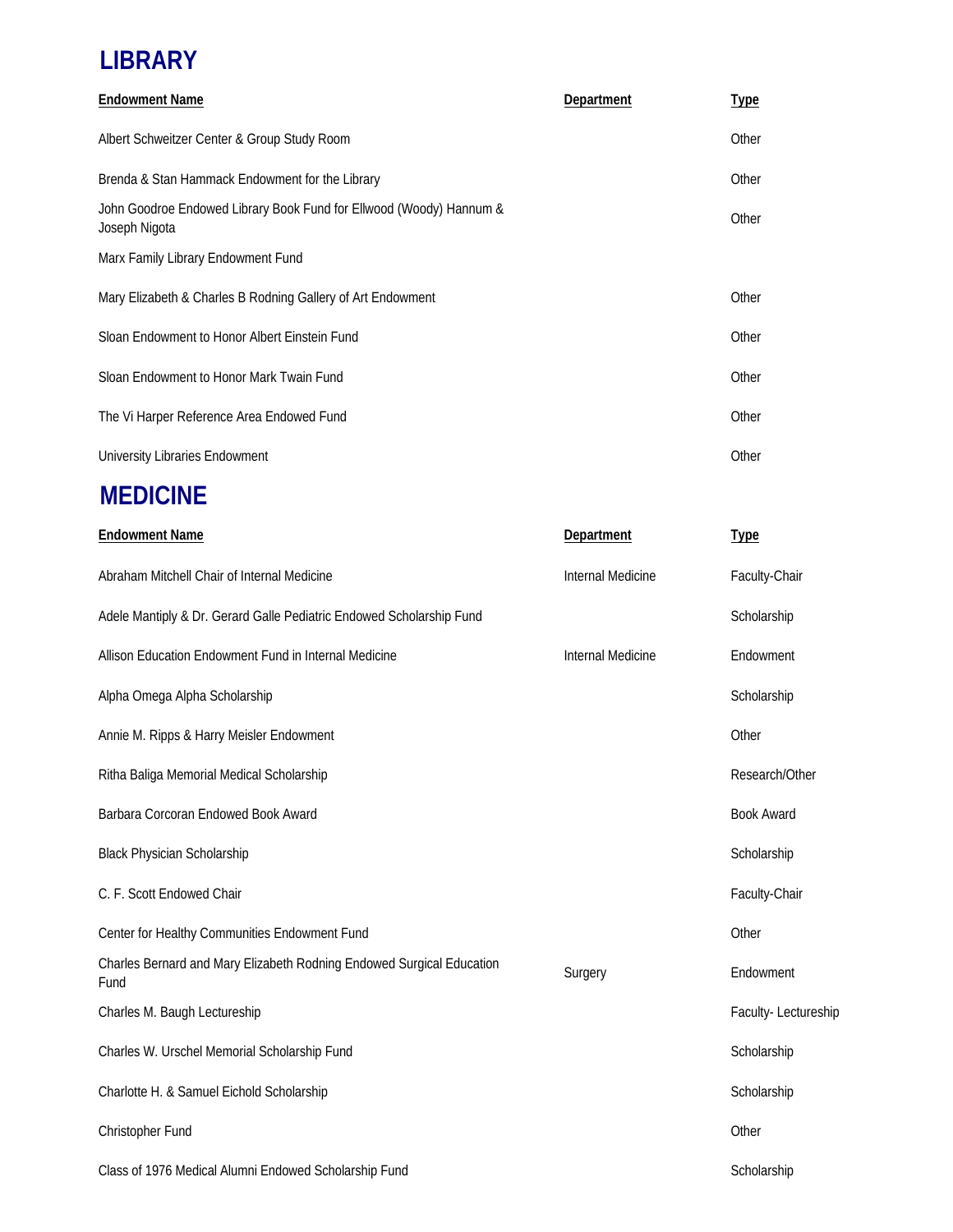| Class of 1984 Endowed Scholarship Fund                                                |                                 | Scholarship           |
|---------------------------------------------------------------------------------------|---------------------------------|-----------------------|
| Class of 2014 Medical Alumni Endowed Scholarship Fund                                 |                                 | Scholarship           |
| Claudette Box Scholarship                                                             |                                 | Scholarship           |
| Clyde G. "Sid" Huggins Endowed Scholarship                                            | Internal Medicine/Family        | Scholarship           |
| College of Medicine Class of 1981 Medical Alumni Endowment                            |                                 | Scholarship           |
| College of Medicine Class of 1983 Medical Alumni Endowment                            |                                 | Scholarship           |
| College of Medicine Class of 2013 Student Assistance Award                            |                                 | Scholarship           |
| College of Medicine General Scholarship                                               |                                 | Scholarship           |
| College of Medicine Miscellaneous Endowment                                           |                                 | Other                 |
| College of Medicine Scholarship                                                       |                                 | Scholarship           |
| <b>COM Basic Sciences Endowment</b>                                                   | <b>Basic Sciences</b>           | Other                 |
| Cooke Neuroscience Endowment                                                          |                                 | Other                 |
| Courtney and Jack Hays Endowment Fund for Excellence in the College of<br>Medicine    |                                 | Other                 |
| Courtney & Jack Hays Endowment in the College of Medicine                             |                                 | Other                 |
| Crampton Chair of Gerontology                                                         | Internal Medicine               | Faculty-Chair         |
| Daniel F. Sullivan Memorial Scholarship in Pediatrics                                 | Pediatrics                      | Scholarship           |
| Department of Emergency Medicine Endowment Fund                                       | <b>Emergency Medicine</b>       |                       |
| Department of Medicine Research & Education Endowment                                 | Internal Medicine               | Research/Other        |
| Distinguished Chair of Cardiology                                                     | Cardiology Internal<br>Medicine | Faculty-Chair         |
| Donna B. Ledet Memorial Scholarship                                                   |                                 | Scholarship           |
| Dowling Lectureship Fund in Pathology                                                 | Pathology                       | Faculty-Lectureship   |
| Dr. Angus McBryde Symposium in Orthopaedics                                           | Orthopaedics                    | Lectureship           |
| Dr. Cecil Parker Jr. Sickle Cell Disease Distinguished Lectureship Endowment          | Internal Medicine               | Faculty-Lectureship   |
| Dr. Edwin R. Hughes Memorial Endowment                                                | <b>Basic Sciences</b>           | Other                 |
| Dr. Eric D. Weber Memorial Fund                                                       | Neurology                       | Other                 |
| Dr. Gaylord T. Walker Endowed Professorship in Surgery                                | Surgery                         | Faculty-Professorship |
| Dr. Gaylord T. Walker Resident Education and Research Endowment                       | Surgery                         | Research/Other        |
| Dr. Hiram and Mrs. Margaret Mendenhall Memorial Scholarship                           |                                 | Research/Other        |
| Dr. J. Allan Tucker Endowed Fund for Faculty and Resident Development in<br>Pathology | Pathology                       | Faculty-Other         |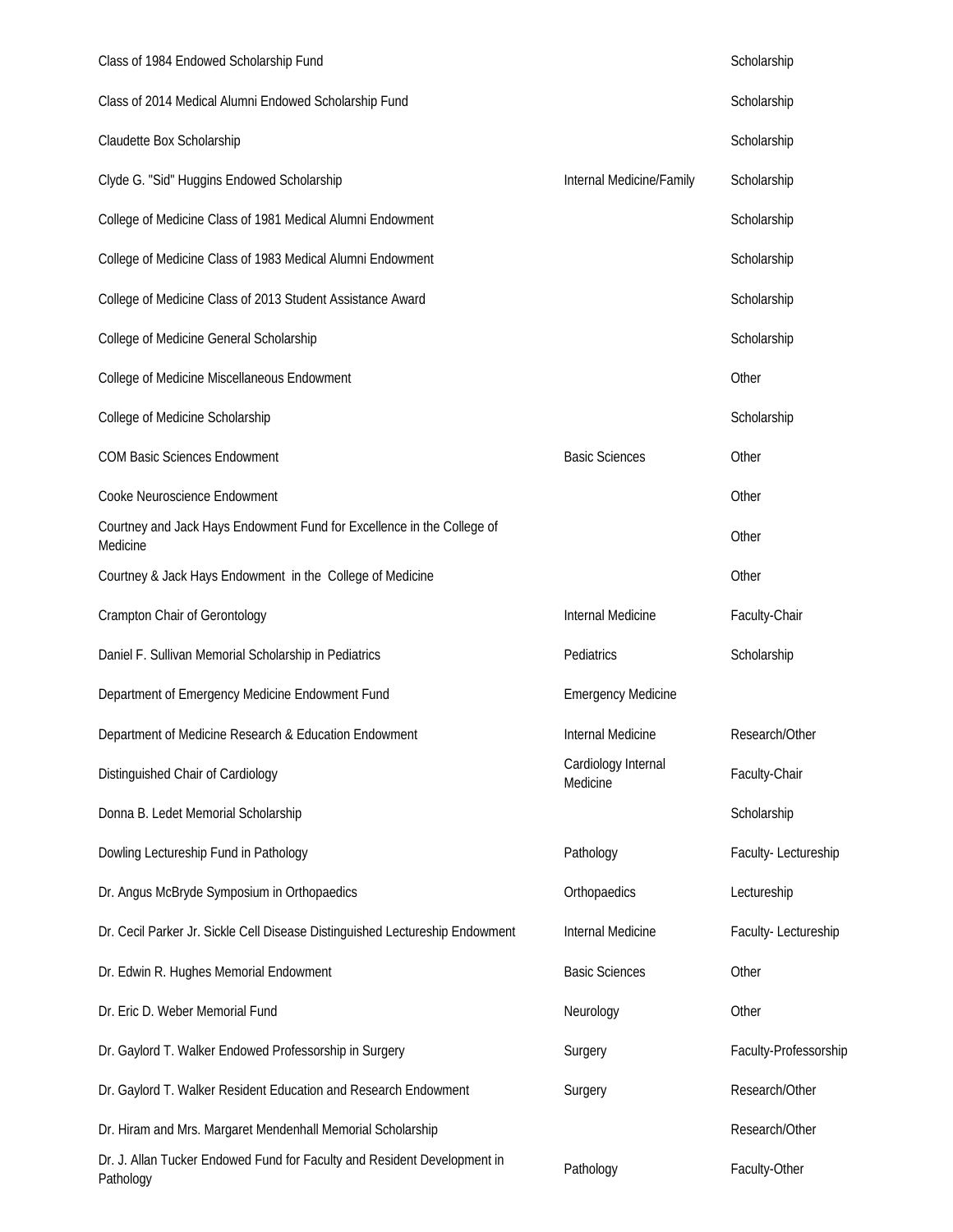| Dr. Jack Di Palma GI Fellowship Training Endowment                                     | Gastroenterology         | Fellowship          |
|----------------------------------------------------------------------------------------|--------------------------|---------------------|
| Dr. John B. Bass Jr. Endowment for Internal Medicine                                   | Internal Medicine        | Other               |
| Dr. Jon D. Thornton & Dr. Christy S. Thornton Endowment for the College of<br>Medicine |                          | Scholarship         |
| Dr. Joseph G. Hardin, Jr. Memorial Scholarship                                         |                          | Scholarship         |
| Dr. Michael M. Linder Endowed Award Fund                                               |                          | Scholarship         |
| Dr. Prasit Nimityongskul Endowed Fund in Orthopedics                                   |                          |                     |
| Dr. Richard Gurich Memorial Endowed Scholarship                                        |                          | Scholarship         |
| Dr. Robert A. Kreisberg Gifted Medical Scholars Endowment                              |                          | Faculty-Chair       |
| Dr. Thomas J. Wool Endowed Scholarship for the College of Medicine                     |                          | Scholarship         |
| Dr. Valentine Grishko Memorial Travel Award for Outstanding Research                   |                          | Scholarship         |
| Dr. William James Atkinson, Jr. Memorial Endowed Scholarship Fund                      |                          | Scholarship         |
| Drs. Oscar and Winston Jackson Endowed Scholarship                                     |                          | Scholarship         |
| Drs. Ron & Vicky Franks Scholarship                                                    |                          | Scholarship         |
| Edgar C. Fonde Scholarship                                                             |                          | Scholarship         |
| Emmett B. Frazer Lectureship in Surgery                                                | Surgery                  | Faculty-Lectureship |
| Eran & N. Q. Adams Endowed Lectureship in Medicine                                     | Neurology                | Faculty-Lectureship |
| Eran & N. Q. Adams Endowed Scholarship in Medicine                                     | Neurology                | Scholarship         |
| Ermel Cross Burchett & Willie Mae Porter Research Endowment                            | Obstetrics/Gynecology    | Other               |
| Gary and Susan Godwin Emerging Lung Researchers Fund                                   |                          | Research/Other      |
| GI Visiting Professor Endowment Fund                                                   | Internal Medicine        |                     |
| H. Pete Jones Neurosciences Research Endowment Fund                                    | Neurology                | Research/Other      |
| Health Services Foundation Chair in Radiology                                          | Radiology                | Faculty-Chair       |
| Jacqueline Leverett Tucker Endowed Fund for Pathology Education                        | Pathology                | Research/Other      |
| James A. Pulliam Scholarship in Medicine                                               | <b>Internal Medicine</b> | Scholarship         |
| John A. Desak Award                                                                    |                          | Award               |
| John L. & Alice Tanner Chair of Pulmonary Medicine                                     | Internal Medicine        | Faculty-Chair       |
| John W. Donald Memorial Scholarship Fund in Surgery                                    | Surgery                  | Scholarship         |
| L.W. Cave Family Endowed Scholarship for the College of Medicine                       | General                  | Scholarship         |
| Laparis Wingfield Maternal Research Endowment Fund                                     |                          | Research/Other      |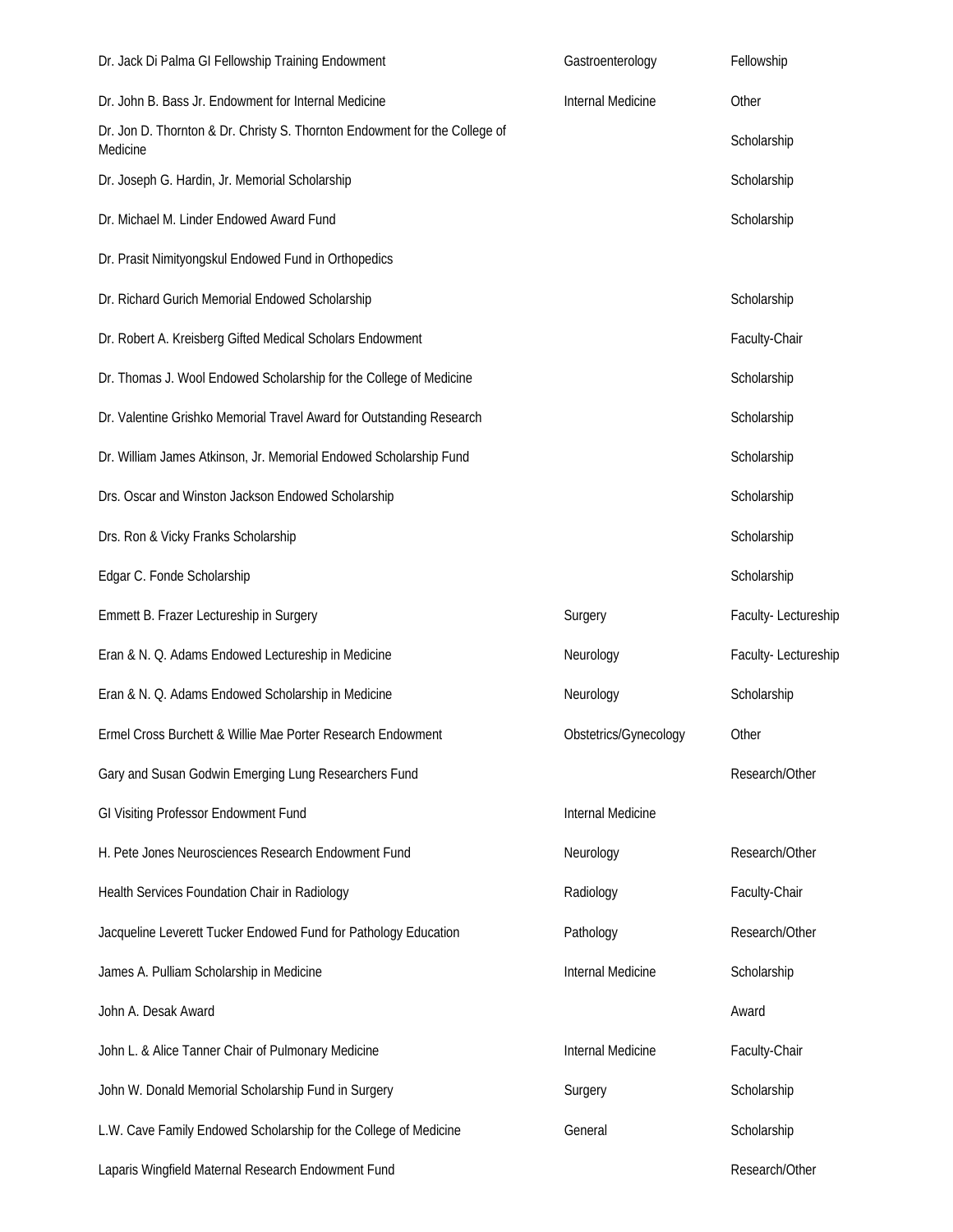#### LaVern and T.J. Smith Endowed Research Fund **Research** And Research/Other

| Lewis D. Anderson Resident Education Endowment                       | Orthopedics                     | Other                  |
|----------------------------------------------------------------------|---------------------------------|------------------------|
| Lisa Mitchell Bukstein Endowed Chair of Psychiatry Fund              | Psychiatry                      | Professorship          |
| Locke Distinguished Chair of Orthopedics                             | Orthopedics                     | Faculty-Chair          |
| Locke Distinguished Chair of Pathology                               | Pathology                       | Faculty-Chair          |
| Locke Distinguished Chair of Pediatrics                              | Pediatrics                      | Faculty-Chair          |
| Locke Distinguished Chair of Radiology                               | Radiology                       | Faculty-Chair          |
| Loren Parmley Lectureship in Cardiology                              | Cardiology Internal<br>Medicine | Faculty-Lectureship    |
| Louise Locke Fund                                                    |                                 | Other                  |
| Louise Pollock Greenwald Fund                                        |                                 | Other                  |
| Mark K. McDonald Memorial Fund                                       |                                 | Scholarship            |
| Milton Leigh Endowed Professorship                                   |                                 | Faculty- Professorship |
| Mitchell Cancer Institute Fund -- A. Mitchell                        |                                 | Other                  |
| Mobile County Tuberculosis Fund                                      |                                 | Other                  |
| Moring Lectureship Fund                                              |                                 | Faculty-Lectureship    |
| Mr. & Mrs. Mendel P. Goldstein Memorial Scholarship                  |                                 | Scholarship            |
| Murray Bander Endowment for the Center for Lung Biology              |                                 | Research/Other         |
| Musculoskeletal Neurological Oncologist Endowment                    |                                 | Research/Other         |
| Neurosurgery Fund                                                    | Neurosurgery                    | Research/Other         |
| <b>Orthopedic Faculty Endowment</b>                                  | Orthopedics                     | Faculty-Other          |
| Pathology Education & Research Fund                                  | Pathology                       | Research/Other         |
| Pathology Faculty Endowment                                          | Pathology                       | Faculty-Other          |
| Patricia Green Internal Medicine Residency Education Endowment       | Internal Medicine               | Other                  |
| Paul and Shannon Taylor Endowed Scholarship in Primary Care Medicine |                                 | Scholarship            |
| Pharmacology Development Fund - Short Term                           | Pharmacology                    | Other                  |
| Premedical Student Scholarship                                       |                                 | Scholarship            |
| Putcha Family Resident Award                                         | Family Medicine                 |                        |
| R. L. Goldhamer Lectureship                                          |                                 | Faculty-Lectureship    |
| Racing Commission Endowment Fund                                     |                                 | Other                  |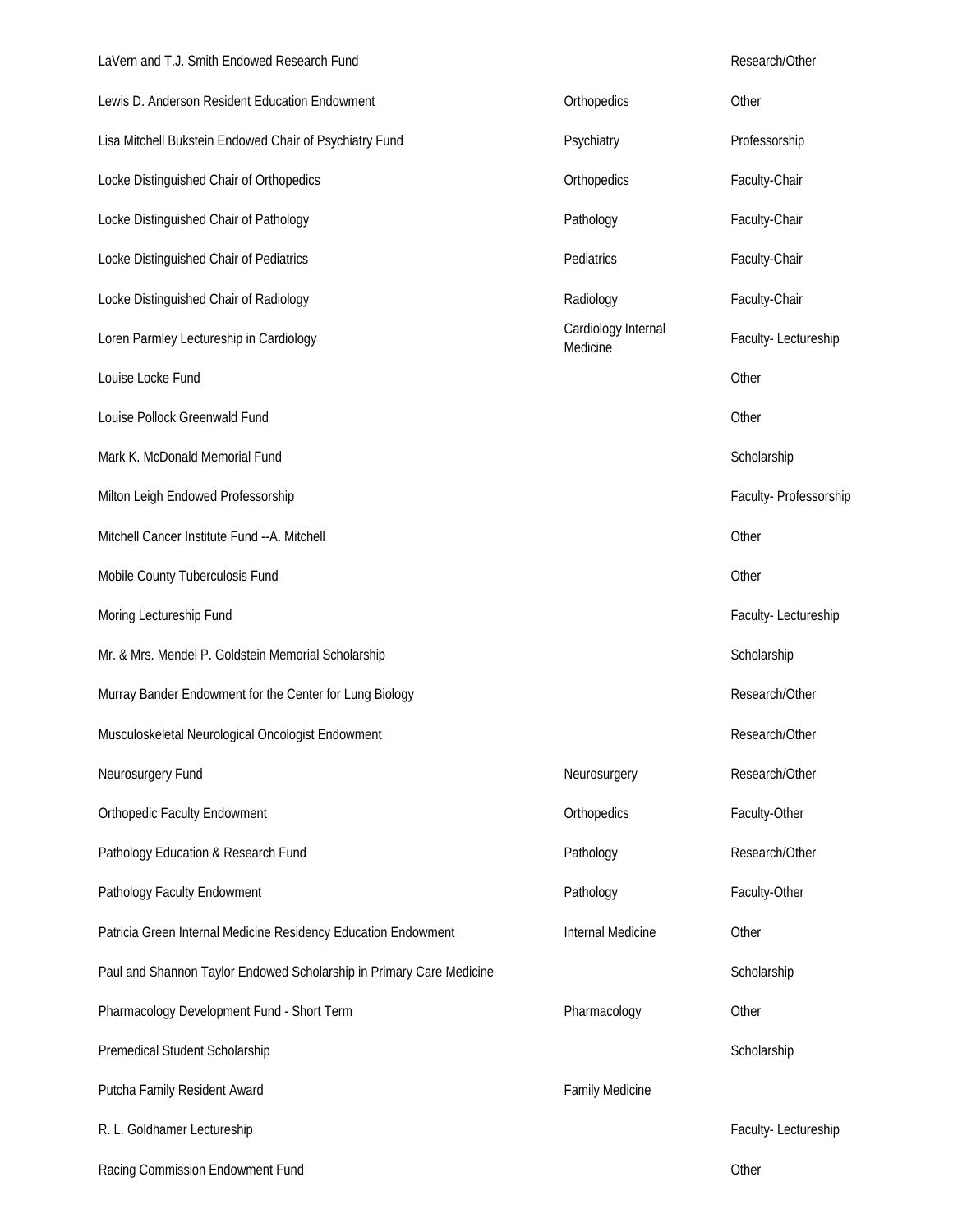| Radiology Fund                                                                                                 | Radiology                         | Scholarship            |
|----------------------------------------------------------------------------------------------------------------|-----------------------------------|------------------------|
| Ralph B. Chandler Scholarship                                                                                  |                                   | Scholarship            |
| Ralph Denny Wright & Anne G. Wright Memorial Endowed Scholarship                                               | General                           | Scholarship            |
| Randall W. Powell MD Lectureship in Pediatric Surgery                                                          | Pediatrics                        | Faculty-Lectureship    |
| Raymond S. Schear Memorial Biomedical Library History Section                                                  | Baugh Biomedical Library          | Other                  |
| Reese & Taylor Whitehead Research & Education Endowment                                                        | Obstetrics/Gynecology             | Research/Other         |
| Regan Robinson-Young Memorial Scholarship                                                                      |                                   | Scholarship            |
| Robert A. Kreisberg Endowed Lectureship                                                                        |                                   | Faculty-Lectureship    |
| Robert E. Russell Memorial Scholarship                                                                         |                                   | Scholarship            |
| Rodolfo (Rudy) Herrera-Llerandi MD & Samuel Eichold II MD Scholarship for<br><b>Education in Global Health</b> |                                   | Scholarship            |
| Samantha Alison Thomas Memorial Scholarship Endowment                                                          |                                   | Scholarship            |
| SAMSF - Distinguished Chair of Biochemistry                                                                    | Biochemistry-Molecular<br>Biology | Faculty-Chair          |
| SAMSF - Locke Chair of Comparative Medicine                                                                    | Comparative Medicine              | Faculty-Chair          |
| SAMSF - Locke Chair of Physiology                                                                              | Physiology                        | Faculty-Chair          |
| SAMSF Cell Biology & Neuroscience Chair                                                                        | Cell Biology &<br>Neuroscience    | Faculty-Chair          |
| SAMSF Locke - Distinguished Chair of Microbiology                                                              | Microbiology-Immunology           | Faculty-Chair          |
| Samuel J. Strada Endowed Scholarship                                                                           |                                   | Other                  |
| Samuel Strada Travel Fund for Basic Medical Science Grad Students                                              | <b>Basic Sciences</b>             | Other                  |
| Semple Family Endowed Scholarship                                                                              |                                   | Scholarship            |
| Social Service Fund                                                                                            | Surgery                           | Other                  |
| Sockwell Endowed Scholarship                                                                                   |                                   | Scholarship            |
| <b>Statistic Consulting</b>                                                                                    |                                   |                        |
| Stephanie A. Marsh Medical Scholarship Fund                                                                    |                                   | Scholarship            |
| Steven Karl Teplick M.D. FACR Memorial Award Fund                                                              | Radiology                         | Other                  |
| Strada Patient Care Center Building Fund                                                                       |                                   | Operations/Maintenance |
| Substance Abuse Education/Prevention                                                                           |                                   |                        |
| Taylor-Davis Scholarship in Physiology                                                                         | Physiology                        | Scholarship            |
| Thomas Robert Johnson Endowed Scholarship in Surgery                                                           | Surgery                           | Faculty-Other          |
| Townsley Diversity Scholarship Endowment Fund                                                                  |                                   | Scholarship            |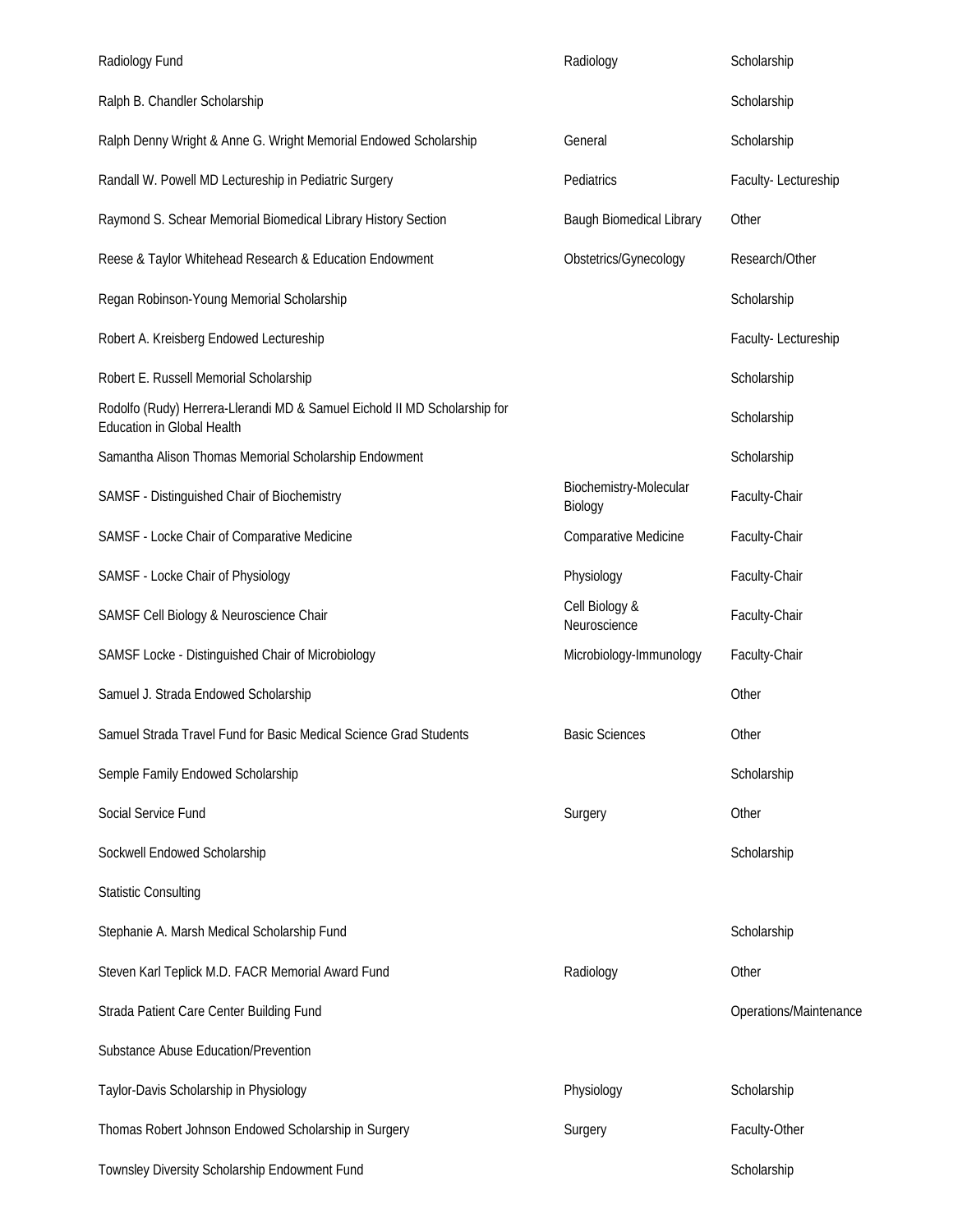Trimm-Koch Pediatric Education Endowment

| Tyler & Margaret Bland Endowed Research in Infectious Disease | Internal Medicine      | Research/Other        |
|---------------------------------------------------------------|------------------------|-----------------------|
| University Distinguished Professor of Family Practice         | <b>Family Practice</b> | Faculty-Professorship |
| University of South Alabama Medical Alumni Scholarship        |                        | Scholarship           |
| USA Medical Faculty Guild Mendenhall Scholarship              |                        | Scholarship           |
| Virginia Webb Endowment                                       |                        | Other                 |
| Waterman Scholarship                                          |                        | Scholarship           |
| William A. Mitchell Memorial Endowment for the Trauma Center  | Surgery                | Research/Other        |
| William Frank Cope, III Memorial Scholarship                  |                        | Scholarship           |
| Wiseman Scholarship in Pediatrics                             | Pediatrics             | Scholarship           |
| Wiseman/Locke Distinguished Chair of Pediatrics               | Pediatrics             | Faculty-Chair         |
| Wright-Patton Charitable Trust                                |                        |                       |

### **NURSING**

|          | <b>Endowment Name</b>                                                | Department | <b>Type</b>            |
|----------|----------------------------------------------------------------------|------------|------------------------|
|          | <b>Accelerated BSN Scholarship</b>                                   |            | Scholarship            |
|          | Alethea Hill Endowed Scholarship for Minority Nurses                 |            | Scholarship            |
| $\star$  | Amanda S. Baker Honorarium in Nursing                                |            | Other                  |
|          | Art & Shinta Stanley Endowed Book Scholarship                        |            | <b>Book Award</b>      |
|          | Baldwin County Student Nurses Association Endowed Scholarship        |            | Scholarship            |
|          | Ball Healthcare Services, Inc. Endowed Scholarship in Nursing        |            | Scholarship            |
|          | Bettye Odom Memorial Endowed Scholarship                             |            | Scholarship            |
| $^\star$ | Cathy Converse Nursing Scholarship                                   |            | Scholarship            |
|          | Celia A. Wallace Endowed Deans Fund                                  |            | Operations/Maintenance |
|          | * Claude Staples McKee Baby Prince Book Award                        |            | <b>Book Award</b>      |
|          | Clint Harper Endowed Scholarship                                     |            | Scholarship            |
|          | College of Nursing Dean's Endowment Fund                             |            | Operations/Maintenance |
|          | Cox Family Foundation Endowed Nursing Scholarship                    |            | Scholarship            |
|          | Darlene Bailey Briggs and Monica Briggs Sullivan Endowed Scholarship |            | Scholarship            |
|          | Dearman Family Scholarship in Nursing Education                      |            | Scholarship            |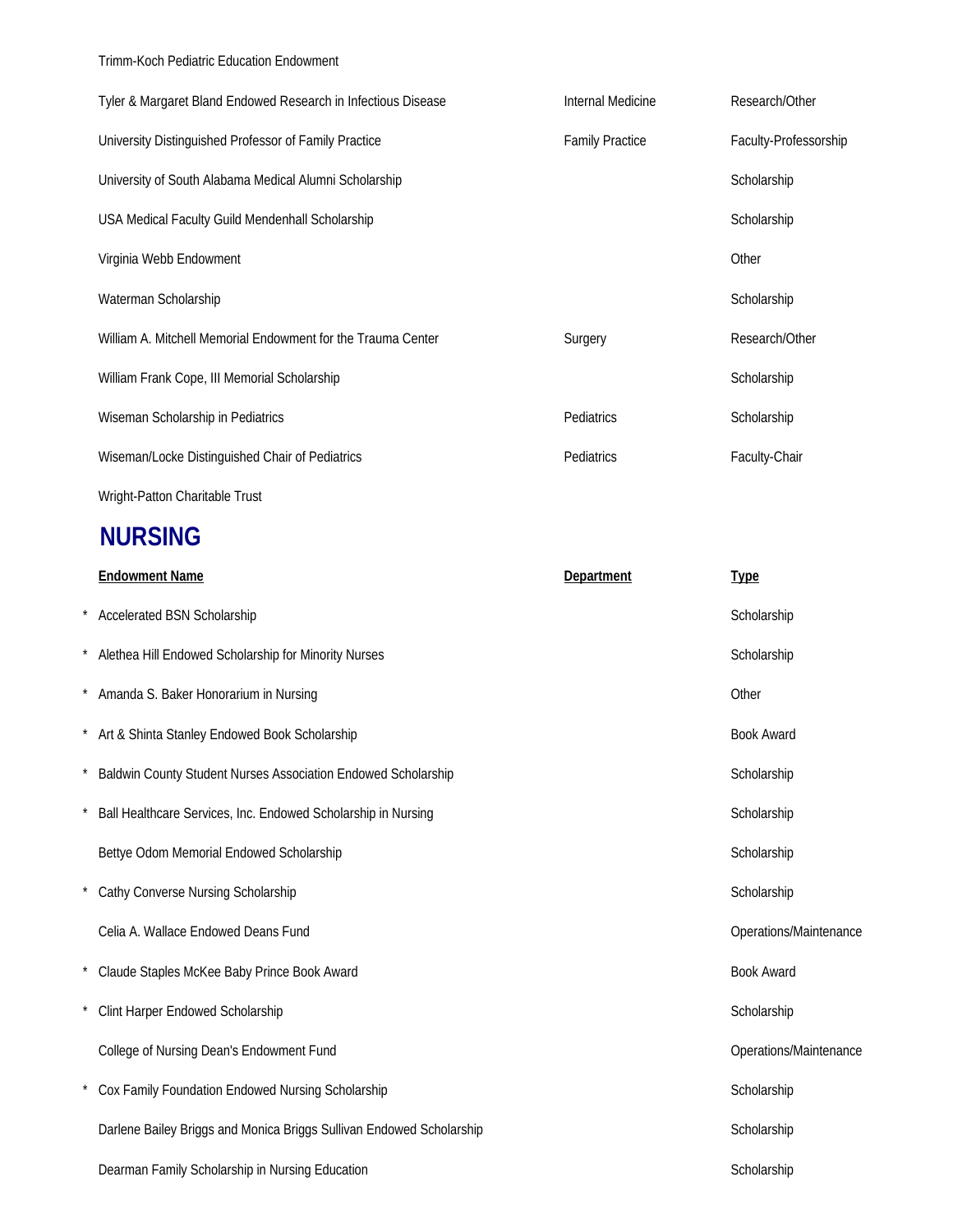| Deborah Hurd Family Nurse Practitioner Endowed Scholarship Fund                                | Scholarship         |
|------------------------------------------------------------------------------------------------|---------------------|
| Dr. Callie Cheese Memorial Scholarship                                                         | Scholarship         |
| Debra Calvert Davis Nursing Scholarship                                                        | Scholarship         |
| Dr. Cheryl Broadus Robinson Clinical Practice & Research Endowment                             | Research/Other      |
| Dr. Henrietta Brown Endowed Book Scholarship                                                   | <b>Book Award</b>   |
| Dr. Kelly Stauter Endowed Scholarship in Traditional DNP                                       | Scholarship         |
| Dr. Leigh Anne Jernigan Minchew Women's Health Nurse Practitioner<br>Endowed Scholarship Fund  | Scholarship         |
| Dr. Robin Lawson Next Generation ENP Endowed Scholarship Fund                                  | Scholarship         |
| Dr. Sherry C. Daniels Endowed Scholarship in Nursing                                           | Scholarship-Faculty |
| Drs. Mike & Janice Jacobs Endowed Scholarship for Emergency Nurse<br>Practitioners             | Scholarship         |
| E.L. (Lee) Jernigan Memorial Endowed Scholarship Fund                                          | Scholarship         |
| Edna T. Miller Nursing Scholarship Endowment Fund                                              | Scholarship         |
| Elizabeth Jeanette Smith Jernigan Memorial Endowed Scholarship Fund                            | Scholarship         |
| Esther Danielson Jones Endowed Book Scholarship                                                | <b>Book Award</b>   |
| Gail Sands Scholarship in Nursing                                                              | Scholarship         |
| Gilda Marie Tamaso Nursing Scholarship                                                         | Scholarship         |
| Gulf Coast Organization for Nursing Leadership Undergraduate Nursing<br>Scholarship            | Scholarship         |
| Heather Hall Endowed Scholarship for Maternal Child Nursing Students<br>Maternal Child Nursing | Scholarship         |
| Holt Sisters Nursing Scholarship                                                               | Scholarship         |
| Jacobs Family Scholarship for Accelerated Nursing Students                                     | Scholarship         |
| Jake & Pat Gosa Endowed Scholarships in Nursing                                                | Scholarship         |
| Jane Walker Milburn & William Plaxco Walker Endowed Scholarship in Nursing                     | Scholarship         |
| Jeannette G. & Julius Kretzer Endowed Scholarship                                              | Scholarship         |
| JoAnn S. Broadus Endowed Scholarship in Nursing                                                | Scholarship         |
| John and Louise Beard Alabama Nurses Association Scholarship                                   | Scholarship         |
| Karen Hamilton Endowed RN to BSN Nursing Scholarship                                           | Scholarship         |
| Karen Hamilton Nursing Scholarship                                                             | Scholarship         |
| Keasler Spillers Scholarship Endowment                                                         | Scholarship         |
| Maria Marbus Memorial Endowed Nursing Scholarship                                              | Scholarship         |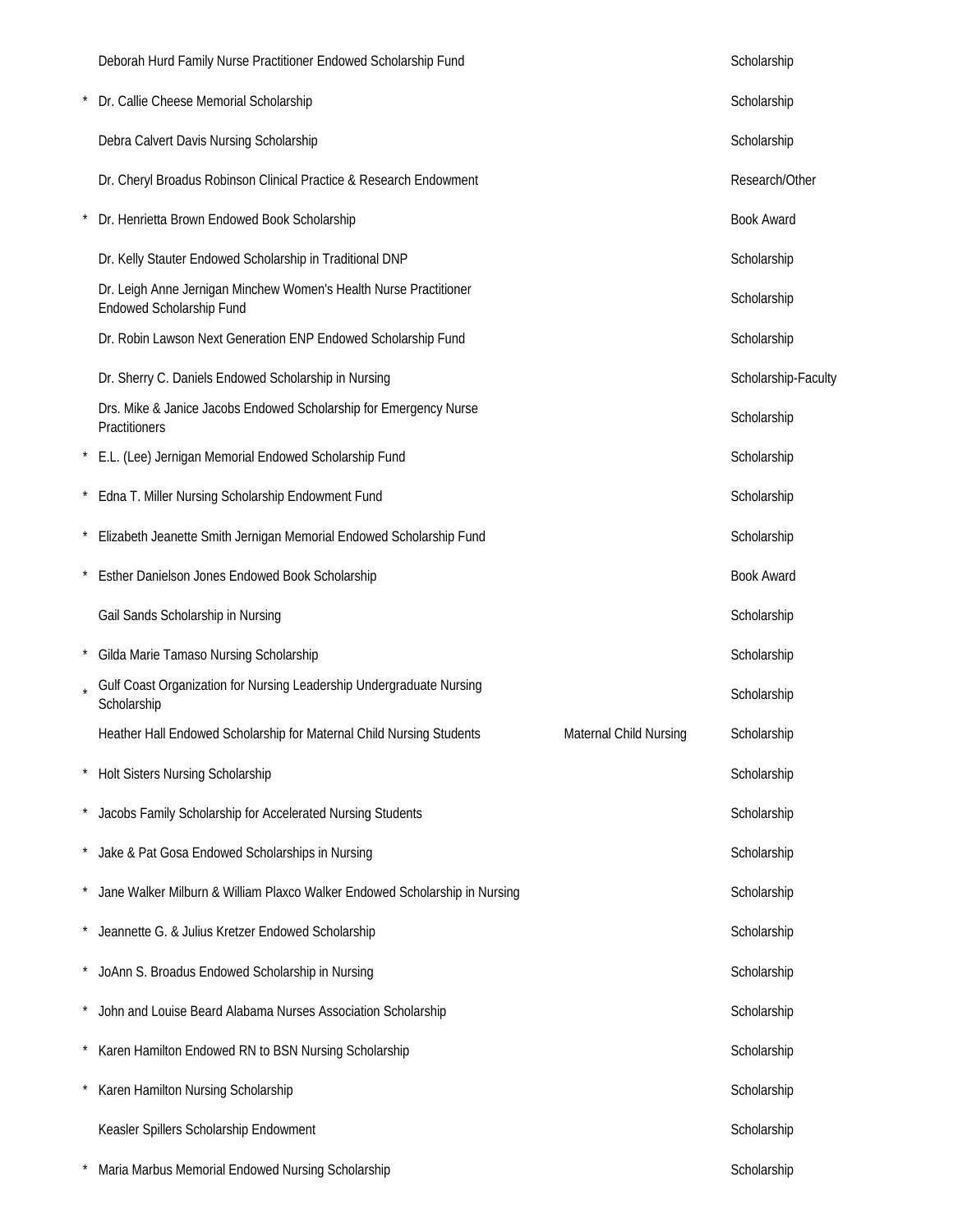|         | Mark and Debra Swanzy Nursing Endowment Fund                                                 | Scholarship       |
|---------|----------------------------------------------------------------------------------------------|-------------------|
|         | Mary Ahn Nursing Scholarship                                                                 | Scholarship       |
|         | Mary Francis Robertson and Molly Lou Jones Scholarship                                       | Scholarship       |
|         | MaryAnn Blumer Endowed Scholarship in Nursing                                                | Scholarship       |
|         | Mildred Coleman Starnes Nursing Scholarship                                                  | Scholarship       |
|         | Mitchell Moulton Scholarship Initiative - Nursing                                            | Scholarship       |
|         | Morgan Lee Memorial Book Endowment                                                           | <b>Book Award</b> |
| $\star$ | Peggy Reynolds Endowed Scholarship Fund                                                      | Scholarship       |
|         | Philomene B. Holmes Endowed Scholarship                                                      | Scholarship       |
|         | Providence Hospital Endowed Nursing Scholarship                                              | Scholarship       |
| $\star$ | R. L. & Annie Meaher Hill Nursing Scholarship                                                | Scholarship       |
|         | Regina Little Memorial Scholarship                                                           | Scholarship       |
|         | Thelma Lee McKenzie Endowed Nursing Scholarship                                              | Scholarship       |
|         | Thersa Louque Roussel Memorial Scholarship in Nursing                                        | Scholarship       |
|         | * Tom and Mary Meyer Nursing Scholarship                                                     | Scholarship       |
|         | * Tootie Wright Honorary Endowed Merit Scholarship Fund                                      | Scholarship       |
|         | USA College of Nursing Class of 1976 Endowed Legacy Scholarship Fund                         | Scholarship       |
|         | USA College of Nursing Development Council Endowed Leadership<br>Scholarship                 | Scholarship       |
|         | USA Endowed Scholarship for Students in the College of Nursing's Early<br>Acceptance Program | Scholarship       |
|         | USA Health System Employee Educational Endowed Scholarship                                   | Scholarship       |
|         | USA Student Nurses Association Book Scholarship                                              | <b>Book Award</b> |
|         | Valorie C. Dearmon Endowed Scholarship in Nursing                                            | Scholarship       |
|         | W. C. Grant-H. Kerbl Scholarship Fund                                                        | Scholarship       |
|         | William David Burden Nursing Scholarship                                                     | Scholarship       |
|         | Williams-Phillips-Van Hook Scholarship in Chemistry/Nursing                                  | Scholarship       |
|         | Zeta Gamma Chapter of Sigma Theta Tau Scholarships in Nursing                                | Scholarship       |

### **UNIVERSITY- ACADEMIC AFFAIRS**

#### **Endowment Name Department Type**

Clinical Skills Lab and Standardized Patient Center Endowment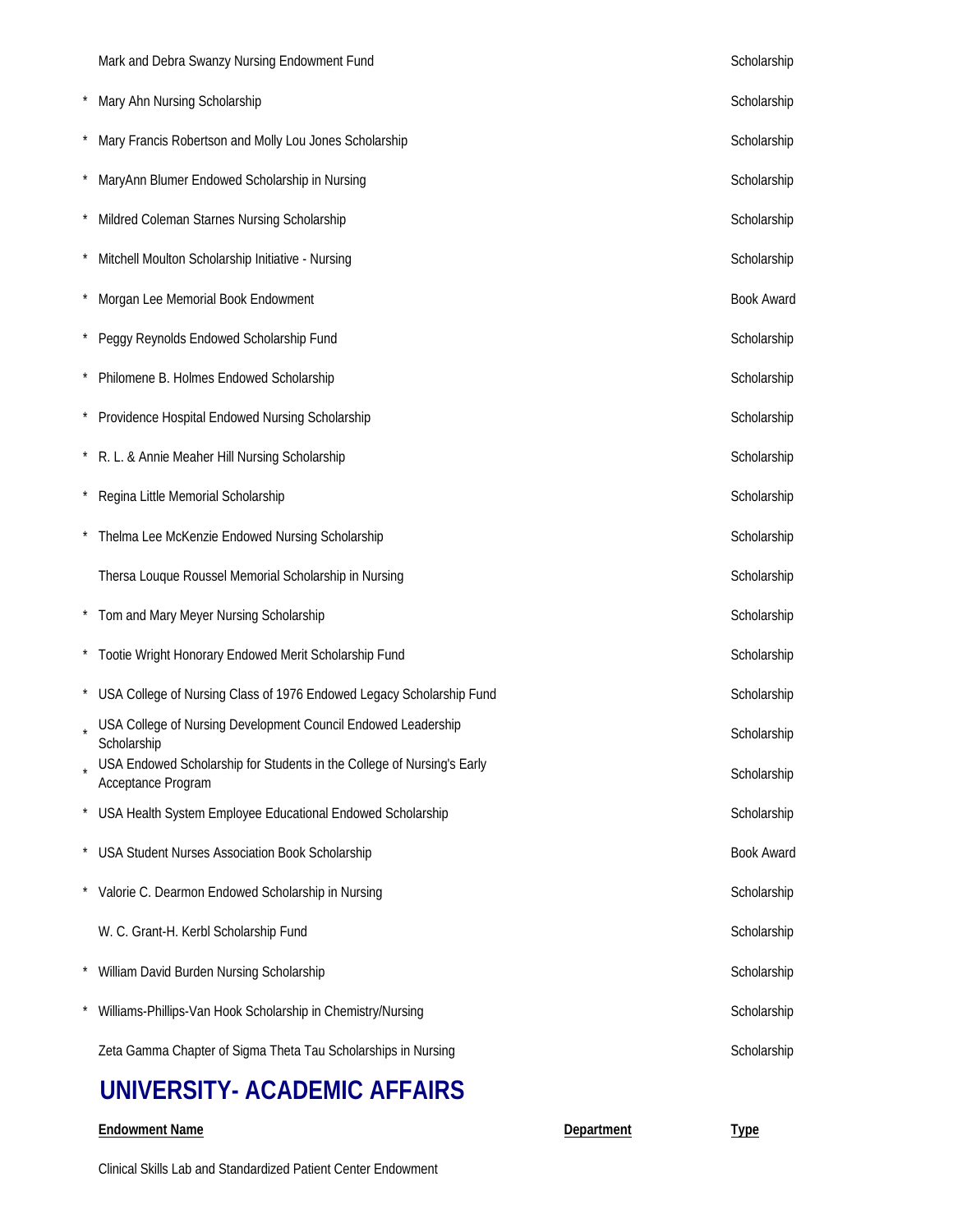| Joe and Audrey Shewmake Computing and Math Scholarship Fund     |                    | Scholarship |
|-----------------------------------------------------------------|--------------------|-------------|
| Leadership in Social Justice and Perserverance Scholarship Fund |                    | Scholarship |
| Michaels S. McGlothren Endowed Undergraduate Scholarship        |                    | Scholarship |
| <b>SGE UCUR Endowed Award</b>                                   | Research           | Award       |
| USA Student-Run Free Clinic Endowment Fund                      | Simulation Program | Other       |
| Whiddon Honors Scholarship Program                              |                    | Scholarship |

### **UNIVERSITY-GENERAL**

|            | <b>Endowment Name</b>                                                     | Department                                            | <b>Type</b>            |
|------------|---------------------------------------------------------------------------|-------------------------------------------------------|------------------------|
|            | 50th Anniversary Alumni Endowed Scholarship Fund                          |                                                       | Scholarship            |
|            | 100 Black Men of Greater Mobile Endowed Leadership Scholarship            |                                                       | Scholarship            |
|            | Andrew and Daisy Agnew Endowed TriO Scholarship                           |                                                       | Scholarship            |
|            | Beth Anderson Endowed Scholarship Fund for USA Hospital/HSF Employees     |                                                       | Scholarship            |
| $\star$    | Betty Jean Mitchell Scholarship Fund                                      | General- Arts & Sciences,<br>Allied Health or Nursing | Scholarship            |
| $\star$    | Delchamps Scholarship                                                     |                                                       | Scholarship            |
|            | Diane and Julie Brining Memorial Endowed Scholarship for Alpha Omicron Pi |                                                       | Scholarship            |
|            | East Central Schools Retirees' Association Endowed Scholarship            |                                                       | Scholarship            |
| $\star$    | Ella & Cody Wims Endowed Scholarship for Study Abroad                     |                                                       | Scholarship            |
|            | Endowed Honors Scholarship Fund                                           |                                                       | Scholarship            |
|            | <b>Endowed Presidential Lectureship</b>                                   |                                                       | Lectureship            |
|            | Erin and Joshua E. Cogswell Endowed Scholarship                           |                                                       | Scholarship            |
|            | Fanny R. & Herbert A. Meisler Student Services Building Fund              |                                                       | Operations/Maintenance |
|            | <b>General Endowment</b>                                                  |                                                       | Other Restricted       |
|            | Grant's Pass                                                              |                                                       | Other Restricted       |
|            | Henderson/Moe Second Chance Scholarship                                   |                                                       | Scholarship            |
|            | Jag Vet-Student Veterans Endowed Scholarship                              |                                                       | Scholarship            |
|            | Lee and David Stearns Children of Employees Endowed Scholarship           |                                                       | Scholarship            |
| $^{\star}$ | Margaret and Joseph Sullivan Scholarship Endowment Fund                   |                                                       | Scholarship            |
|            | Michael & Michele Mayberry Order of the Arrow Endowed Scholarship         |                                                       | Scholarship            |
|            | Miscellaneous Endowment                                                   |                                                       | Other Restricted       |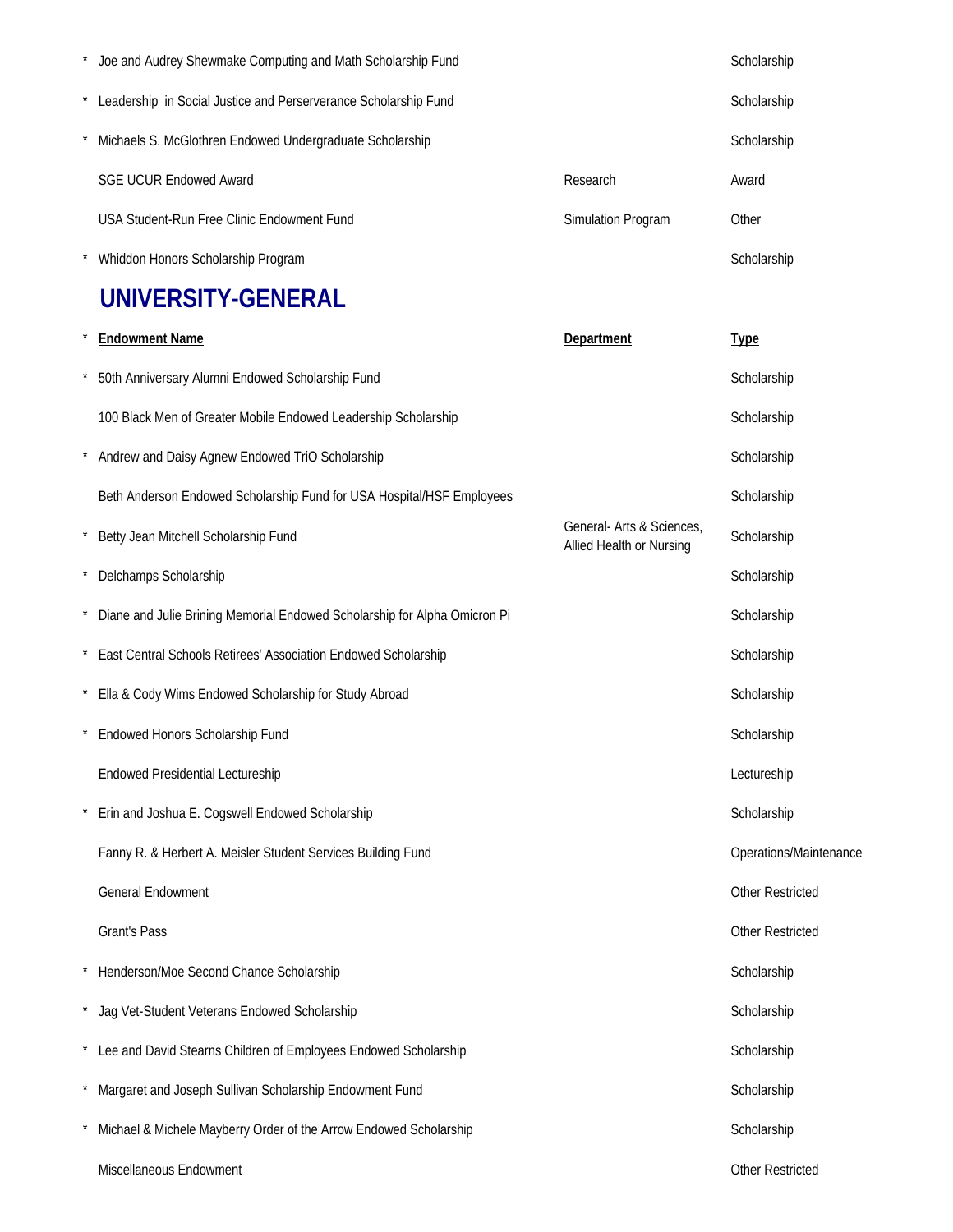| Mitchell-Moulton Scholarship Initiative Endowment - General   |            | Scholarship             |
|---------------------------------------------------------------|------------|-------------------------|
| Moorer Fund                                                   |            | <b>Other Restricted</b> |
| Mortar Board Endowed Scholarship Fund                         |            | Scholarship             |
| New Mitchell Endowment                                        |            |                         |
| Richard F. Miller Memorial Scholarship Endowment Fund         |            | Scholarship             |
| Scholarships - Undesignated                                   |            | Scholarship             |
| South Alabama Endowment                                       |            | <b>Other Restricted</b> |
| Telecommunications                                            |            | Other Restricted        |
| Tyus-Wilson Scholarship                                       |            | Scholarship             |
| <b>Undesignated Scholarship</b>                               |            | Scholarship             |
| University Deferred Giving Endowed Scholarship                |            | Scholarship             |
| <b>USA Licensing Program Scholarship</b>                      |            | Scholarship             |
| UNIVERSITY-PRESIDENT                                          |            |                         |
| <b>Endowment Name</b>                                         | Department | <b>Type</b>             |
| Jo Bonner Presidential Initiatives Endowment                  |            |                         |
| USA Children's' Park - Perpetual Maintenance                  |            | Operations/Maintenance  |
| UNIVERSITY-STUDENT AFFAIRS                                    |            |                         |
| <b>Endowment Name</b>                                         | Department | <b>Type</b>             |
| Alpha Tau Omega, Kappa Sigma Chapter Endowed Scholarship      |            | Scholarship             |
| Ammons Student Leadership Scholarship                         |            | Scholarship             |
| Barbara J. Shirvanian Outstanding Advisor Award Endowment     |            | Award                   |
| Beta Theta Chapter of Chi Omega Service Endowed Scholarship   |            | Scholarship             |
| Cardinal and Straw Endowed Scholarship                        |            | Scholarship             |
| Chi Omega Pearl Scholarship                                   |            | Scholarship             |
| Christopher Thomas Student Leadership Scholarship             |            | Scholarship             |
| College Panhellenic Leadership Scholarship Endowment Fund     |            | Scholarship             |
| David L Zimlich Leadership Award Endowed Fund                 |            | Scholarship             |
| Dr. Eric Loomis and Dr. Karen Palazzini Retention Scholarship |            | Scholarship             |
| Dr. Martin Luther King Black Student Scholarship Fund         |            | Scholarship             |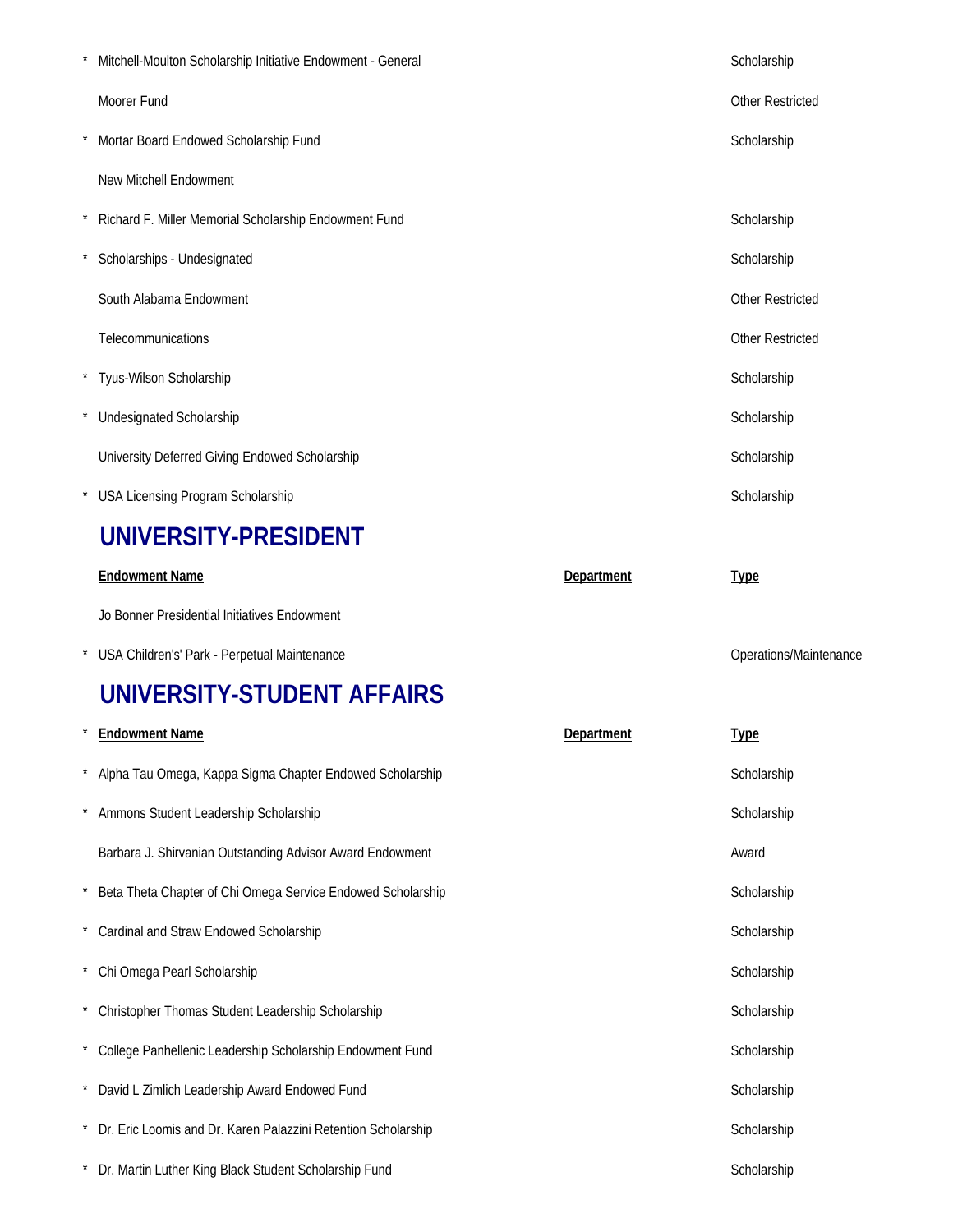| Emily Ulmer Feinstein Interfraternity Council/Pan-Hellenic Scholarship                           | Scholarship |
|--------------------------------------------------------------------------------------------------|-------------|
| Frances DuBose Thomas Endowed Scholarship for Academic Success                                   | Scholarship |
| Jack and Karen Rehm Endowed Scholarship for Sigma Chi                                            | Scholarship |
| John and Carolyn Conn Endowed Scholarship Fund                                                   | Scholarship |
| Kappa Alpha Order, Epsilon Alpha Chapter Endowed Scholarship                                     | Scholarship |
| Kay McMasters Rickman Scholarship                                                                | Scholarship |
| Malcolm R. Howell Scholarship                                                                    | Scholarship |
| Mark D. Fillers Scholarship in Memory of Valerie Evelyn Thacker Fillers<br><b>Endowment Fund</b> | Scholarship |
| Michael A. Swinton HIV/AIDS Awareness Initiative Endowment                                       | Award       |
| Michael T. Dowdy Memorial Award                                                                  | Scholarship |
| Mobile Jaycees Azalea Trail Endowed Scholarship Fund                                             | Scholarship |
| Pi Kappa Phi Fraternity, Gamma Phi Chapter Endowed Scholarship                                   | Scholarship |
| Phi Kappa Sigma Men of Honor Endowed Scholarship                                                 | Scholarship |
| Semoon & Youngshin Chang Endowed Award for Humanitarian Services                                 | Scholarship |
| SGA Alumni Presidents Leadership Award                                                           | Award       |
| <b>Student Affairs Endowment</b>                                                                 |             |
| Student Leaders United Endowed Scholarship                                                       | Scholarship |
| William A. Thomas Endowed Memorial Scholarship                                                   | Scholarship |
| William & Elizabeth Sadler Memorial Scholarship                                                  | Scholarship |

### **USA HEALTH-CHILDREN'S & WOMEN'S HOSPITAL**

| <b>Endowment Name</b>                                    | Department | <b>Type</b>            |
|----------------------------------------------------------|------------|------------------------|
| Ann Briggs McCullough Memorial Book Endowment for CWH    |            | Other                  |
| Carley-Ferguson Endowment for Labor and Delivery         |            | Other                  |
| Children's & Women's Endowment Fund                      |            | Other                  |
| Collins Marie Carr Memorial Garden Maintenance Endowment |            | Operations/Maintenance |
| Dr. Robert O. & Katherine Harris Endowment for USS Hope  |            | Other                  |
| Geri Moulton Children's Park Endowment Fund              |            | Other                  |
| Harmon Bridge Program Endowment Fund                     |            | Other                  |
| Helping Hands for the Children Fund                      |            | Other                  |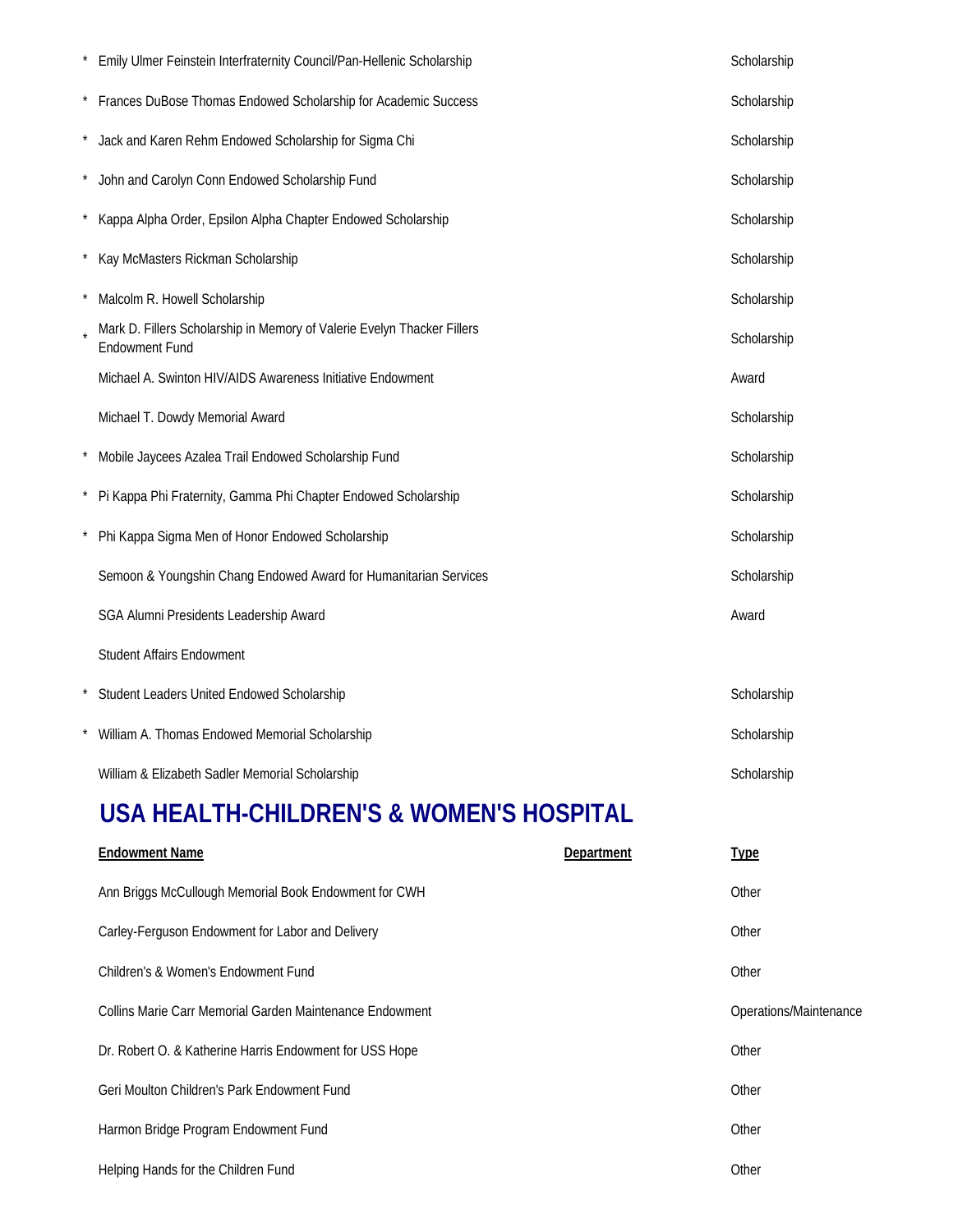| Louis and Melinda Mapp NICU Patient Support Fund                      |                   | Other    |
|-----------------------------------------------------------------------|-------------------|----------|
| Mapp Child & Family Life Program                                      |                   | Other    |
| Margarette G. Griffin Pediatric Cancer Research Endowment             | Pediatrics        | Research |
| Mellick Foundation Global Health and International Medicine Endowment | <b>Pediatrics</b> | Other    |
| Robert "Larry" Kent Memorial in Surgical Services Endowment Fund      |                   | Other    |

# **USA HEALTH- MITCHELL CANCER INSTITUTE**

| <b>Endowment Name</b>                                                                | Department | <b>Type</b>    |
|--------------------------------------------------------------------------------------|------------|----------------|
| A. I. Riker Endowment for Melanoma Research                                          |            | Research/Other |
| Abraham Mitchell Chair                                                               |            | Faculty-Chair  |
| Annie & Demoval Hagood Fund for Cancer Research                                      |            | Research/Other |
| Arlene and Mayer Mitchell Chair in Medical Oncology Endowment Fund                   |            | Faculty-Chair  |
| Audrey Joyce Grodnick Breast Cancer Research Endowment                               |            | Research/Other |
| Barbara Colle Chair                                                                  |            | Faculty-Chair  |
| Breast Cancer Patient Assistance Endowment Fund                                      |            | Research/Other |
| Cancer Drug Discovery & Development Research Endowment Fund                          |            |                |
| Carolyn H. Patton Memorial Endowment                                                 |            | Research/Other |
| Corcoran Endowment for the MCI                                                       |            | Research/Other |
| Danley-Aldridge Lung Cancer Research Endowment Fund                                  |            | Research/Other |
| Daphne Driskell Calhoun Cancer Fund                                                  |            | Research/Other |
| Davi-Ellen and Bruce Chabner Endowment for Outreach                                  |            | Research/Other |
| Dr. Jean Bolton and the Girls of Verbena Avenue Ovarian Cancer Research<br>Endowment |            | Research/Other |
| Dr. Jean L. Watts Fund for Cancer Research & Drug Development                        |            | Research/Other |
| Dr. Jean L. Watts Fund for Cancer Research Equipment                                 |            | Research/Other |
| Dr. Phillip Rubin Chair in Oncology                                                  |            | Faculty-Chair  |
| Dr. Robert O. & Katherine Harris Endowment for MCI                                   |            | Research/Other |
| Eddie Reed Memorial Lectureship Endowment Fund                                       |            | Lectureship    |
| Edward L. Reed Endowment for Cancer Screening & Prevention                           |            | Research/Other |
| Eleanor Ruth Frenkel Fund for Ovarian Cancer Research                                |            | Research/Other |
| Elizabeth Jenice Riley Memorial Endowment at MCI                                     |            | Research/Other |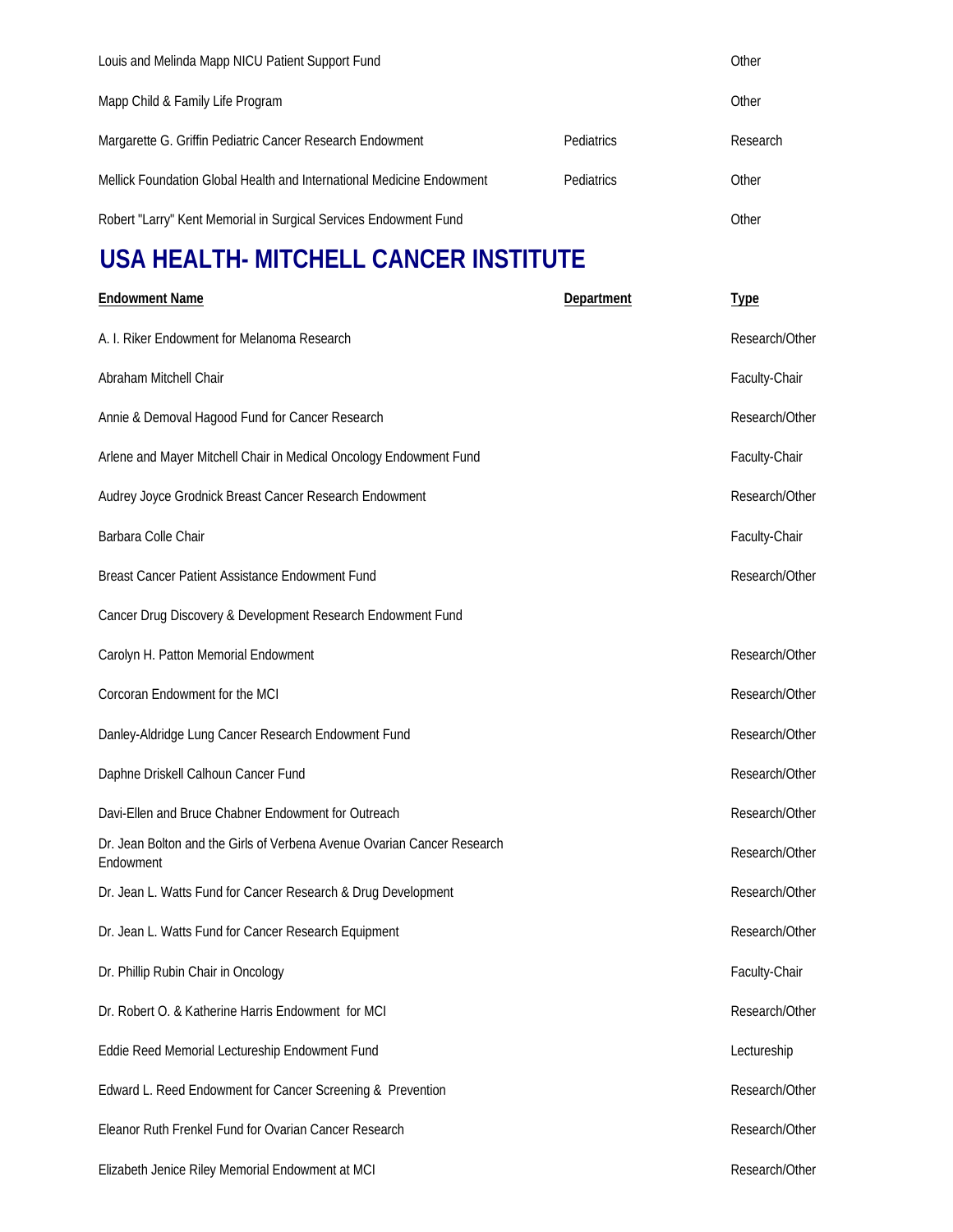| Elsie Colle Chair                                                                 | Faculty-Chair       |
|-----------------------------------------------------------------------------------|---------------------|
| Ethelyn B. Hays Patient Assistance Endowment for the Mitchell Cancer<br>Institute | Research/Other      |
| Exline Pancreatic Cancer Scientific Investigation Endowment                       | Research/Other      |
| Gaillard Pancreatic Cancer Research Endowment Fund                                | Research/Other      |
| Grace Holloway & Susan King Breast Cancer Research Endowment                      | Research/Other      |
| Gynecologic Cancer Research Endowment                                             | Research/Other      |
| Hung T. Khong, M.D. Clinical Trials Endowment                                     | Research/Other      |
| Jackie Stubbs Research Endowment Fund                                             | Research/Other      |
| Jacquelyn F. & Joseph F. Busta, Jr. Family Endowment for MCI                      | Research/Other      |
| Kathy Eslava Cancer Stem Cell Research Endowment Fund                             | Research/Other      |
| Lena T. Boggs and Ivan H. Butler Supportive Oncology Endowment                    | Research/Other      |
| Linda B. Moore Memorial Endowment Fund                                            | Research/Other      |
| Margaret L. Mendenhall Memorial Cancer Research Fund                              | Research/Other      |
| Mary Kate Foster Cancer Protocol Education Fund for the MCI                       | Research/Other      |
| Mayer Mitchell Annual Award for Excellence in Cancer Research                     | Research/Other      |
| MCI Radiation Oncology Endowment Fund                                             | Research/Other      |
| Melanoma and Skin Cancer Endowment                                                | Research/Other      |
| Mitchell Cancer Institute Fairhope Endowment Fund                                 |                     |
| Mitchell Cancer Institute Research Endowment Fund                                 | Research/Other      |
| Molecular and Metabolic Oncology Research Endowment Fund                          | Research/Other      |
| Nair Proteomics & Mass Spectrometry Research Lab Endowment                        | Research/Other      |
| Palliative Care Endowment Fund                                                    | Research/Other      |
| Patricia Cobb Rodgers Mitchell Cancer Institute Endowment                         | Research/Other      |
| Patsy Rhodes Brandau Gastroenterological Research Endowment                       | Research/Other      |
| Peter Reed Clow Bone Cancer Research Endowment                                    | Research/Other      |
| Point Clear Polo Foundation Breast Cancer Research Endowment                      | Research/Other      |
| R. L. & Annie Meaher Hill Cancer Lectureship                                      | Faculty-Lectureship |
| Robert O. & Katherine Harris Endowment for Mitchell Cancer Institute              | Research/Other      |
| Roger M. Katz Lung Cancer Research Endowment                                      | Research/Other      |